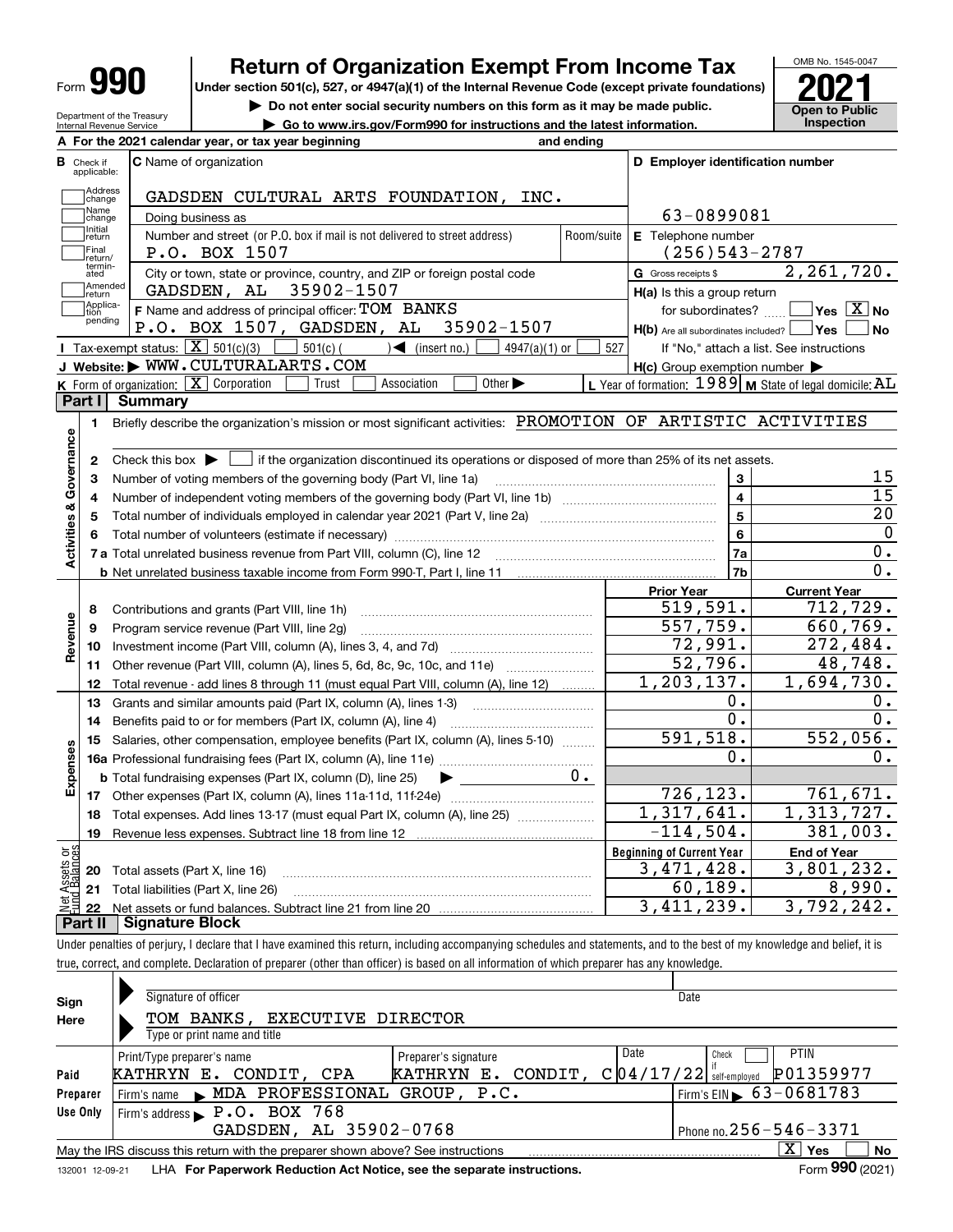|    | 63-0899081<br>GADSDEN CULTURAL ARTS FOUNDATION, INC.<br>Page 2<br>Form 990 (2021)                                                            |
|----|----------------------------------------------------------------------------------------------------------------------------------------------|
|    | <b>Statement of Program Service Accomplishments</b><br>Part III                                                                              |
|    | $\overline{\textbf{X}}$                                                                                                                      |
| 1  | Briefly describe the organization's mission:                                                                                                 |
|    | PROMOTION OF ARTISTIC ACTIVITIES.                                                                                                            |
|    |                                                                                                                                              |
|    |                                                                                                                                              |
|    |                                                                                                                                              |
| 2  | Did the organization undertake any significant program services during the year which were not listed on the                                 |
|    | $\sqrt{}$ Yes $\sqrt{}$ X $\sqrt{}$ No<br>prior Form 990 or 990-EZ?                                                                          |
|    | If "Yes," describe these new services on Schedule O.                                                                                         |
| 3  | $\sqrt{X}$ Yes<br><b>No</b><br>Did the organization cease conducting, or make significant changes in how it conducts, any program services?  |
|    | If "Yes," describe these changes on Schedule O.                                                                                              |
| 4  | Describe the organization's program service accomplishments for each of its three largest program services, as measured by expenses.         |
|    | Section 501(c)(3) and 501(c)(4) organizations are required to report the amount of grants and allocations to others, the total expenses, and |
|    | revenue, if any, for each program service reported.                                                                                          |
| 4a | 179,069.<br>321,329.<br>including grants of \$<br>(Expenses \$<br>) (Revenue \$<br>(Code:                                                    |
|    | YOUTH SYMPHONY ORCHESTRA - LOCAL SCHOOL STUDENTS PARTICIPATE<br>IN THIS                                                                      |
|    | GROUP WHICH HAS 254 MEMBERS AND PERFORMS REGULARLY, BOTH IN GADSDEN AND                                                                      |
|    | OUT OF STATE.                                                                                                                                |
|    |                                                                                                                                              |
|    |                                                                                                                                              |
|    |                                                                                                                                              |
|    |                                                                                                                                              |
|    |                                                                                                                                              |
|    |                                                                                                                                              |
|    |                                                                                                                                              |
|    |                                                                                                                                              |
|    |                                                                                                                                              |
| 4b | 51,338.<br>7,000.<br>) (Revenue \$<br>) (Expenses \$<br>including grants of \$<br>(Code:                                                     |
|    | ARE NUMEROUS EXHIBITS<br>AT THE CENTER EACH YEAR.<br>EXHIBITS<br>THERE                                                                       |
|    |                                                                                                                                              |
|    |                                                                                                                                              |
|    |                                                                                                                                              |
|    |                                                                                                                                              |
|    |                                                                                                                                              |
|    |                                                                                                                                              |
|    |                                                                                                                                              |
|    |                                                                                                                                              |
|    |                                                                                                                                              |
|    |                                                                                                                                              |
|    |                                                                                                                                              |
|    | 394, 433. including grants of \$<br>331,530.<br>) (Revenue \$<br>4c (Code:<br>) (Expenses \$                                                 |
|    | CLASSES - CLASSES DESIGNED TO OFFER INSTRUCTION SUCH AS ART,<br>DANCE, AND                                                                   |
|    | MUSIC TO APPROXIMATELY 677 PEOPLE IN THE COMMUNITY.                                                                                          |
|    |                                                                                                                                              |
|    |                                                                                                                                              |
|    |                                                                                                                                              |
|    |                                                                                                                                              |
|    |                                                                                                                                              |
|    |                                                                                                                                              |
|    |                                                                                                                                              |
|    |                                                                                                                                              |
|    |                                                                                                                                              |
|    |                                                                                                                                              |
|    | 4d Other program services (Describe on Schedule O.)                                                                                          |
|    | 416, 488.<br>$133, 175$ . including grants of \$<br>(Expenses \$<br>(Revenue \$                                                              |
|    | 900, 275.<br>4e Total program service expenses                                                                                               |
|    | QQQ                                                                                                                                          |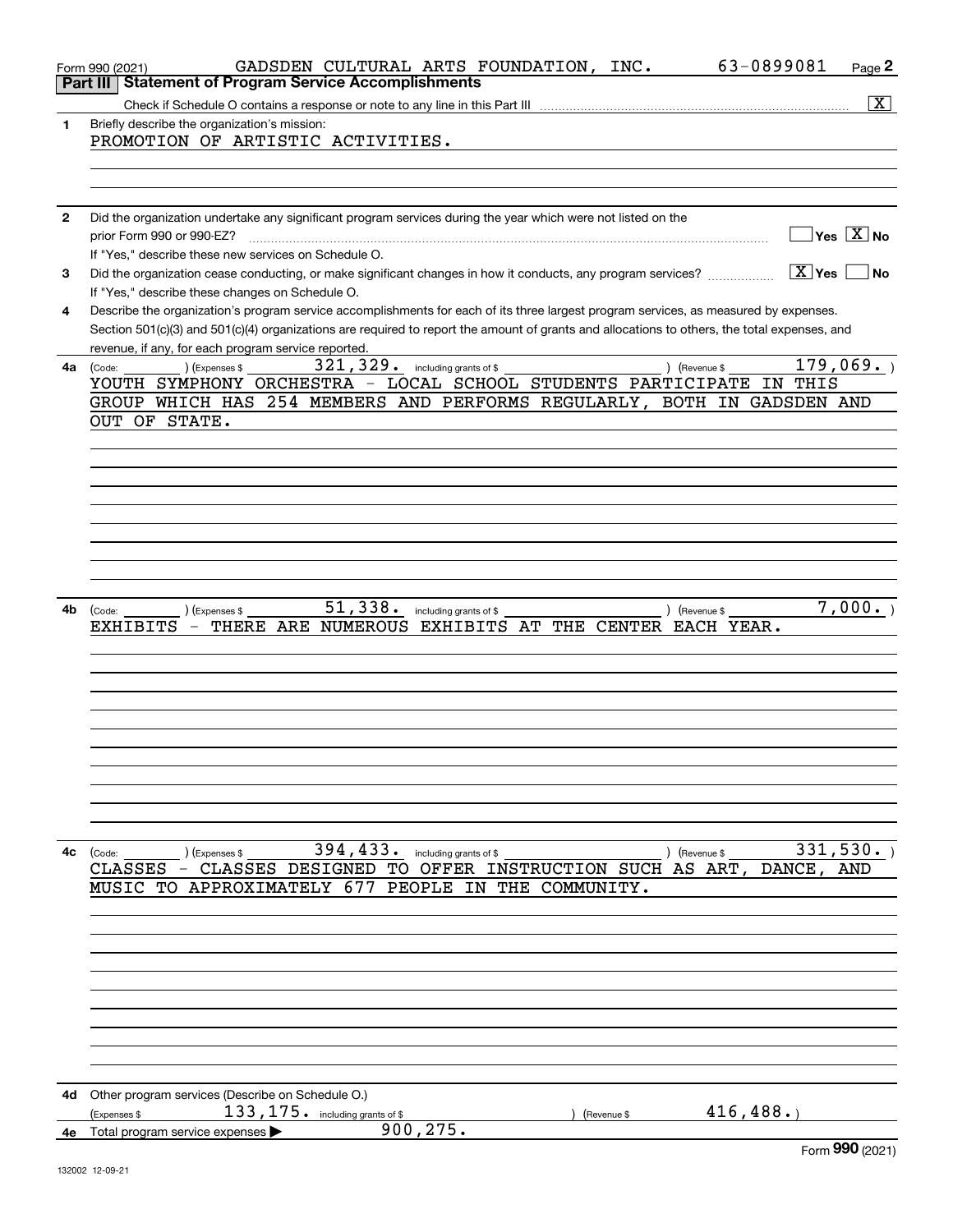|  | Form 990 (2021) |
|--|-----------------|

|     |                                                                                                                                   |                         | Yes                     | No           |
|-----|-----------------------------------------------------------------------------------------------------------------------------------|-------------------------|-------------------------|--------------|
| 1.  | Is the organization described in section $501(c)(3)$ or $4947(a)(1)$ (other than a private foundation)?                           |                         |                         |              |
|     |                                                                                                                                   | 1                       | х                       |              |
| 2   |                                                                                                                                   | $\overline{\mathbf{2}}$ | $\overline{\mathbf{x}}$ |              |
| 3   | Did the organization engage in direct or indirect political campaign activities on behalf of or in opposition to candidates for   |                         |                         |              |
|     |                                                                                                                                   | 3                       |                         | x            |
| 4   | Section 501(c)(3) organizations. Did the organization engage in lobbying activities, or have a section 501(h) election in effect  |                         |                         |              |
|     |                                                                                                                                   | 4                       |                         | x            |
| 5   | Is the organization a section 501(c)(4), 501(c)(5), or 501(c)(6) organization that receives membership dues, assessments, or      |                         |                         |              |
|     |                                                                                                                                   | 5                       |                         | x            |
| 6   | Did the organization maintain any donor advised funds or any similar funds or accounts for which donors have the right to         |                         |                         |              |
|     | provide advice on the distribution or investment of amounts in such funds or accounts? If "Yes," complete Schedule D, Part I      | 6                       |                         | x            |
| 7   | Did the organization receive or hold a conservation easement, including easements to preserve open space,                         |                         |                         |              |
|     |                                                                                                                                   | $\overline{7}$          |                         | x            |
| 8   | Did the organization maintain collections of works of art, historical treasures, or other similar assets? If "Yes," complete      |                         |                         |              |
|     |                                                                                                                                   | 8                       | x                       |              |
| 9   | Did the organization report an amount in Part X, line 21, for escrow or custodial account liability, serve as a custodian for     |                         |                         |              |
|     | amounts not listed in Part X; or provide credit counseling, debt management, credit repair, or debt negotiation services?         |                         |                         |              |
|     |                                                                                                                                   | 9                       |                         | x            |
| 10  | Did the organization, directly or through a related organization, hold assets in donor-restricted endowments                      |                         |                         |              |
|     |                                                                                                                                   | 10                      |                         | x            |
| 11  | If the organization's answer to any of the following questions is "Yes," then complete Schedule D, Parts VI, VII, VIII, IX, or X, |                         |                         |              |
|     | as applicable.                                                                                                                    |                         |                         |              |
|     | Did the organization report an amount for land, buildings, and equipment in Part X, line 10? If "Yes," complete Schedule D.       |                         |                         |              |
|     |                                                                                                                                   | 11a                     | Χ                       |              |
| b   | Did the organization report an amount for investments - other securities in Part X, line 12, that is 5% or more of its total      |                         |                         |              |
|     |                                                                                                                                   | 11b                     |                         | x            |
| c   | Did the organization report an amount for investments - program related in Part X, line 13, that is 5% or more of its total       |                         |                         | x            |
|     | d Did the organization report an amount for other assets in Part X, line 15, that is 5% or more of its total assets reported in   | 11c                     |                         |              |
|     |                                                                                                                                   | 11d                     |                         | X            |
|     |                                                                                                                                   | 11e                     | X                       |              |
| f   | Did the organization's separate or consolidated financial statements for the tax year include a footnote that addresses           |                         |                         |              |
|     | the organization's liability for uncertain tax positions under FIN 48 (ASC 740)? If "Yes," complete Schedule D, Part X            | 11f                     |                         | x            |
|     | 12a Did the organization obtain separate, independent audited financial statements for the tax year? If "Yes," complete           |                         |                         |              |
|     |                                                                                                                                   | 12a                     | x                       |              |
|     | <b>b</b> Was the organization included in consolidated, independent audited financial statements for the tax year?                |                         |                         |              |
|     | If "Yes," and if the organization answered "No" to line 12a, then completing Schedule D, Parts XI and XII is optional             | 12 <sub>b</sub>         |                         | 47           |
| 13  |                                                                                                                                   | 13                      |                         | X            |
| 14a | Did the organization maintain an office, employees, or agents outside of the United States?                                       | 14a                     |                         | $\mathbf{x}$ |
| b   | Did the organization have aggregate revenues or expenses of more than \$10,000 from grantmaking, fundraising, business,           |                         |                         |              |
|     | investment, and program service activities outside the United States, or aggregate foreign investments valued at \$100,000        |                         |                         |              |
|     |                                                                                                                                   | 14b                     |                         | X            |
| 15  | Did the organization report on Part IX, column (A), line 3, more than \$5,000 of grants or other assistance to or for any         |                         |                         |              |
|     |                                                                                                                                   | 15                      |                         | X            |
| 16  | Did the organization report on Part IX, column (A), line 3, more than \$5,000 of aggregate grants or other assistance to          |                         |                         |              |
|     |                                                                                                                                   | 16                      |                         | X            |
| 17  | Did the organization report a total of more than \$15,000 of expenses for professional fundraising services on Part IX,           |                         |                         |              |
|     |                                                                                                                                   | 17                      |                         | X            |
| 18  | Did the organization report more than \$15,000 total of fundraising event gross income and contributions on Part VIII, lines      |                         |                         |              |
|     |                                                                                                                                   | 18                      |                         | X            |
| 19  | Did the organization report more than \$15,000 of gross income from gaming activities on Part VIII, line 9a? If "Yes."            |                         |                         |              |
|     |                                                                                                                                   | 19                      | x                       |              |
| 20a |                                                                                                                                   | <b>20a</b>              |                         | X            |
|     | <b>b</b> If "Yes" to line 20a, did the organization attach a copy of its audited financial statements to this return?             | 20 <sub>b</sub>         |                         |              |
| 21  | Did the organization report more than \$5,000 of grants or other assistance to any domestic organization or                       |                         |                         |              |
|     |                                                                                                                                   | 21                      |                         | x            |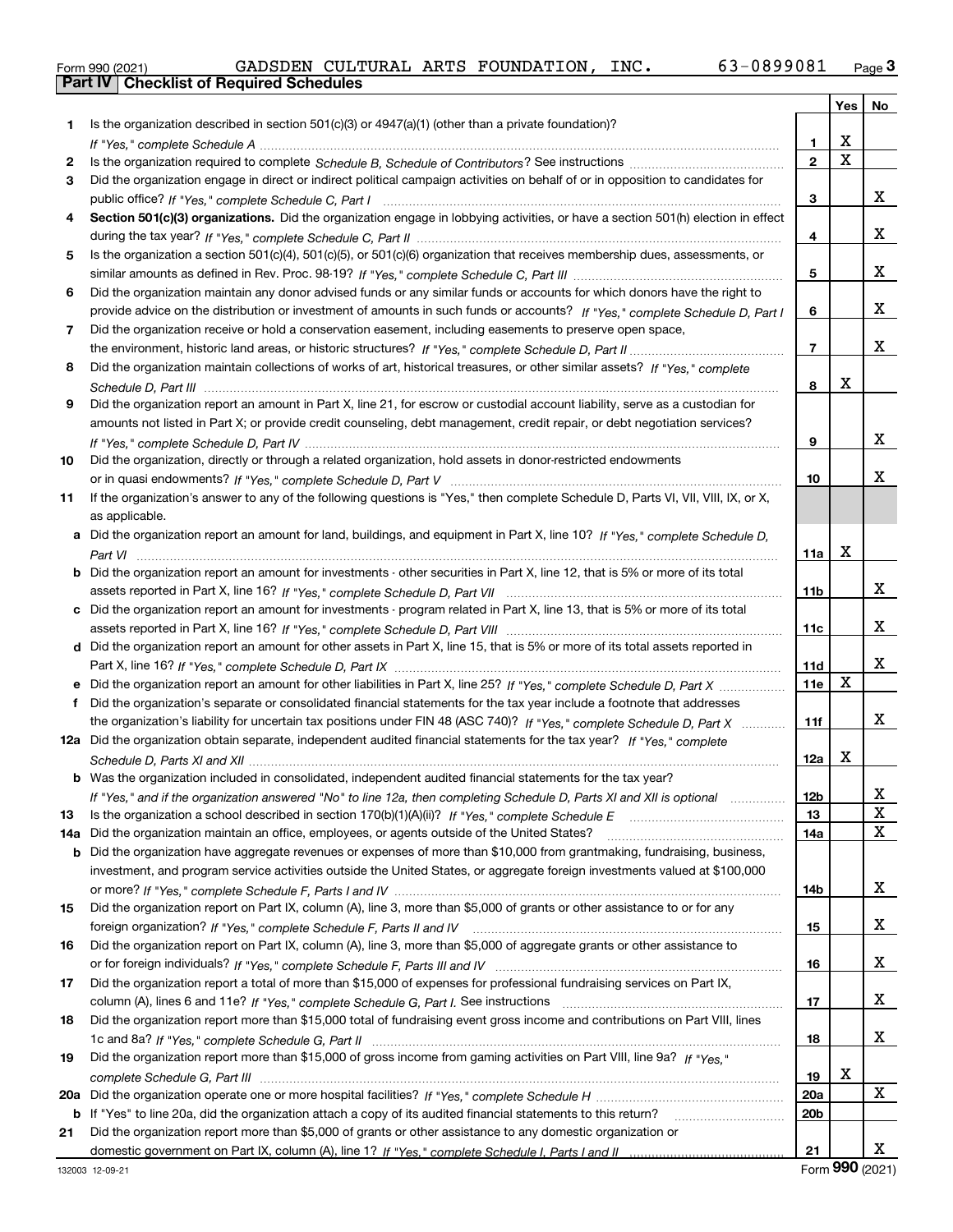|  | Form 990 (2021) |
|--|-----------------|
|  |                 |

*(continued)*

|               |                                                                                                                                     |                 | Yes | No          |
|---------------|-------------------------------------------------------------------------------------------------------------------------------------|-----------------|-----|-------------|
| 22            | Did the organization report more than \$5,000 of grants or other assistance to or for domestic individuals on                       |                 |     |             |
|               |                                                                                                                                     | 22              |     | х           |
| 23            | Did the organization answer "Yes" to Part VII, Section A, line 3, 4, or 5, about compensation of the organization's current         |                 |     |             |
|               | and former officers, directors, trustees, key employees, and highest compensated employees? If "Yes." complete                      |                 |     |             |
|               |                                                                                                                                     | 23              |     | x           |
|               | 24a Did the organization have a tax-exempt bond issue with an outstanding principal amount of more than \$100,000 as of the         |                 |     |             |
|               | last day of the year, that was issued after December 31, 2002? If "Yes," answer lines 24b through 24d and complete                  |                 |     |             |
|               |                                                                                                                                     | 24a             |     | х           |
|               | b Did the organization invest any proceeds of tax-exempt bonds beyond a temporary period exception?                                 | 24 <sub>b</sub> |     |             |
|               | c Did the organization maintain an escrow account other than a refunding escrow at any time during the year to defease              |                 |     |             |
|               |                                                                                                                                     | 24c             |     |             |
|               |                                                                                                                                     | 24d             |     |             |
|               | 25a Section 501(c)(3), 501(c)(4), and 501(c)(29) organizations. Did the organization engage in an excess benefit                    |                 |     |             |
|               |                                                                                                                                     | 25a             |     | x           |
|               | <b>b</b> Is the organization aware that it engaged in an excess benefit transaction with a disqualified person in a prior year, and |                 |     |             |
|               | that the transaction has not been reported on any of the organization's prior Forms 990 or 990-EZ? If "Yes," complete               |                 |     |             |
|               | Schedule L, Part I                                                                                                                  | 25 <sub>b</sub> |     | х           |
| 26            | Did the organization report any amount on Part X, line 5 or 22, for receivables from or payables to any current                     |                 |     |             |
|               | or former officer, director, trustee, key employee, creator or founder, substantial contributor, or 35%                             |                 |     |             |
|               | controlled entity or family member of any of these persons? If "Yes," complete Schedule L, Part II                                  | 26              |     | х           |
| 27            | Did the organization provide a grant or other assistance to any current or former officer, director, trustee, key employee,         |                 |     |             |
|               | creator or founder, substantial contributor or employee thereof, a grant selection committee member, or to a 35% controlled         |                 |     |             |
|               | entity (including an employee thereof) or family member of any of these persons? If "Yes," complete Schedule L, Part III            | 27              |     | x           |
| 28            | Was the organization a party to a business transaction with one of the following parties (see the Schedule L, Part IV,              |                 |     |             |
|               | instructions for applicable filing thresholds, conditions, and exceptions):                                                         |                 |     |             |
|               | a A current or former officer, director, trustee, key employee, creator or founder, or substantial contributor? If                  |                 |     |             |
|               |                                                                                                                                     | 28a             |     | X           |
|               |                                                                                                                                     | 28b             |     | $\mathbf X$ |
|               | c A 35% controlled entity of one or more individuals and/or organizations described in line 28a or 28b? If                          |                 |     |             |
|               |                                                                                                                                     | 28c             |     | х           |
| 29            |                                                                                                                                     | 29              |     | $\mathbf x$ |
| 30            | Did the organization receive contributions of art, historical treasures, or other similar assets, or qualified conservation         |                 |     |             |
|               |                                                                                                                                     | 30              |     | x           |
| 31            | Did the organization liquidate, terminate, or dissolve and cease operations? If "Yes," complete Schedule N, Part I                  | 31              |     | $\mathbf x$ |
| 32            | Did the organization sell, exchange, dispose of, or transfer more than 25% of its net assets? If "Yes," complete                    |                 |     |             |
|               |                                                                                                                                     | 32              |     | х           |
| 33            | Did the organization own 100% of an entity disregarded as separate from the organization under Regulations                          |                 |     |             |
|               |                                                                                                                                     | 33              |     | х           |
| 34            | Was the organization related to any tax-exempt or taxable entity? If "Yes," complete Schedule R, Part II, III, or IV, and           |                 |     |             |
|               |                                                                                                                                     | 34              |     | x           |
|               | 35a Did the organization have a controlled entity within the meaning of section 512(b)(13)?                                         | 35a             |     | $\mathbf X$ |
|               | b If "Yes" to line 35a, did the organization receive any payment from or engage in any transaction with a controlled entity         |                 |     |             |
|               |                                                                                                                                     | 35 <sub>b</sub> |     |             |
| 36            | Section 501(c)(3) organizations. Did the organization make any transfers to an exempt non-charitable related organization?          |                 |     |             |
|               |                                                                                                                                     | 36              |     | х           |
| 37            | Did the organization conduct more than 5% of its activities through an entity that is not a related organization                    |                 |     |             |
|               |                                                                                                                                     | 37              |     | х           |
| 38            | Did the organization complete Schedule O and provide explanations on Schedule O for Part VI, lines 11b and 19?                      |                 |     |             |
|               | Note: All Form 990 filers are required to complete Schedule O                                                                       | 38              | х   |             |
| <b>Part V</b> |                                                                                                                                     |                 |     |             |
|               | Check if Schedule O contains a response or note to any line in this Part V                                                          |                 |     |             |
|               |                                                                                                                                     |                 | Yes | No          |
|               | 11<br>1a Enter the number reported in box 3 of Form 1096. Enter -0- if not applicable<br>1a                                         |                 |     |             |
| b             | 0<br>Enter the number of Forms W-2G included on line 1a. Enter -0- if not applicable<br>1b                                          |                 |     |             |
|               | c Did the organization comply with backup withholding rules for reportable payments to vendors and reportable gaming                |                 |     |             |
|               |                                                                                                                                     | 1c              | х   |             |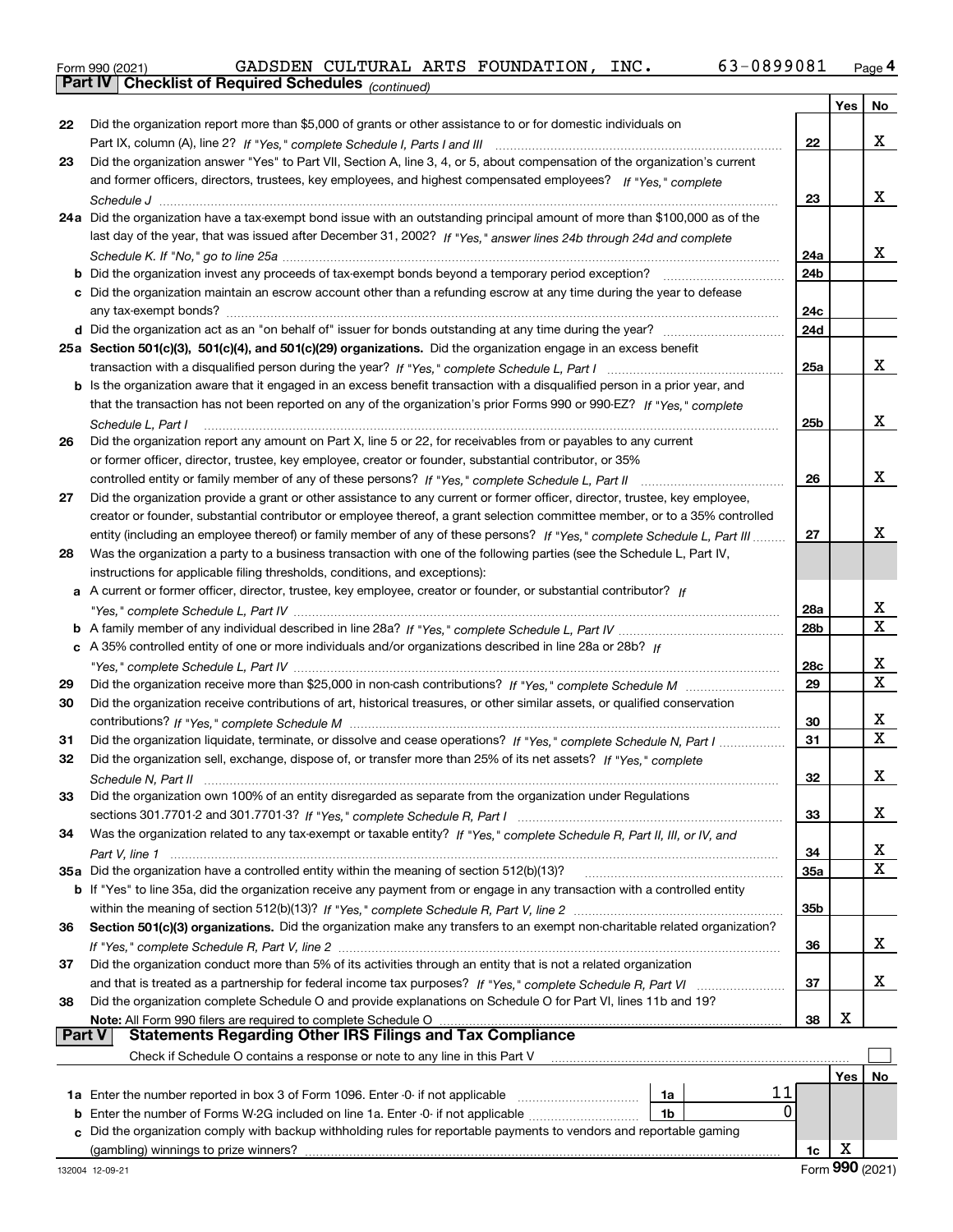|               | 63-0899081<br>GADSDEN CULTURAL ARTS FOUNDATION, INC.<br>Form 990 (2021)                                                                                                                                                                         |                |     | $_{\text{Page}}$ 5 |  |  |
|---------------|-------------------------------------------------------------------------------------------------------------------------------------------------------------------------------------------------------------------------------------------------|----------------|-----|--------------------|--|--|
| <b>Part V</b> | Statements Regarding Other IRS Filings and Tax Compliance (continued)                                                                                                                                                                           |                |     |                    |  |  |
|               |                                                                                                                                                                                                                                                 |                | Yes | No                 |  |  |
|               | 2a Enter the number of employees reported on Form W-3, Transmittal of Wage and Tax Statements,                                                                                                                                                  |                |     |                    |  |  |
|               | filed for the calendar year ending with or within the year covered by this return<br>2a                                                                                                                                                         | 20             |     |                    |  |  |
|               |                                                                                                                                                                                                                                                 | 2b             | х   |                    |  |  |
|               |                                                                                                                                                                                                                                                 |                |     |                    |  |  |
|               | 3a Did the organization have unrelated business gross income of \$1,000 or more during the year?                                                                                                                                                | 3a             |     | х                  |  |  |
|               |                                                                                                                                                                                                                                                 | 3b             |     |                    |  |  |
|               | 4a At any time during the calendar year, did the organization have an interest in, or a signature or other authority over, a                                                                                                                    |                |     |                    |  |  |
|               |                                                                                                                                                                                                                                                 | 4a             |     | х                  |  |  |
|               | <b>b</b> If "Yes," enter the name of the foreign country $\triangleright$                                                                                                                                                                       |                |     |                    |  |  |
|               | See instructions for filing requirements for FinCEN Form 114, Report of Foreign Bank and Financial Accounts (FBAR).                                                                                                                             |                |     |                    |  |  |
| 5a            | Was the organization a party to a prohibited tax shelter transaction at any time during the tax year?                                                                                                                                           | 5a             |     | х                  |  |  |
| b             |                                                                                                                                                                                                                                                 | 5 <sub>b</sub> |     | X                  |  |  |
|               |                                                                                                                                                                                                                                                 | 5c             |     |                    |  |  |
| c             |                                                                                                                                                                                                                                                 |                |     |                    |  |  |
|               | 6a Does the organization have annual gross receipts that are normally greater than \$100,000, and did the organization solicit                                                                                                                  |                |     | х                  |  |  |
|               | any contributions that were not tax deductible as charitable contributions? [[[[[[[[[[[[[[[[[[[[[[[]]]]]]]]]]]<br><b>b</b> If "Yes," did the organization include with every solicitation an express statement that such contributions or gifts | 6a             |     |                    |  |  |
|               |                                                                                                                                                                                                                                                 |                |     |                    |  |  |
|               |                                                                                                                                                                                                                                                 | 6b             |     |                    |  |  |
| 7             | Organizations that may receive deductible contributions under section 170(c).                                                                                                                                                                   |                |     | x                  |  |  |
| а             | Did the organization receive a payment in excess of \$75 made partly as a contribution and partly for goods and services provided to the payor?                                                                                                 | 7a             |     |                    |  |  |
| b             | If "Yes," did the organization notify the donor of the value of the goods or services provided?                                                                                                                                                 | 7b             |     |                    |  |  |
| с             | Did the organization sell, exchange, or otherwise dispose of tangible personal property for which it was required                                                                                                                               |                |     |                    |  |  |
|               |                                                                                                                                                                                                                                                 | 7c             |     | x                  |  |  |
| d             | <b>7d</b>                                                                                                                                                                                                                                       |                |     |                    |  |  |
| е             |                                                                                                                                                                                                                                                 | 7e             |     |                    |  |  |
| f             | Did the organization, during the year, pay premiums, directly or indirectly, on a personal benefit contract?                                                                                                                                    | 7f             |     |                    |  |  |
| g             | If the organization received a contribution of qualified intellectual property, did the organization file Form 8899 as required?                                                                                                                | 7g             |     |                    |  |  |
| h             | If the organization received a contribution of cars, boats, airplanes, or other vehicles, did the organization file a Form 1098-C?                                                                                                              |                |     |                    |  |  |
| 8             | Sponsoring organizations maintaining donor advised funds. Did a donor advised fund maintained by the                                                                                                                                            |                |     |                    |  |  |
|               | sponsoring organization have excess business holdings at any time during the year?                                                                                                                                                              | 8              |     |                    |  |  |
| 9             | Sponsoring organizations maintaining donor advised funds.                                                                                                                                                                                       |                |     |                    |  |  |
| а             | Did the sponsoring organization make any taxable distributions under section 4966?                                                                                                                                                              | 9а             |     |                    |  |  |
| b             | Did the sponsoring organization make a distribution to a donor, donor advisor, or related person?                                                                                                                                               | 9b             |     |                    |  |  |
| 10            | Section 501(c)(7) organizations. Enter:                                                                                                                                                                                                         |                |     |                    |  |  |
|               | 10a                                                                                                                                                                                                                                             |                |     |                    |  |  |
|               | 10b <br>Gross receipts, included on Form 990, Part VIII, line 12, for public use of club facilities                                                                                                                                             |                |     |                    |  |  |
| 11            | Section 501(c)(12) organizations. Enter:                                                                                                                                                                                                        |                |     |                    |  |  |
| а             | 11a                                                                                                                                                                                                                                             |                |     |                    |  |  |
| b             | Gross income from other sources. (Do not net amounts due or paid to other sources against                                                                                                                                                       |                |     |                    |  |  |
|               | 11b                                                                                                                                                                                                                                             |                |     |                    |  |  |
|               | 12a Section 4947(a)(1) non-exempt charitable trusts. Is the organization filing Form 990 in lieu of Form 1041?                                                                                                                                  | 12a            |     |                    |  |  |
|               | 12b<br><b>b</b> If "Yes," enter the amount of tax-exempt interest received or accrued during the year <i>manument</i>                                                                                                                           |                |     |                    |  |  |
| 13            | Section 501(c)(29) qualified nonprofit health insurance issuers.                                                                                                                                                                                |                |     |                    |  |  |
| а             | Is the organization licensed to issue qualified health plans in more than one state?                                                                                                                                                            | 13a            |     |                    |  |  |
|               | Note: See the instructions for additional information the organization must report on Schedule O.                                                                                                                                               |                |     |                    |  |  |
| b             | Enter the amount of reserves the organization is required to maintain by the states in which the                                                                                                                                                |                |     |                    |  |  |
|               | 13 <sub>b</sub>                                                                                                                                                                                                                                 |                |     |                    |  |  |
| c             | 13с                                                                                                                                                                                                                                             |                |     |                    |  |  |
| 14a           | Did the organization receive any payments for indoor tanning services during the tax year?                                                                                                                                                      | 14a            |     | х                  |  |  |
|               | <b>b</b> If "Yes," has it filed a Form 720 to report these payments? If "No," provide an explanation on Schedule O                                                                                                                              | 14b            |     |                    |  |  |
| 15            | Is the organization subject to the section 4960 tax on payment(s) of more than \$1,000,000 in remuneration or                                                                                                                                   |                |     |                    |  |  |
|               |                                                                                                                                                                                                                                                 | 15             |     | х                  |  |  |
|               | If "Yes," see the instructions and file Form 4720, Schedule N.                                                                                                                                                                                  |                |     |                    |  |  |
| 16            | Is the organization an educational institution subject to the section 4968 excise tax on net investment income?                                                                                                                                 | 16             |     | х                  |  |  |
|               | If "Yes," complete Form 4720, Schedule O.                                                                                                                                                                                                       |                |     |                    |  |  |
| 17            | Section 501(c)(21) organizations. Did the trust, any disqualified person, or mine operator engage in any                                                                                                                                        |                |     |                    |  |  |
|               | activities that would result in the imposition of an excise tax under section 4951, 4952 or 4953?                                                                                                                                               | 17             |     |                    |  |  |
|               | If "Yes," complete Form 6069.                                                                                                                                                                                                                   |                |     |                    |  |  |
|               |                                                                                                                                                                                                                                                 |                |     |                    |  |  |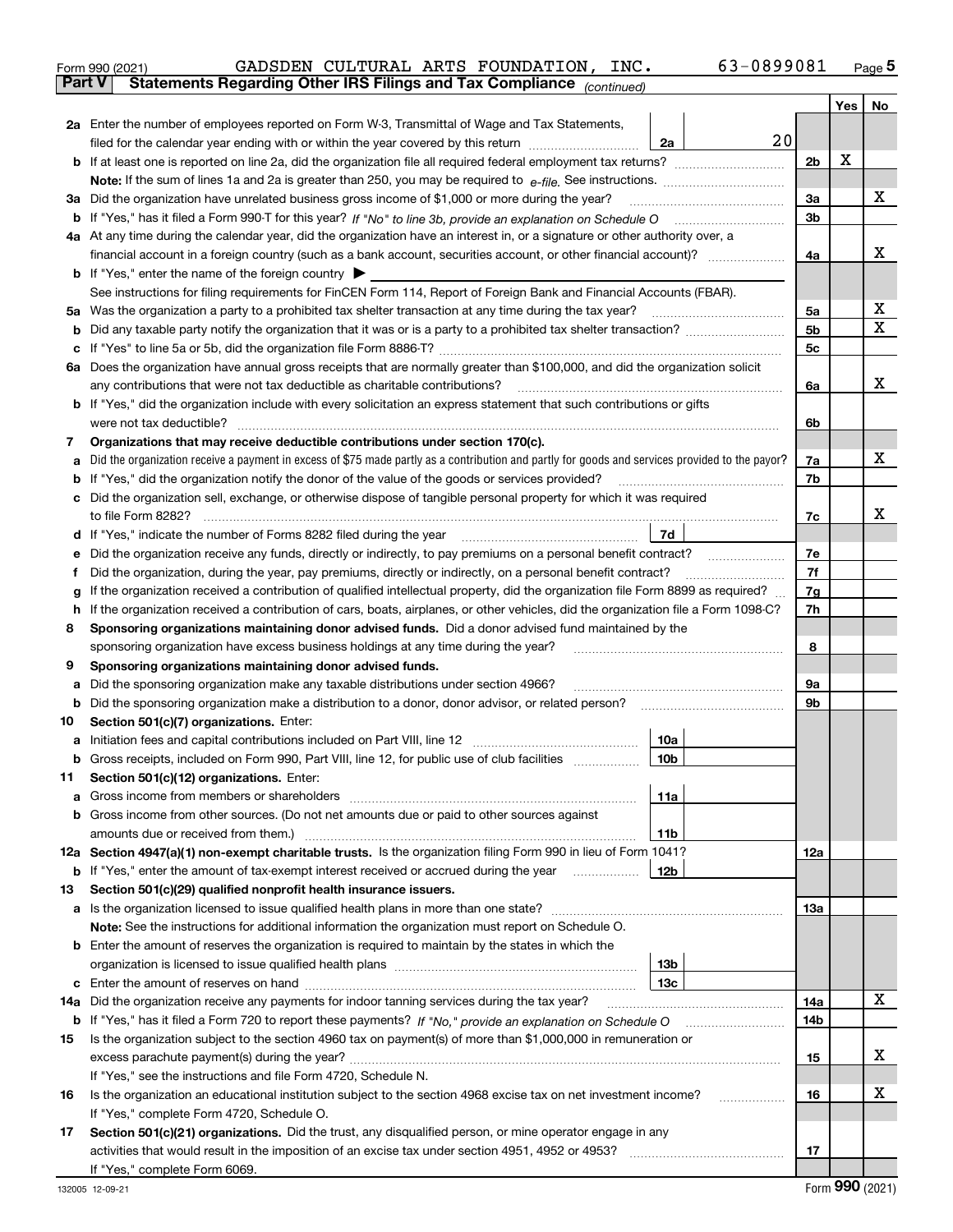|  | Form 990 (2021) |
|--|-----------------|
|  |                 |

| Form 990 (2021) |  |  | GADSDEN CULTURAL ARTS FOUNDATION,                                                                                | INC. | 63-0899081                                                                                                                     | $P$ <sub>age</sub> 6 |
|-----------------|--|--|------------------------------------------------------------------------------------------------------------------|------|--------------------------------------------------------------------------------------------------------------------------------|----------------------|
|                 |  |  |                                                                                                                  |      | Part VI   Governance, Management, and Disclosure. For each "Yes" response to lines 2 through 7b below, and for a "No" response |                      |
|                 |  |  | to line 8a, 8b, or 10b below, describe the circumstances, processes, or changes on Schedule O. See instructions. |      |                                                                                                                                |                      |

|     | Check if Schedule O contains a response or note to any line in this Part VI                                                                                           |    |  |    |                 |                     | $\boxed{\text{X}}$ |  |  |
|-----|-----------------------------------------------------------------------------------------------------------------------------------------------------------------------|----|--|----|-----------------|---------------------|--------------------|--|--|
|     | <b>Section A. Governing Body and Management</b>                                                                                                                       |    |  |    |                 |                     |                    |  |  |
|     |                                                                                                                                                                       |    |  |    |                 | Yes                 | No                 |  |  |
|     | <b>1a</b> Enter the number of voting members of the governing body at the end of the tax year                                                                         | 1a |  | 15 |                 |                     |                    |  |  |
|     | If there are material differences in voting rights among members of the governing body, or if the governing                                                           |    |  |    |                 |                     |                    |  |  |
|     | body delegated broad authority to an executive committee or similar committee, explain on Schedule O.                                                                 |    |  |    |                 |                     |                    |  |  |
| b   | Enter the number of voting members included on line 1a, above, who are independent                                                                                    | 1b |  | 15 |                 |                     |                    |  |  |
| 2   | Did any officer, director, trustee, or key employee have a family relationship or a business relationship with any other                                              |    |  |    |                 |                     |                    |  |  |
|     | officer, director, trustee, or key employee?                                                                                                                          |    |  |    | $\mathbf{2}$    |                     | х                  |  |  |
| 3   | Did the organization delegate control over management duties customarily performed by or under the direct supervision                                                 |    |  |    |                 |                     |                    |  |  |
|     | of officers, directors, trustees, or key employees to a management company or other person?                                                                           |    |  |    |                 |                     |                    |  |  |
| 4   | Did the organization make any significant changes to its governing documents since the prior Form 990 was filed?                                                      |    |  |    |                 |                     |                    |  |  |
| 5   |                                                                                                                                                                       |    |  |    | 5               |                     | $\mathbf X$        |  |  |
| 6   | Did the organization have members or stockholders?                                                                                                                    |    |  |    | 6               |                     | X                  |  |  |
| 7a  | Did the organization have members, stockholders, or other persons who had the power to elect or appoint one or                                                        |    |  |    |                 |                     |                    |  |  |
|     | more members of the governing body?                                                                                                                                   |    |  |    | 7a              | X                   |                    |  |  |
|     | <b>b</b> Are any governance decisions of the organization reserved to (or subject to approval by) members, stockholders, or                                           |    |  |    |                 |                     |                    |  |  |
|     | persons other than the governing body?                                                                                                                                |    |  |    | 7b              |                     | x                  |  |  |
| 8   | Did the organization contemporaneously document the meetings held or written actions undertaken during the year by the following:                                     |    |  |    |                 |                     |                    |  |  |
| a   |                                                                                                                                                                       |    |  |    | 8а              | X                   |                    |  |  |
| b   | Each committee with authority to act on behalf of the governing body?                                                                                                 |    |  |    | 8b              |                     | $\mathbf X$        |  |  |
| 9   | Is there any officer, director, trustee, or key employee listed in Part VII, Section A, who cannot be reached at the                                                  |    |  |    |                 |                     |                    |  |  |
|     |                                                                                                                                                                       |    |  |    | 9               |                     | х                  |  |  |
|     | Section B. Policies <sub>(This Section B requests information about policies not required by the Internal Revenue Code.)</sub>                                        |    |  |    |                 |                     |                    |  |  |
|     |                                                                                                                                                                       |    |  |    |                 | Yes                 | No                 |  |  |
|     |                                                                                                                                                                       |    |  |    | 10a             |                     | $\mathbf X$        |  |  |
|     | <b>b</b> If "Yes," did the organization have written policies and procedures governing the activities of such chapters, affiliates,                                   |    |  |    |                 |                     |                    |  |  |
|     | and branches to ensure their operations are consistent with the organization's exempt purposes?                                                                       |    |  |    | 10 <sub>b</sub> |                     |                    |  |  |
|     | 11a Has the organization provided a complete copy of this Form 990 to all members of its governing body before filing the form?                                       |    |  |    | 11a             | $\mathbf X$         |                    |  |  |
| b   | Describe on Schedule O the process, if any, used by the organization to review this Form 990.                                                                         |    |  |    |                 |                     |                    |  |  |
| 12a |                                                                                                                                                                       |    |  |    | 12a             | X                   |                    |  |  |
| b   | Were officers, directors, or trustees, and key employees required to disclose annually interests that could give rise to conflicts?                                   |    |  |    | 12 <sub>b</sub> | $\mathbf X$         |                    |  |  |
| с   | Did the organization regularly and consistently monitor and enforce compliance with the policy? If "Yes." describe                                                    |    |  |    |                 |                     |                    |  |  |
|     |                                                                                                                                                                       |    |  |    | 12c             | X                   |                    |  |  |
| 13  | Did the organization have a written whistleblower policy?                                                                                                             |    |  |    | 13              | $\mathbf X$         |                    |  |  |
| 14  | Did the organization have a written document retention and destruction policy?                                                                                        |    |  |    | 14              |                     | X                  |  |  |
| 15  | Did the process for determining compensation of the following persons include a review and approval by independent                                                    |    |  |    |                 |                     |                    |  |  |
|     | persons, comparability data, and contemporaneous substantiation of the deliberation and decision?                                                                     |    |  |    |                 |                     |                    |  |  |
| a   | The organization's CEO, Executive Director, or top management official manufactured content of the organization's CEO, Executive Director, or top management official |    |  |    | 15a             |                     | х                  |  |  |
|     | <b>b</b> Other officers or key employees of the organization                                                                                                          |    |  |    | 15 <sub>b</sub> | X                   |                    |  |  |
|     | If "Yes" to line 15a or 15b, describe the process on Schedule O. See instructions.                                                                                    |    |  |    |                 |                     |                    |  |  |
|     | 16a Did the organization invest in, contribute assets to, or participate in a joint venture or similar arrangement with a                                             |    |  |    |                 |                     |                    |  |  |
|     | taxable entity during the year?                                                                                                                                       |    |  |    | 16a             |                     | x                  |  |  |
|     | b If "Yes," did the organization follow a written policy or procedure requiring the organization to evaluate its participation                                        |    |  |    |                 |                     |                    |  |  |
|     | in joint venture arrangements under applicable federal tax law, and take steps to safeguard the organization's                                                        |    |  |    |                 |                     |                    |  |  |
|     | exempt status with respect to such arrangements?                                                                                                                      |    |  |    | 16b             |                     |                    |  |  |
|     | <b>Section C. Disclosure</b>                                                                                                                                          |    |  |    |                 |                     |                    |  |  |
| 17  | NONE<br>List the states with which a copy of this Form 990 is required to be filed $\blacktriangleright$                                                              |    |  |    |                 |                     |                    |  |  |
| 18  | Section 6104 requires an organization to make its Forms 1023 (1024 or 1024-A, if applicable), 990, and 990-T (section 501(c)(3)s only) available                      |    |  |    |                 |                     |                    |  |  |
|     | for public inspection. Indicate how you made these available. Check all that apply.                                                                                   |    |  |    |                 |                     |                    |  |  |
|     | $X$ Own website<br>$X$ Another's website<br>$X$ Upon request<br>Other (explain on Schedule O)                                                                         |    |  |    |                 |                     |                    |  |  |
| 19  | Describe on Schedule O whether (and if so, how) the organization made its governing documents, conflict of interest policy, and financial                             |    |  |    |                 |                     |                    |  |  |
|     | statements available to the public during the tax year.                                                                                                               |    |  |    |                 |                     |                    |  |  |
| 20  | State the name, address, and telephone number of the person who possesses the organization's books and records                                                        |    |  |    |                 |                     |                    |  |  |
|     | DENA THURMOND - 256-543-2787                                                                                                                                          |    |  |    |                 |                     |                    |  |  |
|     | 35902-1507<br>501 BROAD STREET, GADSDEN, AL                                                                                                                           |    |  |    |                 | nnn <sub>1996</sub> |                    |  |  |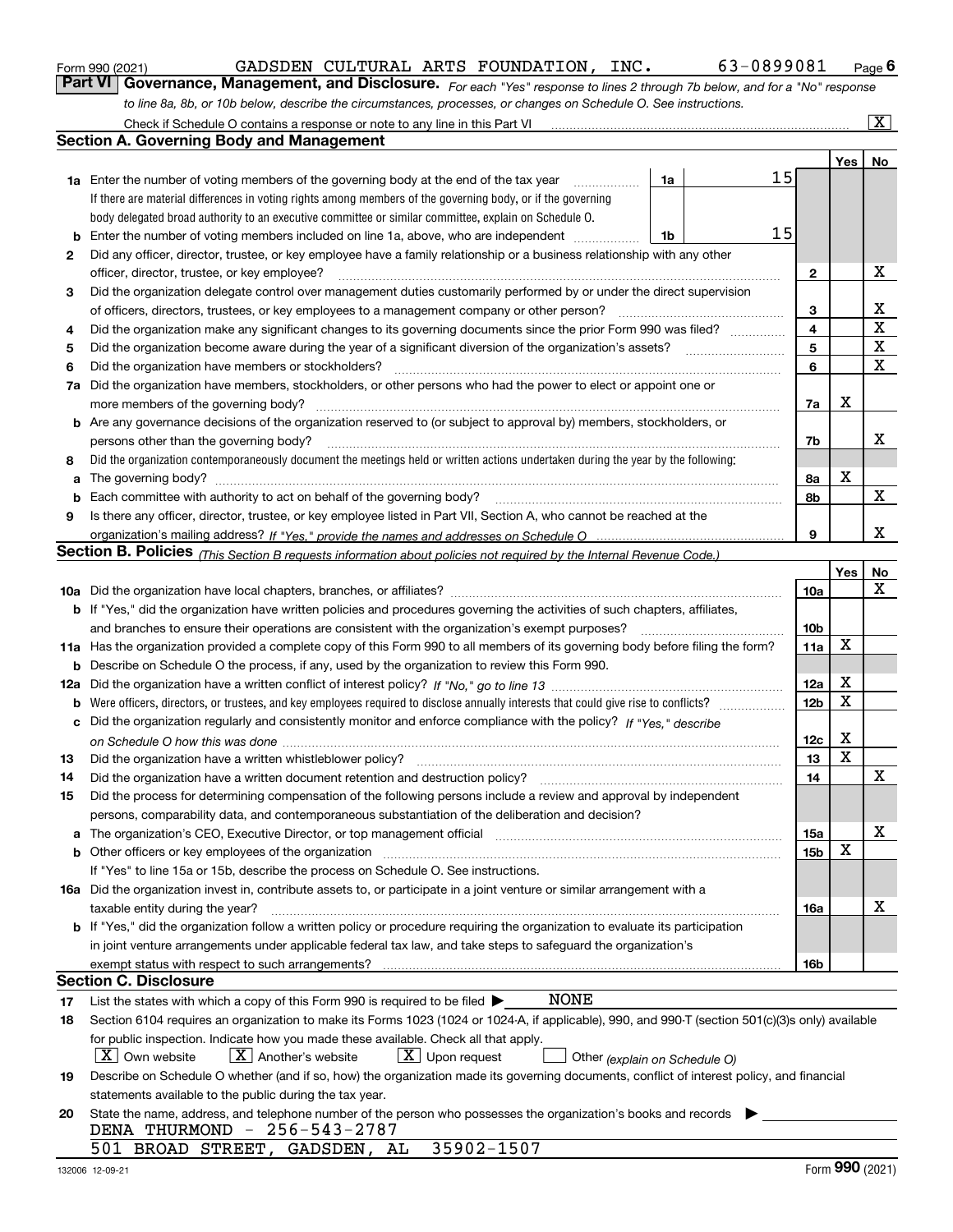| Form 990 (2021)                                                                            |  |  |  | GADSDEN CULTURAL ARTS FOUNDATION, INC.                                          |  | 63-0899081 | Page / |  |  |  |
|--------------------------------------------------------------------------------------------|--|--|--|---------------------------------------------------------------------------------|--|------------|--------|--|--|--|
| Part VII Compensation of Officers, Directors, Trustees, Key Employees, Highest Compensated |  |  |  |                                                                                 |  |            |        |  |  |  |
| <b>Employees, and Independent Contractors</b>                                              |  |  |  |                                                                                 |  |            |        |  |  |  |
| Check if Schedule O contains a response or note to any line in this Part VII               |  |  |  |                                                                                 |  |            |        |  |  |  |
| Section A.                                                                                 |  |  |  | Officers, Directors, Trustees, Key Employees, and Highest Compensated Employees |  |            |        |  |  |  |

**1a**  Complete this table for all persons required to be listed. Report compensation for the calendar year ending with or within the organization's tax year. **•** List all of the organization's current officers, directors, trustees (whether individuals or organizations), regardless of amount of compensation.

Enter -0- in columns (D), (E), and (F) if no compensation was paid.

 $\bullet$  List all of the organization's  $\sf current$  key employees, if any. See the instructions for definition of "key employee."

**•** List the organization's five current highest compensated employees (other than an officer, director, trustee, or key employee) who received reportable compensation (box 5 of Form W-2, Form 1099-MISC, and/or box 1 of Form 1099-NEC) of more than \$100,000 from the organization and any related organizations.

**•** List all of the organization's former officers, key employees, and highest compensated employees who received more than \$100,000 of reportable compensation from the organization and any related organizations.

**former directors or trustees**  ¥ List all of the organization's that received, in the capacity as a former director or trustee of the organization, more than \$10,000 of reportable compensation from the organization and any related organizations.

See the instructions for the order in which to list the persons above.

 $\boxed{\textbf{X}}$  Check this box if neither the organization nor any related organization compensated any current officer, director, or trustee.

| (A)                         | (B)                    |                               |                                 |             | (C)          |                                 |        | (D)             | (E)             | (F)           |
|-----------------------------|------------------------|-------------------------------|---------------------------------|-------------|--------------|---------------------------------|--------|-----------------|-----------------|---------------|
| Name and title              | Average                |                               | (do not check more than one     | Position    |              |                                 |        | Reportable      | Reportable      | Estimated     |
|                             | hours per              |                               | box, unless person is both an   |             |              |                                 |        | compensation    | compensation    | amount of     |
|                             | week                   |                               | officer and a director/trustee) |             |              |                                 |        | from            | from related    | other         |
|                             | (list any              |                               |                                 |             |              |                                 |        | the             | organizations   | compensation  |
|                             | hours for              |                               |                                 |             |              |                                 |        | organization    | (W-2/1099-MISC/ | from the      |
|                             | related                |                               |                                 |             |              |                                 |        | (W-2/1099-MISC/ | 1099-NEC)       | organization  |
|                             | organizations<br>below |                               |                                 |             |              |                                 |        | 1099-NEC)       |                 | and related   |
|                             | line)                  | ndividual trustee or director | nstitutional trustee            | Officer     | key employee | Highest compensated<br>employee | Former |                 |                 | organizations |
| NOORKARIM NAGJI<br>(1)      | 0.00                   |                               |                                 |             |              |                                 |        |                 |                 |               |
| <b>DIRECTOR</b>             |                        | $\mathbf X$                   |                                 |             |              |                                 |        | 0.              | 0.              | 0.            |
| (2)<br>HEIDI PRIME          | 0.00                   |                               |                                 |             |              |                                 |        |                 |                 |               |
| <b>DIRECTOR</b>             |                        | $\mathbf X$                   |                                 |             |              |                                 |        | 0.              | $\mathbf 0$ .   | $0$ .         |
| CODY ROBINSON<br>(3)        | 0.00                   |                               |                                 |             |              |                                 |        |                 |                 |               |
| <b>DIRECTOR</b>             |                        | $\mathbf X$                   |                                 |             |              |                                 |        | 0.              | $\mathbf 0$ .   | $0$ .         |
| <b>BO ARTHUR</b><br>(4)     | 0.00                   |                               |                                 |             |              |                                 |        |                 |                 |               |
| <b>DIRECTOR</b>             |                        | $\mathbf X$                   |                                 |             |              |                                 |        | 0.              | 0.              | $\mathbf 0$ . |
| <b>JESSICA BROWN</b><br>(5) | 0.00                   |                               |                                 |             |              |                                 |        |                 |                 |               |
| VICE CHAIRMAN               |                        | $\mathbf X$                   |                                 | $\mathbf X$ |              |                                 |        | 0.              | $\mathbf 0$ .   | $0$ .         |
| CATHERINE BAILEY<br>(6)     | 0.00                   |                               |                                 |             |              |                                 |        |                 |                 |               |
| <b>DIRECTOR</b>             |                        | $\mathbf X$                   |                                 |             |              |                                 |        | 0.              | $\mathbf 0$ .   | $\mathbf 0$ . |
| ALIE CAUSEY<br>(7)          | 0.00                   |                               |                                 |             |              |                                 |        |                 |                 |               |
| <b>DIRECTOR</b>             |                        | $\mathbf X$                   |                                 |             |              |                                 |        | 0.              | $\mathbf 0$ .   | $\mathbf 0$ . |
| HELENE HALLER<br>(8)        | 0.00                   |                               |                                 |             |              |                                 |        |                 |                 |               |
| <b>DIRECTOR</b>             |                        | $\mathbf X$                   |                                 |             |              |                                 |        | 0.              | $\mathbf 0$ .   | $0$ .         |
| KAY MOORE<br>(9)            | 0.00                   |                               |                                 |             |              |                                 |        |                 |                 |               |
| <b>TREASURER</b>            |                        | $\mathbf X$                   |                                 | $\mathbf X$ |              |                                 |        | 0.              | $\mathbf 0$ .   | $\mathbf 0$ . |
| (10) MAMTA MISHRA           | 0.00                   |                               |                                 |             |              |                                 |        |                 |                 |               |
| <b>DIRECTOR</b>             |                        | $\mathbf X$                   |                                 |             |              |                                 |        | 0.              | Ο.              | 0.            |
| (11) CATHERINE MARTIN       | 0.00                   |                               |                                 |             |              |                                 |        |                 |                 |               |
| <b>CHAIRMAN</b>             |                        | $\mathbf X$                   |                                 | $\mathbf X$ |              |                                 |        | 0.              | $\mathbf 0$ .   | 0.            |
| (12) ELISABETH HARDIN       | 0.00                   |                               |                                 |             |              |                                 |        |                 |                 |               |
| <b>SECRETARY</b>            |                        | $\mathbf X$                   |                                 | $\mathbf X$ |              |                                 |        | 0.              | 0.              | $\mathbf 0$ . |
| (13) TERESA RHEA            | 0.00                   |                               |                                 |             |              |                                 |        |                 |                 |               |
| <b>DIRECTOR</b>             |                        | $\mathbf x$                   |                                 |             |              |                                 |        | 0.              | 0.              | $\mathbf 0$ . |
| (14) BELINDA REDDICK        | 0.00                   |                               |                                 |             |              |                                 |        |                 |                 |               |
| <b>DIRECTOR</b>             |                        | $\mathbf X$                   |                                 |             |              |                                 |        | 0.              | $\mathbf 0$ .   | 0.            |
| (15) DAVID SIMMONS          | 0.00                   |                               |                                 |             |              |                                 |        |                 |                 |               |
| <b>DIRECTOR</b>             |                        | $\mathbf x$                   |                                 |             |              |                                 |        | 0.              | $\mathbf 0$ .   | $0$ .         |
| (16) SPENCER WILLIAMS       | 0.00                   |                               |                                 |             |              |                                 |        |                 |                 |               |
| <b>DIRECTOR</b>             |                        | $\mathbf X$                   |                                 |             |              |                                 |        | 0.              | 0.              | 0.            |
|                             |                        |                               |                                 |             |              |                                 |        |                 |                 |               |
|                             |                        |                               |                                 |             |              |                                 |        |                 |                 |               |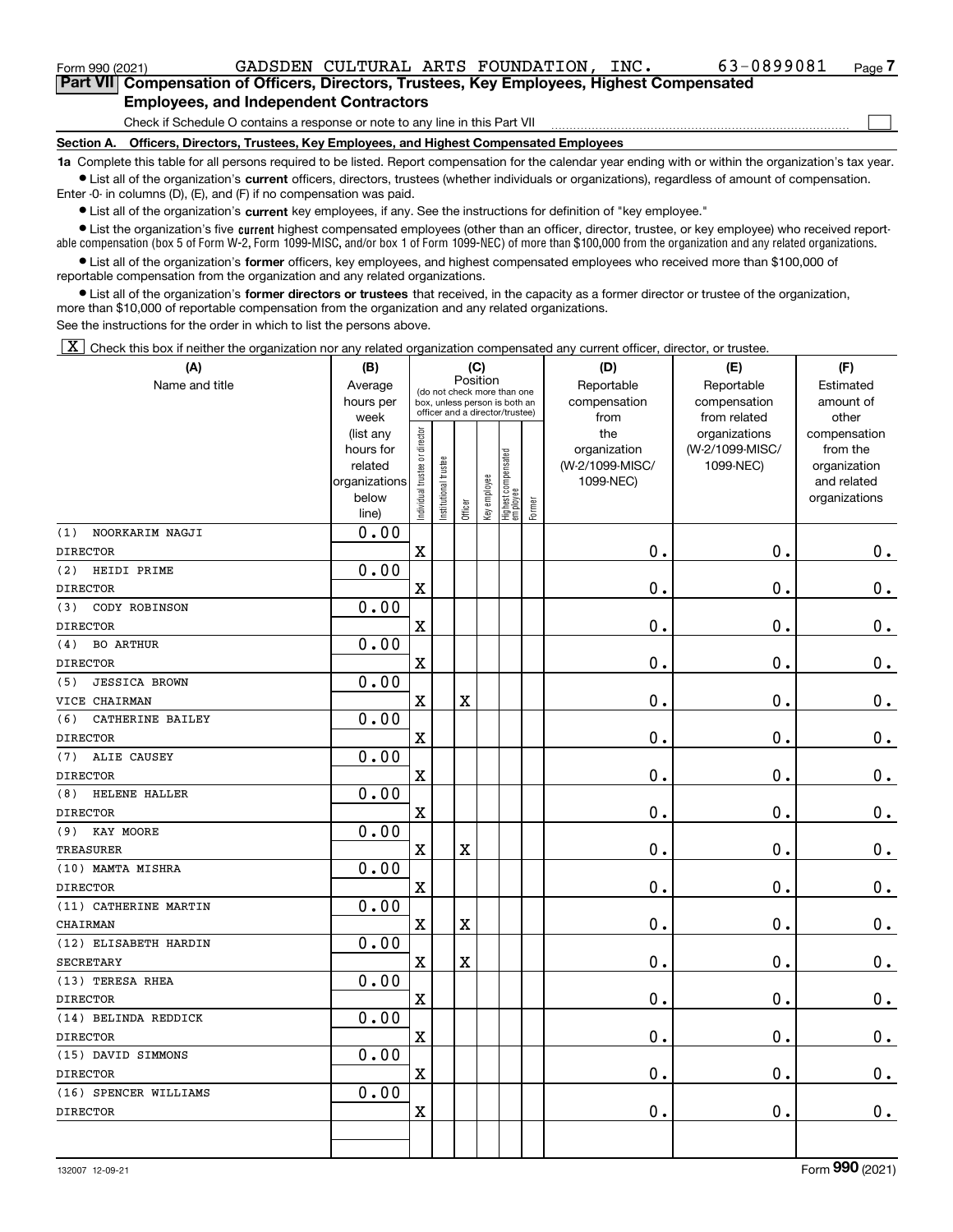|              | Form 990 (2021)                                                                                                                                                                                                                                              | GADSDEN CULTURAL ARTS FOUNDATION, INC.           |                                |                       |                 |              |                                                                                                 |                                                  | 63-0899081                                                         |                              |                     |                                                          | Page 8                                     |
|--------------|--------------------------------------------------------------------------------------------------------------------------------------------------------------------------------------------------------------------------------------------------------------|--------------------------------------------------|--------------------------------|-----------------------|-----------------|--------------|-------------------------------------------------------------------------------------------------|--------------------------------------------------|--------------------------------------------------------------------|------------------------------|---------------------|----------------------------------------------------------|--------------------------------------------|
|              | <b>Part VII</b><br>Section A. Officers, Directors, Trustees, Key Employees, and Highest Compensated Employees (continued)                                                                                                                                    |                                                  |                                |                       |                 |              |                                                                                                 |                                                  |                                                                    |                              |                     |                                                          |                                            |
|              | (A)<br>Name and title                                                                                                                                                                                                                                        | (B)<br>Average<br>hours per<br>week<br>(list any |                                |                       | (C)<br>Position |              | (do not check more than one<br>box, unless person is both an<br>officer and a director/trustee) | (D)<br>Reportable<br>compensation<br>from<br>the | (E)<br>Reportable<br>compensation<br>from related<br>organizations |                              |                     | (F)<br>Estimated<br>amount of<br>other<br>compensation   |                                            |
|              |                                                                                                                                                                                                                                                              | hours for<br>related<br>organizations<br>below   | Individual trustee or director | Institutional trustee |                 | key employee | Highest compensated<br> employee<br>Former                                                      | organization<br>(W-2/1099-MISC/<br>1099-NEC)     | (W-2/1099-MISC/<br>1099-NEC)                                       |                              |                     | from the<br>organization<br>and related<br>organizations |                                            |
|              |                                                                                                                                                                                                                                                              | line)                                            |                                |                       | Officer         |              |                                                                                                 |                                                  |                                                                    |                              |                     |                                                          |                                            |
|              |                                                                                                                                                                                                                                                              |                                                  |                                |                       |                 |              |                                                                                                 |                                                  |                                                                    |                              |                     |                                                          |                                            |
|              |                                                                                                                                                                                                                                                              |                                                  |                                |                       |                 |              |                                                                                                 |                                                  |                                                                    |                              |                     |                                                          |                                            |
|              |                                                                                                                                                                                                                                                              |                                                  |                                |                       |                 |              |                                                                                                 |                                                  |                                                                    |                              |                     |                                                          |                                            |
|              |                                                                                                                                                                                                                                                              |                                                  |                                |                       |                 |              |                                                                                                 |                                                  |                                                                    |                              |                     |                                                          |                                            |
|              |                                                                                                                                                                                                                                                              |                                                  |                                |                       |                 |              |                                                                                                 |                                                  |                                                                    |                              |                     |                                                          |                                            |
|              |                                                                                                                                                                                                                                                              |                                                  |                                |                       |                 |              |                                                                                                 |                                                  |                                                                    |                              |                     |                                                          |                                            |
|              |                                                                                                                                                                                                                                                              |                                                  |                                |                       |                 |              |                                                                                                 |                                                  |                                                                    |                              |                     |                                                          |                                            |
|              | 1b Subtotal<br>c Total from continuation sheets to Part VII, Section A [11] [12] [20] [20]                                                                                                                                                                   |                                                  |                                |                       |                 |              |                                                                                                 | $\overline{0}$ .<br>$0$ .<br>$\mathbf 0$ .       |                                                                    | 0.<br>0.<br>$\overline{0}$ . |                     |                                                          | 0.<br>$\overline{0}$ .<br>$\overline{0}$ . |
| $\mathbf{2}$ | Total number of individuals (including but not limited to those listed above) who received more than \$100,000 of reportable<br>compensation from the organization $\blacktriangleright$                                                                     |                                                  |                                |                       |                 |              |                                                                                                 |                                                  |                                                                    |                              |                     |                                                          | 0                                          |
|              |                                                                                                                                                                                                                                                              |                                                  |                                |                       |                 |              |                                                                                                 |                                                  |                                                                    |                              |                     | Yes                                                      | No                                         |
| 3            | Did the organization list any former officer, director, trustee, key employee, or highest compensated employee on<br>line 1a? If "Yes," complete Schedule J for such individual manufactured contained and the Ves," complete Schedule J for such individual |                                                  |                                |                       |                 |              |                                                                                                 |                                                  |                                                                    |                              | З                   |                                                          | х                                          |
| 4            | For any individual listed on line 1a, is the sum of reportable compensation and other compensation from the organization                                                                                                                                     |                                                  |                                |                       |                 |              |                                                                                                 |                                                  |                                                                    |                              | 4                   |                                                          | х                                          |
| 5            | Did any person listed on line 1a receive or accrue compensation from any unrelated organization or individual for services                                                                                                                                   |                                                  |                                |                       |                 |              |                                                                                                 |                                                  |                                                                    |                              | 5                   |                                                          | X                                          |
|              | <b>Section B. Independent Contractors</b>                                                                                                                                                                                                                    |                                                  |                                |                       |                 |              |                                                                                                 |                                                  |                                                                    |                              |                     |                                                          |                                            |
| 1.           | Complete this table for your five highest compensated independent contractors that received more than \$100,000 of compensation from<br>the organization. Report compensation for the calendar year ending with or within the organization's tax year.       |                                                  |                                |                       |                 |              |                                                                                                 |                                                  |                                                                    |                              |                     |                                                          |                                            |
|              |                                                                                                                                                                                                                                                              | (A)<br>Name and business address                 |                                | <b>NONE</b>           |                 |              |                                                                                                 | (B)<br>Description of services                   |                                                                    |                              | (C)<br>Compensation |                                                          |                                            |
|              |                                                                                                                                                                                                                                                              |                                                  |                                |                       |                 |              |                                                                                                 |                                                  |                                                                    |                              |                     |                                                          |                                            |
|              |                                                                                                                                                                                                                                                              |                                                  |                                |                       |                 |              |                                                                                                 |                                                  |                                                                    |                              |                     |                                                          |                                            |
|              |                                                                                                                                                                                                                                                              |                                                  |                                |                       |                 |              |                                                                                                 |                                                  |                                                                    |                              |                     |                                                          |                                            |
|              |                                                                                                                                                                                                                                                              |                                                  |                                |                       |                 |              |                                                                                                 |                                                  |                                                                    |                              |                     |                                                          |                                            |
| 2            | Total number of independent contractors (including but not limited to those listed above) who received more than<br>\$100,000 of compensation from the organization                                                                                          |                                                  |                                |                       |                 | U            |                                                                                                 |                                                  |                                                                    |                              |                     |                                                          |                                            |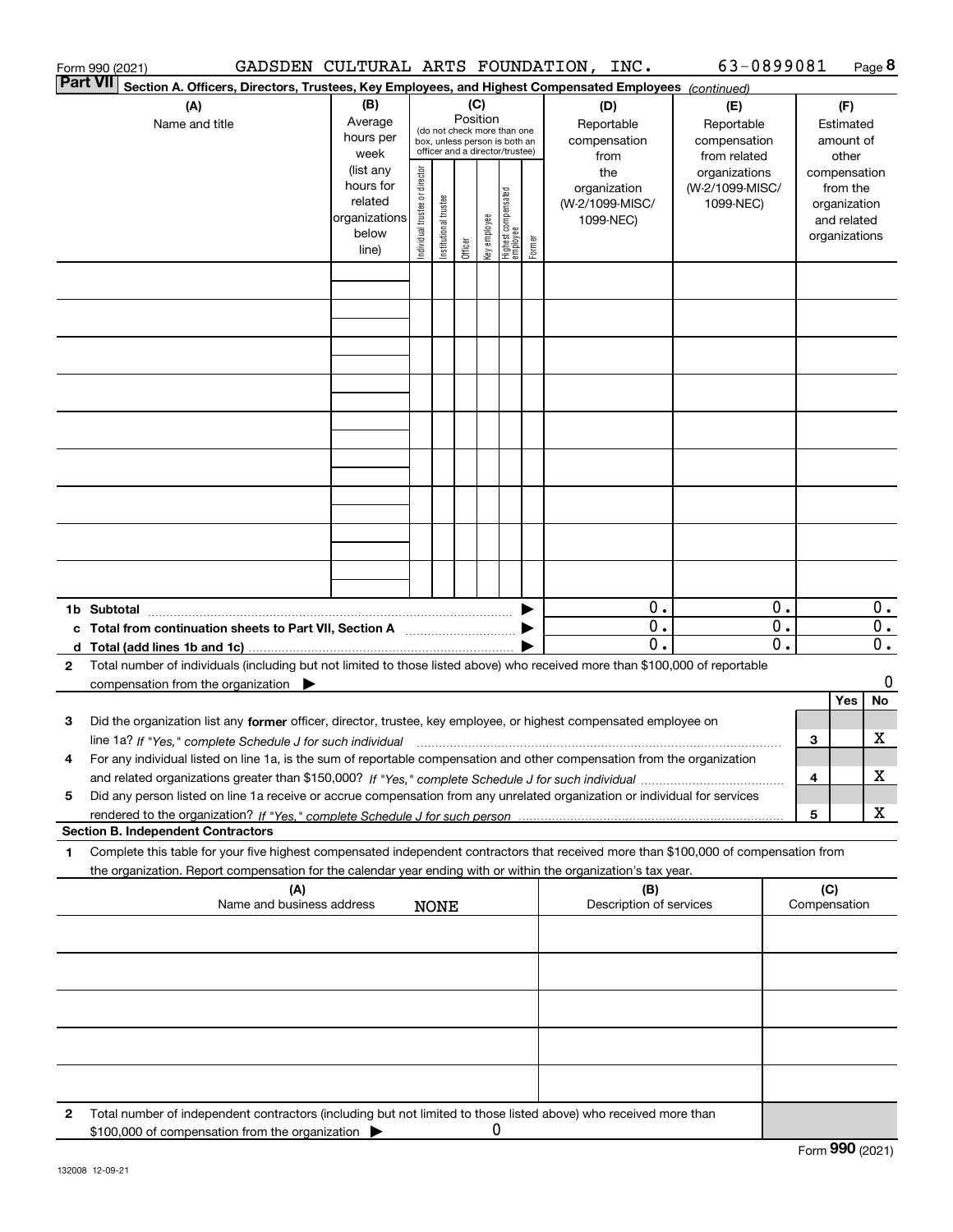|                                                           | Form 990 (2021)  |                                                                               |                 |                       | GADSDEN CULTURAL ARTS FOUNDATION, | INC.                                         | 63-0899081                                        | Page 9                                                          |
|-----------------------------------------------------------|------------------|-------------------------------------------------------------------------------|-----------------|-----------------------|-----------------------------------|----------------------------------------------|---------------------------------------------------|-----------------------------------------------------------------|
|                                                           | <b>Part VIII</b> | <b>Statement of Revenue</b>                                                   |                 |                       |                                   |                                              |                                                   |                                                                 |
|                                                           |                  | Check if Schedule O contains a response or note to any line in this Part VIII |                 |                       |                                   |                                              |                                                   |                                                                 |
|                                                           |                  |                                                                               |                 |                       | (A)<br>Total revenue              | (B)<br>Related or exempt<br>function revenue | $\overline{(C)}$<br>Unrelated<br>business revenue | (D)<br>Revenue excluded<br>from tax under<br>sections 512 - 514 |
|                                                           |                  | <b>1 a</b> Federated campaigns                                                | 1a              |                       |                                   |                                              |                                                   |                                                                 |
|                                                           |                  | <b>b</b> Membership dues                                                      | 1 <sub>b</sub>  | 21,920.               |                                   |                                              |                                                   |                                                                 |
|                                                           |                  | c Fundraising events                                                          | 1 <sub>c</sub>  |                       |                                   |                                              |                                                   |                                                                 |
|                                                           |                  | d Related organizations                                                       | 1 <sub>d</sub>  |                       |                                   |                                              |                                                   |                                                                 |
|                                                           | е                | Government grants (contributions)                                             | 1e              | 690,809.              |                                   |                                              |                                                   |                                                                 |
|                                                           |                  | All other contributions, gifts, grants, and                                   |                 |                       |                                   |                                              |                                                   |                                                                 |
| Contributions, Gifts, Grants<br>and Other Similar Amounts |                  | similar amounts not included above                                            | 1f              |                       |                                   |                                              |                                                   |                                                                 |
|                                                           |                  | Noncash contributions included in lines 1a-1f                                 | $1g$ \$         |                       |                                   |                                              |                                                   |                                                                 |
|                                                           | g                | <b>h</b> Total. Add lines 1a-1f                                               |                 |                       | 712,729.                          |                                              |                                                   |                                                                 |
|                                                           |                  |                                                                               |                 | <b>Business Code</b>  |                                   |                                              |                                                   |                                                                 |
|                                                           | 2a               | <b>CLASSES</b>                                                                |                 | 611610                | 331,530.                          | 331,530.                                     |                                                   |                                                                 |
|                                                           | b                | YOUTH SYMPHONY ORCHEST                                                        |                 | 711130                | 179,069.                          | 179,069.                                     |                                                   |                                                                 |
|                                                           | C                | IMAGINATION PLACE                                                             |                 | 712110                | 121,478.                          | 121,478.                                     |                                                   |                                                                 |
|                                                           |                  | d PROJECTS                                                                    |                 | 711300                | 18,489.                           | 18,489.                                      |                                                   |                                                                 |
| Program Service<br>Revenue                                | e                | EXHIBITS                                                                      |                 | 712110                | 7,000.                            | 7,000.                                       |                                                   |                                                                 |
|                                                           |                  |                                                                               |                 | 712110                | 3,203.                            | 3,203.                                       |                                                   |                                                                 |
|                                                           |                  | f All other program service revenue                                           |                 |                       | 660, 769.                         |                                              |                                                   |                                                                 |
|                                                           | 3                |                                                                               |                 |                       |                                   |                                              |                                                   |                                                                 |
|                                                           |                  | Investment income (including dividends, interest, and                         |                 |                       | 53,510.                           | 53,510.                                      |                                                   |                                                                 |
|                                                           |                  | Income from investment of tax-exempt bond proceeds                            |                 |                       |                                   |                                              |                                                   |                                                                 |
|                                                           | 4                |                                                                               |                 |                       |                                   |                                              |                                                   |                                                                 |
|                                                           | 5                |                                                                               | (i) Real        | (ii) Personal         |                                   |                                              |                                                   |                                                                 |
|                                                           |                  |                                                                               |                 |                       |                                   |                                              |                                                   |                                                                 |
|                                                           | 6а               | Gross rents<br>.                                                              | 6a              |                       |                                   |                                              |                                                   |                                                                 |
|                                                           | b                | Less: rental expenses                                                         | 6 <sub>b</sub>  |                       |                                   |                                              |                                                   |                                                                 |
|                                                           | с                | Rental income or (loss)                                                       | 6c              |                       |                                   |                                              |                                                   |                                                                 |
|                                                           |                  | d Net rental income or (loss)                                                 | (i) Securities  | (ii) Other            |                                   |                                              |                                                   |                                                                 |
|                                                           |                  | 7 a Gross amount from sales of                                                | 7a681,612.      |                       |                                   |                                              |                                                   |                                                                 |
|                                                           |                  | assets other than inventory                                                   |                 |                       |                                   |                                              |                                                   |                                                                 |
|                                                           |                  | <b>b</b> Less: cost or other basis                                            | $7b$ 462,638.   |                       |                                   |                                              |                                                   |                                                                 |
| evenue                                                    |                  | and sales expenses                                                            | $7c$ 218, 974.  |                       |                                   |                                              |                                                   |                                                                 |
|                                                           |                  | c Gain or (loss)                                                              |                 |                       | 218,974.                          | 218,974.                                     |                                                   |                                                                 |
|                                                           |                  |                                                                               |                 |                       |                                   |                                              |                                                   |                                                                 |
| Other R                                                   |                  | 8 a Gross income from fundraising events (not                                 |                 |                       |                                   |                                              |                                                   |                                                                 |
|                                                           |                  |                                                                               |                 |                       |                                   |                                              |                                                   |                                                                 |
|                                                           |                  | contributions reported on line 1c). See                                       |                 | 8a 152, 266.          |                                   |                                              |                                                   |                                                                 |
|                                                           |                  |                                                                               |                 | 8b/104, 352.          |                                   |                                              |                                                   |                                                                 |
|                                                           |                  | <b>b</b> Less: direct expenses                                                |                 |                       | 47,914.                           |                                              |                                                   | $\overline{47,914}$ .                                           |
|                                                           |                  | c Net income or (loss) from fundraising events                                |                 |                       |                                   |                                              |                                                   |                                                                 |
|                                                           |                  | 9 a Gross income from gaming activities. See                                  |                 |                       |                                   |                                              |                                                   |                                                                 |
|                                                           |                  |                                                                               | 9a              |                       |                                   |                                              |                                                   |                                                                 |
|                                                           |                  | <b>b</b> Less: direct expenses <b>manually</b>                                |                 | 9 <sub>b</sub>        |                                   |                                              |                                                   |                                                                 |
|                                                           |                  | c Net income or (loss) from gaming activities                                 |                 | .                     |                                   |                                              |                                                   |                                                                 |
|                                                           |                  | 10 a Gross sales of inventory, less returns                                   |                 |                       |                                   |                                              |                                                   |                                                                 |
|                                                           |                  |                                                                               |                 |                       |                                   |                                              |                                                   |                                                                 |
|                                                           |                  |                                                                               | 10 <sub>b</sub> |                       |                                   |                                              |                                                   |                                                                 |
|                                                           |                  | c Net income or (loss) from sales of inventory                                |                 | <b>Business Code</b>  |                                   |                                              |                                                   |                                                                 |
|                                                           |                  |                                                                               |                 |                       | 834.                              | 834.                                         |                                                   |                                                                 |
| Miscellaneous                                             |                  | 11 a MISCELLANEOUS                                                            |                 | 624110                |                                   |                                              |                                                   |                                                                 |
| Revenue                                                   | b                |                                                                               |                 |                       |                                   |                                              |                                                   |                                                                 |
|                                                           | c                |                                                                               |                 |                       |                                   |                                              |                                                   |                                                                 |
|                                                           |                  |                                                                               |                 |                       | 834.                              |                                              |                                                   |                                                                 |
|                                                           |                  |                                                                               |                 | $\blacktriangleright$ | $\blacktriangleright$ 1,694,730.  | 934,087.                                     | 0.1                                               |                                                                 |
|                                                           | 12               |                                                                               |                 |                       |                                   |                                              |                                                   | 47,914.                                                         |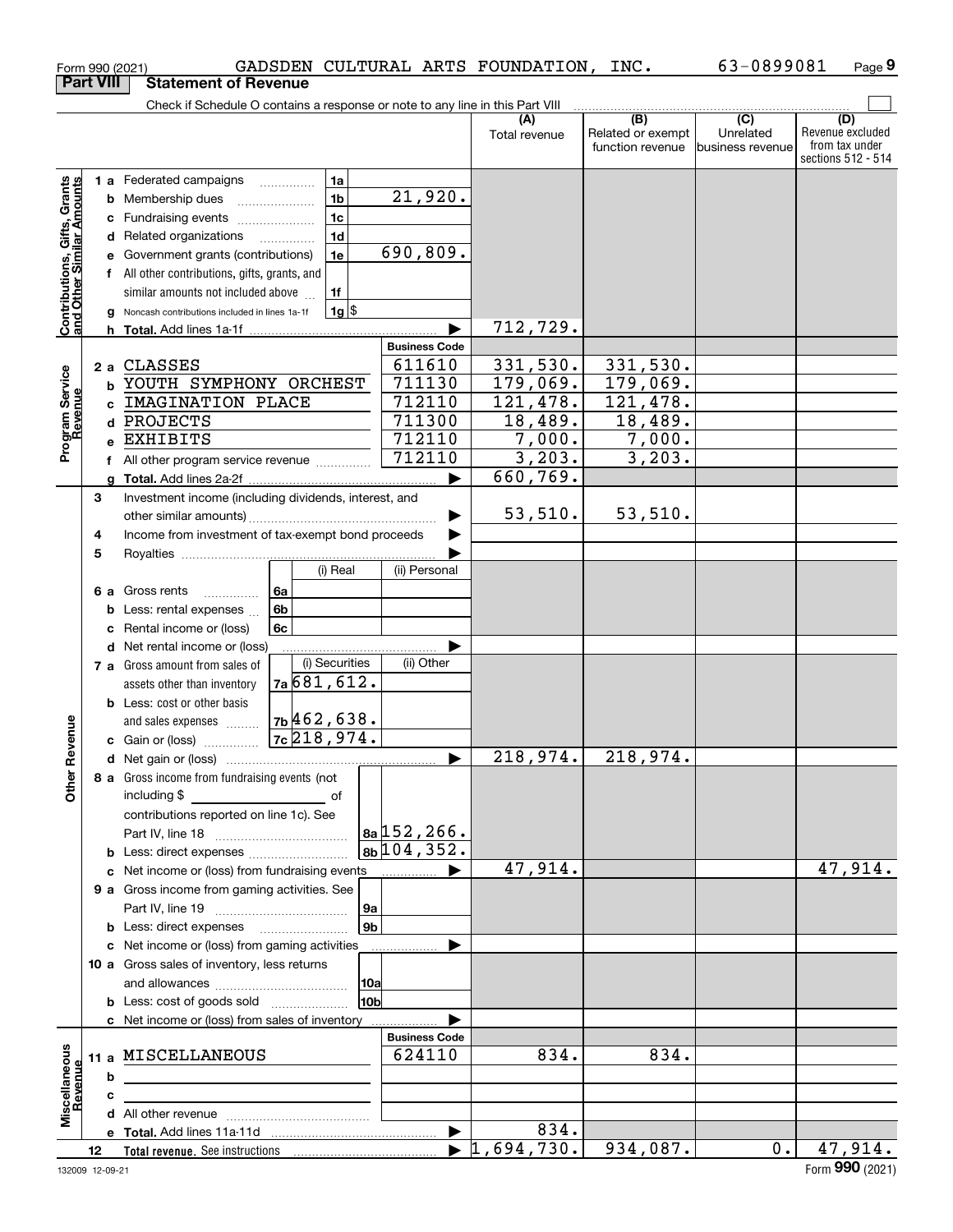|              | Do not include amounts reported on lines 6b,<br>7b, 8b, 9b, and 10b of Part VIII.                                                                                                                            | (A)<br>Total expenses | $\overline{(B)}$<br>Program service<br>expenses | $\overline{C}$<br>Management and<br>general expenses | (D)<br>Fundraising<br>expenses |
|--------------|--------------------------------------------------------------------------------------------------------------------------------------------------------------------------------------------------------------|-----------------------|-------------------------------------------------|------------------------------------------------------|--------------------------------|
| 1.           | Grants and other assistance to domestic organizations                                                                                                                                                        |                       |                                                 |                                                      |                                |
|              | and domestic governments. See Part IV, line 21                                                                                                                                                               |                       |                                                 |                                                      |                                |
| $\mathbf{2}$ | Grants and other assistance to domestic                                                                                                                                                                      |                       |                                                 |                                                      |                                |
|              | individuals. See Part IV, line 22                                                                                                                                                                            |                       |                                                 |                                                      |                                |
| 3            | Grants and other assistance to foreign                                                                                                                                                                       |                       |                                                 |                                                      |                                |
|              | organizations, foreign governments, and foreign                                                                                                                                                              |                       |                                                 |                                                      |                                |
|              | individuals. See Part IV, lines 15 and 16                                                                                                                                                                    |                       |                                                 |                                                      |                                |
| 4            | Benefits paid to or for members                                                                                                                                                                              |                       |                                                 |                                                      |                                |
| 5            | Compensation of current officers, directors,                                                                                                                                                                 |                       |                                                 |                                                      |                                |
|              | trustees, and key employees                                                                                                                                                                                  |                       |                                                 |                                                      |                                |
| 6            | Compensation not included above to disqualified                                                                                                                                                              |                       |                                                 |                                                      |                                |
|              | persons (as defined under section 4958(f)(1)) and                                                                                                                                                            |                       |                                                 |                                                      |                                |
|              | persons described in section 4958(c)(3)(B)                                                                                                                                                                   | 395,435.              | 276,434.                                        | 119,001.                                             |                                |
| 7            |                                                                                                                                                                                                              |                       |                                                 |                                                      |                                |
| 8            | Pension plan accruals and contributions (include                                                                                                                                                             |                       |                                                 |                                                      |                                |
|              | section 401(k) and 403(b) employer contributions)                                                                                                                                                            | 46,534.               | 17,008.                                         | 29,526.                                              |                                |
| 9            |                                                                                                                                                                                                              | 72,600.               | 47,674.                                         | 24,926.                                              |                                |
| 10           |                                                                                                                                                                                                              | 37,487.               | $\overline{24,791}$ .                           | 12,696.                                              |                                |
| 11           | Fees for services (nonemployees):                                                                                                                                                                            |                       |                                                 |                                                      |                                |
| a            |                                                                                                                                                                                                              |                       |                                                 |                                                      |                                |
| b            |                                                                                                                                                                                                              |                       |                                                 |                                                      |                                |
| c            |                                                                                                                                                                                                              | 11,438.               | $\overline{4,181}$ .                            | 7,257.                                               |                                |
| d            |                                                                                                                                                                                                              |                       |                                                 |                                                      |                                |
| е            | Professional fundraising services. See Part IV, line 17                                                                                                                                                      |                       |                                                 |                                                      |                                |
| f            | Investment management fees                                                                                                                                                                                   | 26,768.               | 9,783.                                          | 16,985.                                              |                                |
| g            | Other. (If line 11g amount exceeds 10% of line 25,                                                                                                                                                           |                       |                                                 |                                                      |                                |
|              | column (A), amount, list line 11g expenses on Sch O.)                                                                                                                                                        |                       |                                                 |                                                      |                                |
| 12           |                                                                                                                                                                                                              | 12,499.               | $\frac{4,689.}{7,432.}$                         | 7,810.                                               |                                |
| 13           |                                                                                                                                                                                                              | 17,461.               |                                                 | 10,029.                                              |                                |
| 14           |                                                                                                                                                                                                              |                       |                                                 |                                                      |                                |
| 15           |                                                                                                                                                                                                              |                       |                                                 |                                                      |                                |
| 16           |                                                                                                                                                                                                              | 73,926.               | 27,021.                                         | 46,905.                                              |                                |
| 17           | Travel                                                                                                                                                                                                       | 1,503.                | 634.                                            | 869.                                                 |                                |
| 18           | Payments of travel or entertainment expenses                                                                                                                                                                 |                       |                                                 |                                                      |                                |
|              | for any federal, state, or local public officials                                                                                                                                                            |                       |                                                 |                                                      |                                |
| 19           | Conferences, conventions, and meetings                                                                                                                                                                       |                       |                                                 |                                                      |                                |
| 20           | Interest                                                                                                                                                                                                     | 1,135.                |                                                 | 1,135.                                               |                                |
| 21           |                                                                                                                                                                                                              |                       |                                                 |                                                      |                                |
| 22           | Depreciation, depletion, and amortization                                                                                                                                                                    | 114,341.<br>42,949.   | 41,792.<br>15,698.                              | $\overline{72,549}$ .<br>$\overline{27,251}$ .       |                                |
| 23           | Insurance                                                                                                                                                                                                    |                       |                                                 |                                                      |                                |
| 24           | Other expenses. Itemize expenses not covered<br>above. (List miscellaneous expenses on line 24e. If<br>line 24e amount exceeds 10% of line 25, column (A),<br>amount, list line 24e expenses on Schedule O.) |                       |                                                 |                                                      |                                |
| a            | <b>CLASSES</b>                                                                                                                                                                                               | 220,691.              | 220,691.                                        |                                                      |                                |
| b            | CONTRACT LABOR                                                                                                                                                                                               | 54,783.               | $\overline{54,783.}$                            |                                                      |                                |
| c.           | EXHIBITS EXPENSE                                                                                                                                                                                             | 48,826.               | 48,826.                                         |                                                      |                                |
| d            | YOUTH SYMPHONY ORCHESTR                                                                                                                                                                                      | 41,330.               | 41,330.                                         |                                                      |                                |
|              | e All other expenses                                                                                                                                                                                         | 94,021.               | 57,508.                                         | 36,513.                                              |                                |
| 25           | Total functional expenses. Add lines 1 through 24e                                                                                                                                                           | 1,313,727.            | 900, 275.                                       | 413, 452.                                            | $\overline{0}$ .               |
| 26           | Joint costs. Complete this line only if the organization                                                                                                                                                     |                       |                                                 |                                                      |                                |
|              | reported in column (B) joint costs from a combined                                                                                                                                                           |                       |                                                 |                                                      |                                |
|              | educational campaign and fundraising solicitation.                                                                                                                                                           |                       |                                                 |                                                      |                                |
|              | Check here $\blacktriangleright$<br>if following SOP 98-2 (ASC 958-720)                                                                                                                                      |                       |                                                 |                                                      |                                |

*Section 501(c)(3) and 501(c)(4) organizations must complete all columns. All other organizations must complete column (A).*

Form 990 (2021) Page **Part IX Statement of Functional Expenses**

GADSDEN CULTURAL ARTS FOUNDATION, INC. 63-0899081

**10**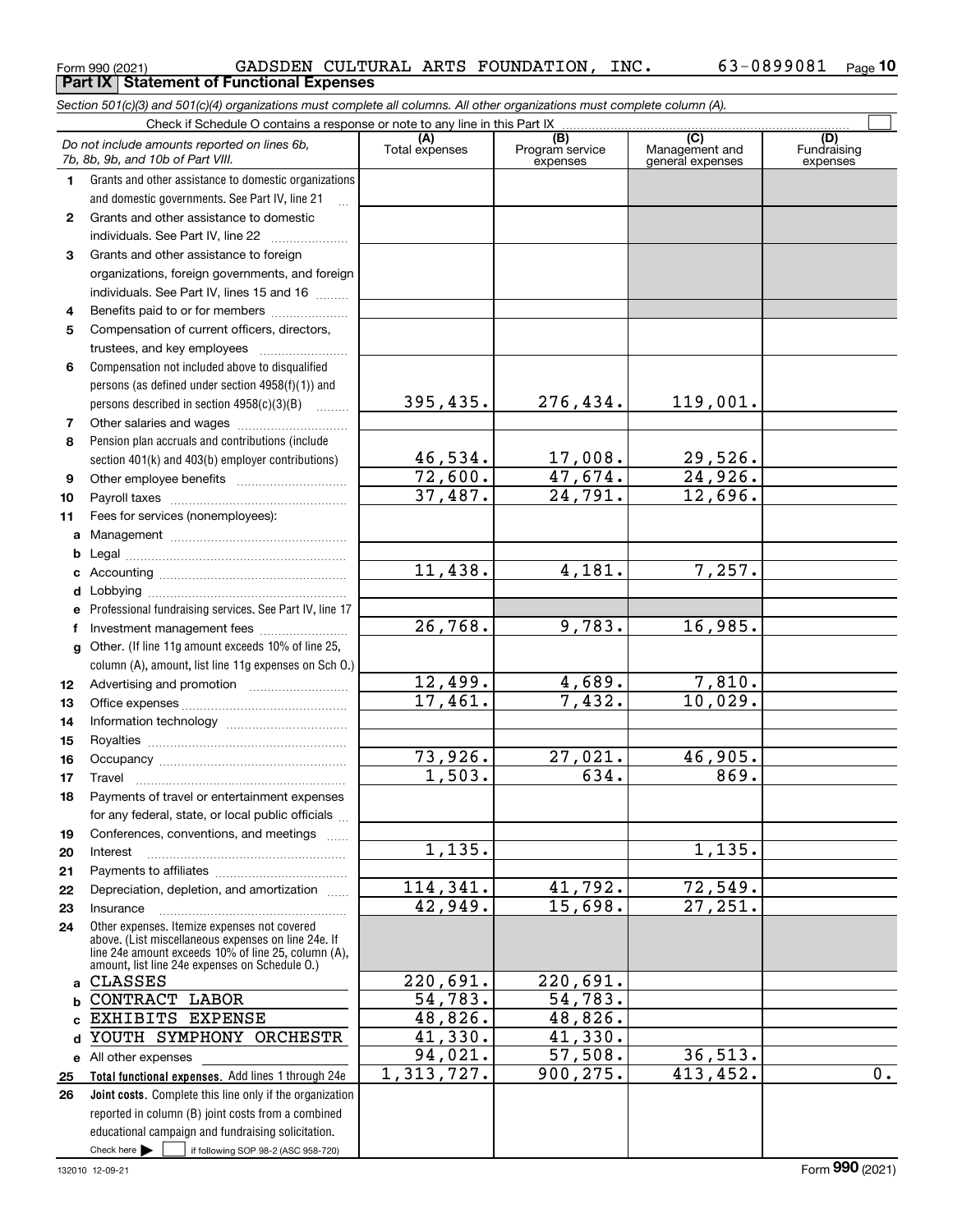**Net Assets or Fund Balances**

Net Assets or Fund Balances

|               | Form 990 (2021) | GADSDEN CULTURAL ARTS FOUNDATION, INC.                                                                                                                                                                                        |            |            |                            |                 | 63-0899081<br>$_{\sf Page}$ 11 |
|---------------|-----------------|-------------------------------------------------------------------------------------------------------------------------------------------------------------------------------------------------------------------------------|------------|------------|----------------------------|-----------------|--------------------------------|
|               | Part X          | <b>Balance Sheet</b>                                                                                                                                                                                                          |            |            |                            |                 |                                |
|               |                 |                                                                                                                                                                                                                               |            |            |                            |                 |                                |
|               |                 |                                                                                                                                                                                                                               |            |            | (A)<br>Beginning of year   |                 | (B)<br>End of year             |
|               | 1.              |                                                                                                                                                                                                                               |            |            | 184,961.                   | $\mathbf{1}$    | 311,466.                       |
|               | 2               |                                                                                                                                                                                                                               |            |            | 82,308.                    | $\mathbf{2}$    | 290,062.                       |
|               | з               |                                                                                                                                                                                                                               |            |            |                            | 3               |                                |
|               | 4               |                                                                                                                                                                                                                               |            |            |                            | 4               |                                |
|               | 5               | Loans and other receivables from any current or former officer, director,                                                                                                                                                     |            |            |                            |                 |                                |
|               |                 | trustee, key employee, creator or founder, substantial contributor, or 35%                                                                                                                                                    |            |            |                            |                 |                                |
|               |                 | controlled entity or family member of any of these persons                                                                                                                                                                    |            |            |                            | 5               |                                |
|               | 6               | Loans and other receivables from other disqualified persons (as defined                                                                                                                                                       |            |            |                            |                 |                                |
|               |                 | under section 4958(f)(1)), and persons described in section 4958(c)(3)(B)                                                                                                                                                     |            |            |                            | 6               |                                |
|               | 7               |                                                                                                                                                                                                                               |            |            |                            | 7               |                                |
| Assets        | 8               |                                                                                                                                                                                                                               |            |            | 8                          |                 |                                |
|               | 9               |                                                                                                                                                                                                                               |            |            |                            | 9               |                                |
|               |                 | 10a Land, buildings, and equipment: cost or other                                                                                                                                                                             |            |            |                            |                 |                                |
|               |                 | basis. Complete Part VI of Schedule D    10a   4,065,602.                                                                                                                                                                     |            |            |                            |                 |                                |
|               |                 |                                                                                                                                                                                                                               |            | 2,835,093. | 1, 272, 320.               | 10 <sub>c</sub> | 1,230,509.                     |
|               | 11              |                                                                                                                                                                                                                               |            |            | 1,931,839.                 | 11              | 1,969,195.                     |
|               | 12              |                                                                                                                                                                                                                               |            |            | 12                         |                 |                                |
|               | 13              |                                                                                                                                                                                                                               |            | 13         |                            |                 |                                |
|               | 14              |                                                                                                                                                                                                                               |            | 14         |                            |                 |                                |
|               | 15              |                                                                                                                                                                                                                               |            | 15         |                            |                 |                                |
|               | 16              |                                                                                                                                                                                                                               | 3,471,428. | 16         | 3,801,232.                 |                 |                                |
|               | 17              |                                                                                                                                                                                                                               |            |            |                            | 17              |                                |
|               | 18              |                                                                                                                                                                                                                               |            |            |                            | 18              |                                |
|               | 19              | Deferred revenue members and contain an area and an architecture of the contact of the contact of the contact of the contact of the contact of the contact of the contact of the contact of the contact of the contact of the |            |            |                            | 19              |                                |
|               | 20              |                                                                                                                                                                                                                               |            |            |                            | 20              |                                |
|               | 21              | Escrow or custodial account liability. Complete Part IV of Schedule D                                                                                                                                                         |            |            |                            | 21              |                                |
|               | 22              | Loans and other payables to any current or former officer, director,                                                                                                                                                          |            |            |                            |                 |                                |
| Liabilities   |                 | trustee, key employee, creator or founder, substantial contributor, or 35%                                                                                                                                                    |            |            |                            |                 |                                |
|               |                 | controlled entity or family member of any of these persons                                                                                                                                                                    |            |            |                            | 22              |                                |
|               | 23              |                                                                                                                                                                                                                               |            |            | 48,950.                    | 23              |                                |
|               | 24              |                                                                                                                                                                                                                               |            |            |                            | 24              |                                |
|               | 25              | Other liabilities (including federal income tax, payables to related third                                                                                                                                                    |            |            |                            |                 |                                |
|               |                 | parties, and other liabilities not included on lines 17-24). Complete Part X                                                                                                                                                  |            |            |                            |                 |                                |
|               |                 | of Schedule D                                                                                                                                                                                                                 |            |            | <u>11,239.</u><br>60, 189. | 25              | $\frac{8,990.}{8,990.}$        |
|               | 26              | Total liabilities. Add lines 17 through 25                                                                                                                                                                                    |            |            |                            | 26              |                                |
|               |                 | Organizations that follow FASB ASC 958, check here $\triangleright \lfloor X \rfloor$                                                                                                                                         |            |            |                            |                 |                                |
|               |                 | and complete lines 27, 28, 32, and 33.                                                                                                                                                                                        |            |            | 3,411,239.                 |                 | 3,792,242.                     |
|               | 27<br>28        | Net assets without donor restrictions                                                                                                                                                                                         |            |            |                            | 27<br>28        |                                |
|               |                 | Net assets with donor restrictions<br>Organizations that do not follow FASB ASC 958, check here $\blacktriangleright$                                                                                                         |            |            |                            |                 |                                |
| Fund Balances |                 | and complete lines 29 through 33.                                                                                                                                                                                             |            |            |                            |                 |                                |
|               |                 |                                                                                                                                                                                                                               |            |            |                            |                 |                                |

Capital stock or trust principal, or current funds ~~~~~~~~~~~~~~~ Paid-in or capital surplus, or land, building, or equipment fund www.commun.com Retained earnings, endowment, accumulated income, or other funds we have all the Total net assets or fund balances ~~~~~~~~~~~~~~~~~~~~~~

Total liabilities and net assets/fund balances

Form (2021) **990**

 $3,411,239.$   $3,792,242.$  $3,471,428.$   $3,801,232.$ 

|  | Form 990 (2021) |
|--|-----------------|
|  |                 |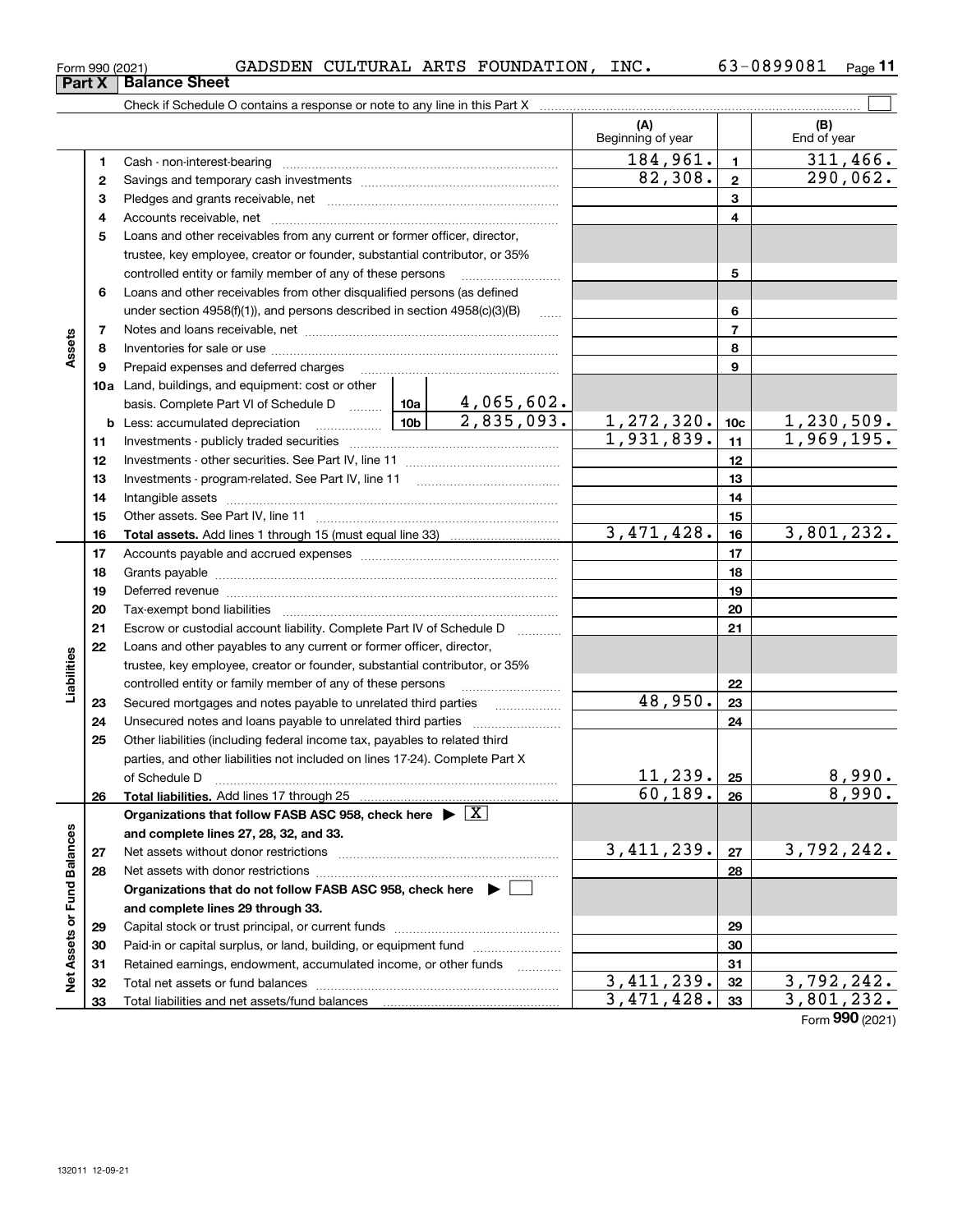|    | GADSDEN CULTURAL ARTS FOUNDATION, INC.<br>Form 990 (2021)                                                                                                           | 63-0899081       |                |     | Page 12                 |
|----|---------------------------------------------------------------------------------------------------------------------------------------------------------------------|------------------|----------------|-----|-------------------------|
|    | Part XI<br><b>Reconciliation of Net Assets</b>                                                                                                                      |                  |                |     |                         |
|    |                                                                                                                                                                     |                  |                |     |                         |
|    |                                                                                                                                                                     |                  |                |     |                         |
| 1  | Total revenue (must equal Part VIII, column (A), line 12)                                                                                                           | $\mathbf{1}$     | 1,694,730.     |     |                         |
| 2  | Total expenses (must equal Part IX, column (A), line 25)                                                                                                            | $\overline{2}$   | 1,313,727.     |     |                         |
| з  | Revenue less expenses. Subtract line 2 from line 1                                                                                                                  |                  | 381,003.       |     |                         |
| 4  |                                                                                                                                                                     | 4                | 3,411,239.     |     |                         |
| 5  | Net unrealized gains (losses) on investments                                                                                                                        | 5                |                |     |                         |
| 6  |                                                                                                                                                                     | 6                |                |     |                         |
| 7  |                                                                                                                                                                     | $\overline{7}$   |                |     |                         |
| 8  | Prior period adjustments                                                                                                                                            | 8                |                |     |                         |
| 9  | Other changes in net assets or fund balances (explain on Schedule O)                                                                                                | 9                |                |     | 0.                      |
| 10 | Net assets or fund balances at end of year. Combine lines 3 through 9 (must equal Part X, line 32,                                                                  |                  |                |     |                         |
|    | column (B))                                                                                                                                                         | 10 <sup>10</sup> | 3,792,242.     |     |                         |
|    | Part XII Financial Statements and Reporting                                                                                                                         |                  |                |     |                         |
|    | Check if Schedule O contains a response or note to any line in this Part XII [11] [12] Check if Schedule O contains a response or note to any line in this Part XII |                  |                |     | $\overline{\mathbf{x}}$ |
|    |                                                                                                                                                                     |                  |                | Yes | <b>No</b>               |
| 1  | Accounting method used to prepare the Form 990: $X$ Cash<br>  Accrual<br>Other                                                                                      |                  |                |     |                         |
|    | If the organization changed its method of accounting from a prior year or checked "Other," explain on Schedule O.                                                   |                  |                |     |                         |
|    | 2a Were the organization's financial statements compiled or reviewed by an independent accountant?                                                                  |                  | 2a             |     | X                       |
|    | If "Yes," check a box below to indicate whether the financial statements for the year were compiled or reviewed on a                                                |                  |                |     |                         |
|    | separate basis, consolidated basis, or both:                                                                                                                        |                  |                |     |                         |
|    | Separate basis<br>Consolidated basis<br>Both consolidated and separate basis                                                                                        |                  |                |     |                         |
|    | <b>b</b> Were the organization's financial statements audited by an independent accountant?                                                                         |                  | 2 <sub>b</sub> | Χ   |                         |
|    | If "Yes," check a box below to indicate whether the financial statements for the year were audited on a separate basis,                                             |                  |                |     |                         |
|    | consolidated basis, or both:                                                                                                                                        |                  |                |     |                         |
|    | $ \mathbf{X} $ Separate basis<br><b>Consolidated basis</b><br>Both consolidated and separate basis                                                                  |                  |                |     |                         |
| c  | If "Yes" to line 2a or 2b, does the organization have a committee that assumes responsibility for oversight of the audit,                                           |                  |                |     |                         |
|    |                                                                                                                                                                     |                  | 2c             | х   |                         |
|    | If the organization changed either its oversight process or selection process during the tax year, explain on Schedule O.                                           |                  |                |     |                         |
|    | 3a As a result of a federal award, was the organization required to undergo an audit or audits as set forth in the Single Audit                                     |                  |                |     |                         |
|    |                                                                                                                                                                     |                  | За             |     | х                       |
|    | b If "Yes," did the organization undergo the required audit or audits? If the organization did not undergo the required audit                                       |                  |                |     |                         |
|    |                                                                                                                                                                     |                  | 3b             |     |                         |

Form (2021) **990**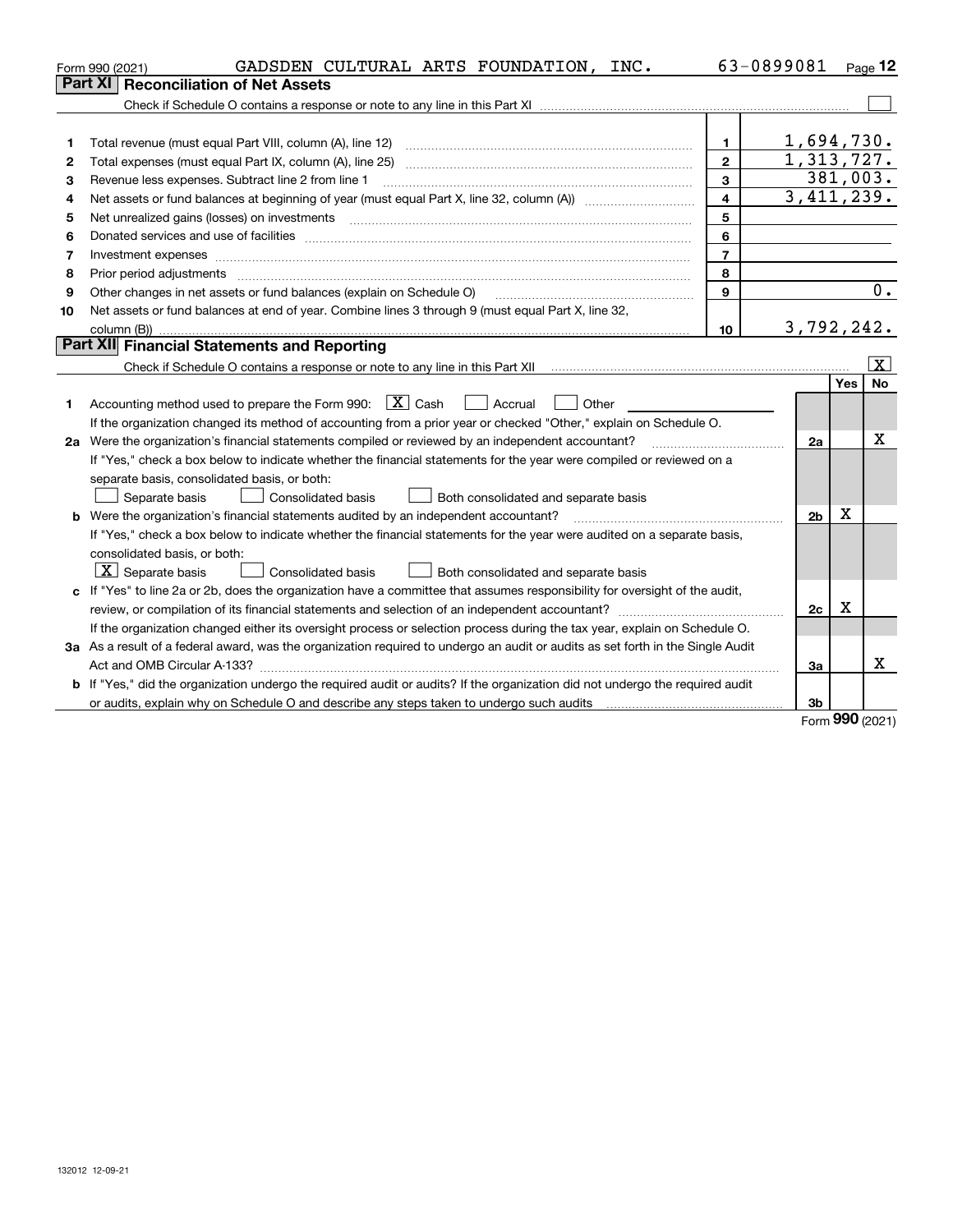| <b>SCHEDULE A</b> |  |
|-------------------|--|
|-------------------|--|

Department of the Treasury Internal Revenue Service

**(Form 990)**

# **Public Charity Status and Public Support**

**Complete if the organization is a section 501(c)(3) organization or a section 4947(a)(1) nonexempt charitable trust.**

**| Attach to Form 990 or Form 990-EZ.** 

**| Go to www.irs.gov/Form990 for instructions and the latest information.**

| OMB No. 1545-0047                   |
|-------------------------------------|
|                                     |
| <b>Open to Public</b><br>Inspection |

|        | Name of the organization                                                                         |  |                                   |      | <b>Employer identification number</b> |
|--------|--------------------------------------------------------------------------------------------------|--|-----------------------------------|------|---------------------------------------|
|        |                                                                                                  |  | GADSDEN CULTURAL ARTS FOUNDATION. | INC. | 63-0899081                            |
| Part I | Reason for Public Charity Status. (All organizations must complete this part.) See instructions. |  |                                   |      |                                       |

|    |            |                                                                                                                                              |          | GADSDEN CULTURAL ARTS FOUNDATION, INC.                |                             |                                 |                            |  | 63-0899081                 |  |  |  |  |
|----|------------|----------------------------------------------------------------------------------------------------------------------------------------------|----------|-------------------------------------------------------|-----------------------------|---------------------------------|----------------------------|--|----------------------------|--|--|--|--|
|    | Part I     | Reason for Public Charity Status. (All organizations must complete this part.) See instructions.                                             |          |                                                       |                             |                                 |                            |  |                            |  |  |  |  |
|    |            | The organization is not a private foundation because it is: (For lines 1 through 12, check only one box.)                                    |          |                                                       |                             |                                 |                            |  |                            |  |  |  |  |
| 1  |            | A church, convention of churches, or association of churches described in section 170(b)(1)(A)(i).                                           |          |                                                       |                             |                                 |                            |  |                            |  |  |  |  |
| 2  |            | A school described in section 170(b)(1)(A)(ii). (Attach Schedule E (Form 990).)                                                              |          |                                                       |                             |                                 |                            |  |                            |  |  |  |  |
| з  |            | A hospital or a cooperative hospital service organization described in section 170(b)(1)(A)(iii).                                            |          |                                                       |                             |                                 |                            |  |                            |  |  |  |  |
|    |            | A medical research organization operated in conjunction with a hospital described in section 170(b)(1)(A)(iii). Enter the hospital's name,   |          |                                                       |                             |                                 |                            |  |                            |  |  |  |  |
|    |            | city, and state:                                                                                                                             |          |                                                       |                             |                                 |                            |  |                            |  |  |  |  |
|    |            |                                                                                                                                              |          |                                                       |                             |                                 |                            |  |                            |  |  |  |  |
| 5. |            | An organization operated for the benefit of a college or university owned or operated by a governmental unit described in                    |          |                                                       |                             |                                 |                            |  |                            |  |  |  |  |
|    |            | section 170(b)(1)(A)(iv). (Complete Part II.)                                                                                                |          |                                                       |                             |                                 |                            |  |                            |  |  |  |  |
| 6  |            | A federal, state, or local government or governmental unit described in section 170(b)(1)(A)(v).                                             |          |                                                       |                             |                                 |                            |  |                            |  |  |  |  |
|    | $7 \times$ | An organization that normally receives a substantial part of its support from a governmental unit or from the general public described in    |          |                                                       |                             |                                 |                            |  |                            |  |  |  |  |
|    |            | section 170(b)(1)(A)(vi). (Complete Part II.)                                                                                                |          |                                                       |                             |                                 |                            |  |                            |  |  |  |  |
| 8  |            | A community trust described in section 170(b)(1)(A)(vi). (Complete Part II.)                                                                 |          |                                                       |                             |                                 |                            |  |                            |  |  |  |  |
| 9  |            | An agricultural research organization described in section 170(b)(1)(A)(ix) operated in conjunction with a land-grant college                |          |                                                       |                             |                                 |                            |  |                            |  |  |  |  |
|    |            | or university or a non-land-grant college of agriculture (see instructions). Enter the name, city, and state of the college or               |          |                                                       |                             |                                 |                            |  |                            |  |  |  |  |
|    |            | university:                                                                                                                                  |          |                                                       |                             |                                 |                            |  |                            |  |  |  |  |
| 10 |            | An organization that normally receives (1) more than 33 1/3% of its support from contributions, membership fees, and gross receipts from     |          |                                                       |                             |                                 |                            |  |                            |  |  |  |  |
|    |            | activities related to its exempt functions, subject to certain exceptions; and (2) no more than 33 1/3% of its support from gross investment |          |                                                       |                             |                                 |                            |  |                            |  |  |  |  |
|    |            | income and unrelated business taxable income (less section 511 tax) from businesses acquired by the organization after June 30, 1975.        |          |                                                       |                             |                                 |                            |  |                            |  |  |  |  |
|    |            | See section 509(a)(2). (Complete Part III.)                                                                                                  |          |                                                       |                             |                                 |                            |  |                            |  |  |  |  |
| 11 |            | An organization organized and operated exclusively to test for public safety. See section 509(a)(4).                                         |          |                                                       |                             |                                 |                            |  |                            |  |  |  |  |
| 12 |            | An organization organized and operated exclusively for the benefit of, to perform the functions of, or to carry out the purposes of one or   |          |                                                       |                             |                                 |                            |  |                            |  |  |  |  |
|    |            | more publicly supported organizations described in section 509(a)(1) or section 509(a)(2). See section 509(a)(3). Check the box on           |          |                                                       |                             |                                 |                            |  |                            |  |  |  |  |
|    |            | lines 12a through 12d that describes the type of supporting organization and complete lines 12e, 12f, and 12g.                               |          |                                                       |                             |                                 |                            |  |                            |  |  |  |  |
| а  |            | Type I. A supporting organization operated, supervised, or controlled by its supported organization(s), typically by giving                  |          |                                                       |                             |                                 |                            |  |                            |  |  |  |  |
|    |            | the supported organization(s) the power to regularly appoint or elect a majority of the directors or trustees of the supporting              |          |                                                       |                             |                                 |                            |  |                            |  |  |  |  |
|    |            | organization. You must complete Part IV, Sections A and B.                                                                                   |          |                                                       |                             |                                 |                            |  |                            |  |  |  |  |
| b  |            | Type II. A supporting organization supervised or controlled in connection with its supported organization(s), by having                      |          |                                                       |                             |                                 |                            |  |                            |  |  |  |  |
|    |            | control or management of the supporting organization vested in the same persons that control or manage the supported                         |          |                                                       |                             |                                 |                            |  |                            |  |  |  |  |
|    |            | organization(s). You must complete Part IV, Sections A and C.                                                                                |          |                                                       |                             |                                 |                            |  |                            |  |  |  |  |
| с  |            | Type III functionally integrated. A supporting organization operated in connection with, and functionally integrated with,                   |          |                                                       |                             |                                 |                            |  |                            |  |  |  |  |
|    |            | its supported organization(s) (see instructions). You must complete Part IV, Sections A, D, and E.                                           |          |                                                       |                             |                                 |                            |  |                            |  |  |  |  |
| d  |            | Type III non-functionally integrated. A supporting organization operated in connection with its supported organization(s)                    |          |                                                       |                             |                                 |                            |  |                            |  |  |  |  |
|    |            | that is not functionally integrated. The organization generally must satisfy a distribution requirement and an attentiveness                 |          |                                                       |                             |                                 |                            |  |                            |  |  |  |  |
|    |            | requirement (see instructions). You must complete Part IV, Sections A and D, and Part V.                                                     |          |                                                       |                             |                                 |                            |  |                            |  |  |  |  |
| е  |            | Check this box if the organization received a written determination from the IRS that it is a Type I, Type II, Type III                      |          |                                                       |                             |                                 |                            |  |                            |  |  |  |  |
|    |            | functionally integrated, or Type III non-functionally integrated supporting organization.                                                    |          |                                                       |                             |                                 |                            |  |                            |  |  |  |  |
|    |            | Enter the number of supported organizations                                                                                                  |          |                                                       |                             |                                 |                            |  |                            |  |  |  |  |
|    |            | Provide the following information about the supported organization(s).                                                                       |          |                                                       |                             |                                 |                            |  |                            |  |  |  |  |
|    |            | (i) Name of supported                                                                                                                        | (ii) EIN | (iii) Type of organization                            | in your governing document? | (iv) Is the organization listed | (v) Amount of monetary     |  | (vi) Amount of other       |  |  |  |  |
|    |            | organization                                                                                                                                 |          | (described on lines 1-10<br>above (see instructions)) | Yes                         | No                              | support (see instructions) |  | support (see instructions) |  |  |  |  |
|    |            |                                                                                                                                              |          |                                                       |                             |                                 |                            |  |                            |  |  |  |  |
|    |            |                                                                                                                                              |          |                                                       |                             |                                 |                            |  |                            |  |  |  |  |
|    |            |                                                                                                                                              |          |                                                       |                             |                                 |                            |  |                            |  |  |  |  |
|    |            |                                                                                                                                              |          |                                                       |                             |                                 |                            |  |                            |  |  |  |  |
|    |            |                                                                                                                                              |          |                                                       |                             |                                 |                            |  |                            |  |  |  |  |
|    |            |                                                                                                                                              |          |                                                       |                             |                                 |                            |  |                            |  |  |  |  |
|    |            |                                                                                                                                              |          |                                                       |                             |                                 |                            |  |                            |  |  |  |  |
|    |            |                                                                                                                                              |          |                                                       |                             |                                 |                            |  |                            |  |  |  |  |
|    |            |                                                                                                                                              |          |                                                       |                             |                                 |                            |  |                            |  |  |  |  |
|    |            |                                                                                                                                              |          |                                                       |                             |                                 |                            |  |                            |  |  |  |  |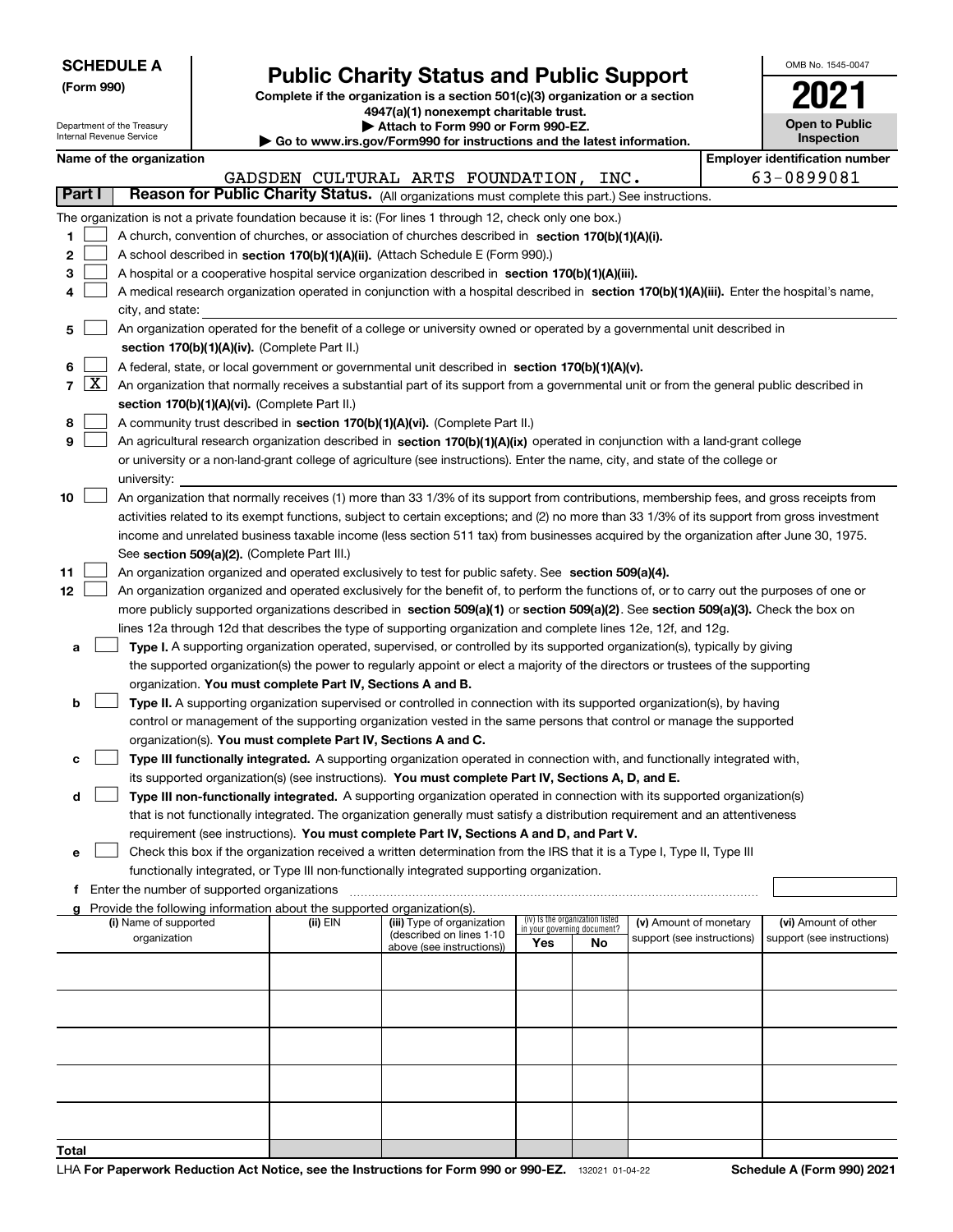### **2** Schedule A (Form 990) 2021 GADSDEN CULTURAL ARTS FOUNDATION , INC 63-0899081 Page **Part II** Support Schedule for Organizations Described in Sections 170(b)(1)(A)(iv) and 170(b)(1)(A)(vi)

(Complete only if you checked the box on line 5, 7, or 8 of Part I or if the organization failed to qualify under Part III. If the organization fails to qualify under the tests listed below, please complete Part III.)

|   | <b>Section A. Public Support</b>                                                                                                               |          |            |            |            |            |                                          |  |  |
|---|------------------------------------------------------------------------------------------------------------------------------------------------|----------|------------|------------|------------|------------|------------------------------------------|--|--|
|   | Calendar year (or fiscal year beginning in)                                                                                                    | (a) 2017 | $(b)$ 2018 | $(c)$ 2019 | $(d)$ 2020 | (e) 2021   | (f) Total                                |  |  |
|   | 1 Gifts, grants, contributions, and                                                                                                            |          |            |            |            |            |                                          |  |  |
|   | membership fees received. (Do not                                                                                                              |          |            |            |            |            |                                          |  |  |
|   | include any "unusual grants.")                                                                                                                 | 1712595. | 734,966.   | 704, 709.  | 704, 675.  | 864,995.   | 4721940.                                 |  |  |
|   | 2 Tax revenues levied for the organ-                                                                                                           |          |            |            |            |            |                                          |  |  |
|   | ization's benefit and either paid to                                                                                                           |          |            |            |            |            |                                          |  |  |
|   | or expended on its behalf                                                                                                                      |          |            |            |            |            |                                          |  |  |
|   | 3 The value of services or facilities                                                                                                          |          |            |            |            |            |                                          |  |  |
|   | furnished by a governmental unit to                                                                                                            |          |            |            |            |            |                                          |  |  |
|   | the organization without charge                                                                                                                |          |            |            |            |            |                                          |  |  |
|   | 4 Total. Add lines 1 through 3                                                                                                                 | 1712595. | 734,966.   | 704, 709.  | 704,675.   | 864,995.   | 4721940.                                 |  |  |
|   | 5 The portion of total contributions                                                                                                           |          |            |            |            |            |                                          |  |  |
|   | by each person (other than a                                                                                                                   |          |            |            |            |            |                                          |  |  |
|   | governmental unit or publicly                                                                                                                  |          |            |            |            |            |                                          |  |  |
|   | supported organization) included                                                                                                               |          |            |            |            |            |                                          |  |  |
|   | on line 1 that exceeds 2% of the                                                                                                               |          |            |            |            |            |                                          |  |  |
|   | amount shown on line 11,                                                                                                                       |          |            |            |            |            |                                          |  |  |
|   | column (f)                                                                                                                                     |          |            |            |            |            |                                          |  |  |
|   | 6 Public support. Subtract line 5 from line 4.                                                                                                 |          |            |            |            |            | 4721940.                                 |  |  |
|   | <b>Section B. Total Support</b>                                                                                                                |          |            |            |            |            |                                          |  |  |
|   | Calendar year (or fiscal year beginning in) $\blacktriangleright$                                                                              | (a) 2017 | $(b)$ 2018 | $(c)$ 2019 | $(d)$ 2020 | $(e)$ 2021 | (f) Total                                |  |  |
|   | <b>7</b> Amounts from line 4                                                                                                                   | 1712595. | 734,966.   | 704, 709.  | 704, 675.  | 864,995.   | 4721940.                                 |  |  |
| 8 | Gross income from interest,                                                                                                                    |          |            |            |            |            |                                          |  |  |
|   | dividends, payments received on                                                                                                                |          |            |            |            |            |                                          |  |  |
|   | securities loans, rents, royalties,                                                                                                            |          |            |            |            |            |                                          |  |  |
|   | and income from similar sources                                                                                                                | 97,401.  | 101, 345.  | 79,757.    | 54,750.    | 53,510.    | 386,763.                                 |  |  |
|   | 9 Net income from unrelated business                                                                                                           |          |            |            |            |            |                                          |  |  |
|   |                                                                                                                                                |          |            |            |            |            |                                          |  |  |
|   | activities, whether or not the                                                                                                                 |          |            |            |            |            |                                          |  |  |
|   | business is regularly carried on                                                                                                               |          |            |            |            |            |                                          |  |  |
|   | 10 Other income. Do not include gain                                                                                                           |          |            |            |            |            |                                          |  |  |
|   | or loss from the sale of capital                                                                                                               | 7,440.   | 6,866.     | 8,121.     | 3,006.     | 744.       | 26, 177.                                 |  |  |
|   | assets (Explain in Part VI.)                                                                                                                   |          |            |            |            |            | 5134880.                                 |  |  |
|   | 11 Total support. Add lines 7 through 10                                                                                                       |          |            |            |            |            | 2, 272, 233.                             |  |  |
|   | <b>12</b> Gross receipts from related activities, etc. (see instructions)                                                                      |          |            |            |            | 12         |                                          |  |  |
|   | 13 First 5 years. If the Form 990 is for the organization's first, second, third, fourth, or fifth tax year as a section 501(c)(3)             |          |            |            |            |            |                                          |  |  |
|   | organization, check this box and stop here<br><b>Section C. Computation of Public Support Percentage</b>                                       |          |            |            |            |            |                                          |  |  |
|   |                                                                                                                                                |          |            |            |            |            | 91.96                                    |  |  |
|   | 14 Public support percentage for 2021 (line 6, column (f), divided by line 11, column (f) <i>mummumumum</i>                                    |          |            |            |            | 14         | %<br>90.38                               |  |  |
|   |                                                                                                                                                |          |            |            |            | 15         | %                                        |  |  |
|   | 16a 33 1/3% support test - 2021. If the organization did not check the box on line 13, and line 14 is 33 1/3% or more, check this box and      |          |            |            |            |            |                                          |  |  |
|   | stop here. The organization qualifies as a publicly supported organization                                                                     |          |            |            |            |            | $\blacktriangleright$ $\boxed{\text{X}}$ |  |  |
|   | b 33 1/3% support test - 2020. If the organization did not check a box on line 13 or 16a, and line 15 is 33 1/3% or more, check this box       |          |            |            |            |            |                                          |  |  |
|   | and stop here. The organization qualifies as a publicly supported organization                                                                 |          |            |            |            |            |                                          |  |  |
|   | 17a 10% -facts-and-circumstances test - 2021. If the organization did not check a box on line 13, 16a, or 16b, and line 14 is 10% or more,     |          |            |            |            |            |                                          |  |  |
|   | and if the organization meets the facts-and-circumstances test, check this box and stop here. Explain in Part VI how the organization          |          |            |            |            |            |                                          |  |  |
|   | meets the facts-and-circumstances test. The organization qualifies as a publicly supported organization                                        |          |            |            |            |            |                                          |  |  |
|   | <b>b 10% -facts-and-circumstances test - 2020.</b> If the organization did not check a box on line 13, 16a, 16b, or 17a, and line 15 is 10% or |          |            |            |            |            |                                          |  |  |
|   | more, and if the organization meets the facts-and-circumstances test, check this box and stop here. Explain in Part VI how the                 |          |            |            |            |            |                                          |  |  |
|   | organization meets the facts-and-circumstances test. The organization qualifies as a publicly supported organization                           |          |            |            |            |            |                                          |  |  |
|   | 18 Private foundation. If the organization did not check a box on line 13, 16a, 16b, 17a, or 17b, check this box and see instructions          |          |            |            |            |            |                                          |  |  |

**Schedule A (Form 990) 2021**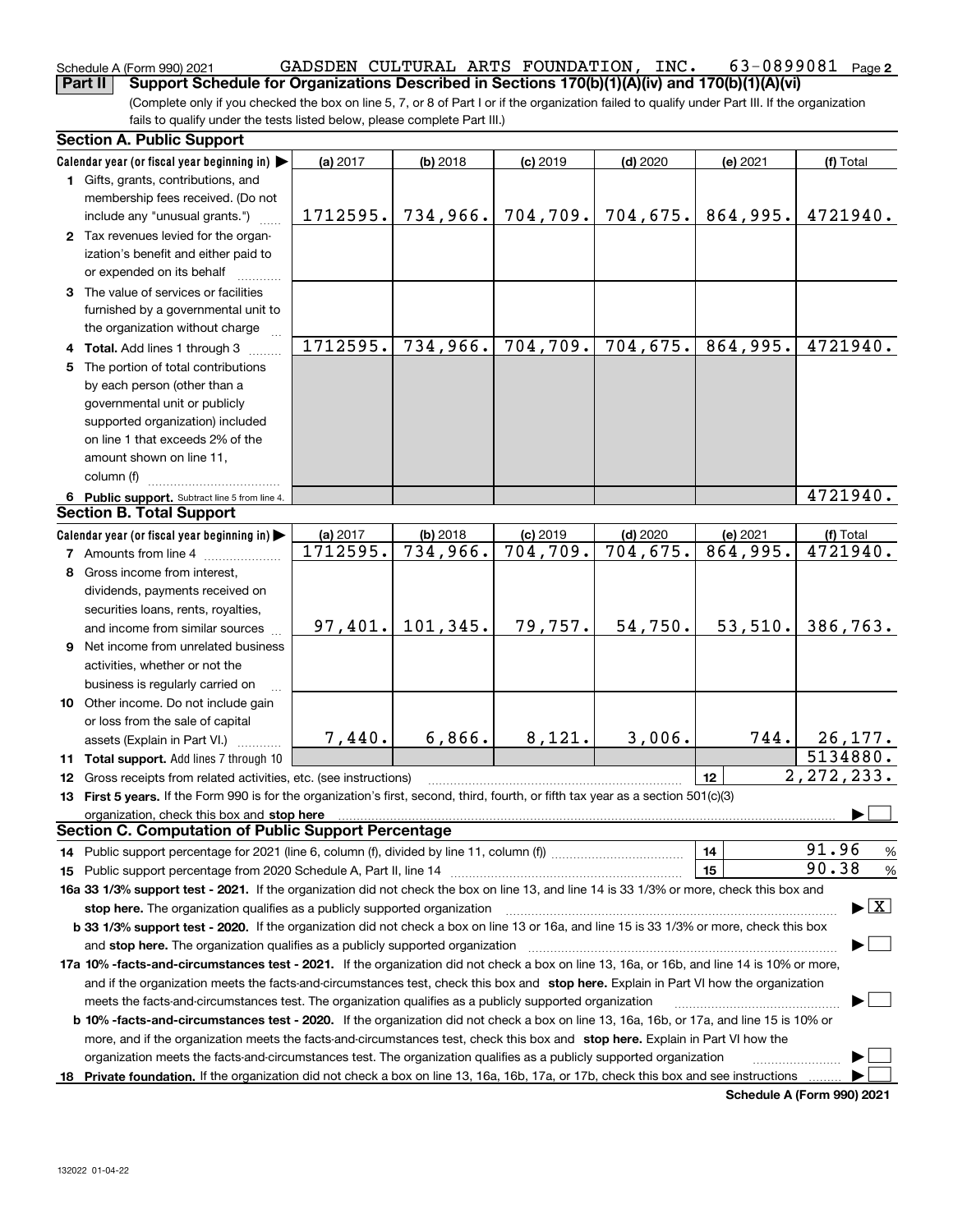| Schedule A (Form 990) 2021                                                          |  | GADSDEN CULTURAL ARTS FOUNDATION, INC. | $63-0899081$ Page 3 |  |
|-------------------------------------------------------------------------------------|--|----------------------------------------|---------------------|--|
| <b>Part III   Support Schedule for Organizations Described in Section 509(a)(2)</b> |  |                                        |                     |  |

(Complete only if you checked the box on line 10 of Part I or if the organization failed to qualify under Part II. If the organization fails to qualify under the tests listed below, please complete Part II.)

| <b>Section A. Public Support</b>                                                                                                                 |          |          |                 |            |          |           |
|--------------------------------------------------------------------------------------------------------------------------------------------------|----------|----------|-----------------|------------|----------|-----------|
| Calendar year (or fiscal year beginning in) $\blacktriangleright$                                                                                | (a) 2017 | (b) 2018 | $(c)$ 2019      | $(d)$ 2020 | (e) 2021 | (f) Total |
| 1 Gifts, grants, contributions, and                                                                                                              |          |          |                 |            |          |           |
| membership fees received. (Do not                                                                                                                |          |          |                 |            |          |           |
| include any "unusual grants.")                                                                                                                   |          |          |                 |            |          |           |
| <b>2</b> Gross receipts from admissions,                                                                                                         |          |          |                 |            |          |           |
| merchandise sold or services per-                                                                                                                |          |          |                 |            |          |           |
| formed, or facilities furnished in                                                                                                               |          |          |                 |            |          |           |
| any activity that is related to the<br>organization's tax-exempt purpose                                                                         |          |          |                 |            |          |           |
| 3 Gross receipts from activities that                                                                                                            |          |          |                 |            |          |           |
| are not an unrelated trade or bus-                                                                                                               |          |          |                 |            |          |           |
| iness under section 513                                                                                                                          |          |          |                 |            |          |           |
|                                                                                                                                                  |          |          |                 |            |          |           |
| 4 Tax revenues levied for the organ-                                                                                                             |          |          |                 |            |          |           |
| ization's benefit and either paid to                                                                                                             |          |          |                 |            |          |           |
| or expended on its behalf<br>.                                                                                                                   |          |          |                 |            |          |           |
| 5 The value of services or facilities                                                                                                            |          |          |                 |            |          |           |
| furnished by a governmental unit to                                                                                                              |          |          |                 |            |          |           |
| the organization without charge                                                                                                                  |          |          |                 |            |          |           |
| <b>6 Total.</b> Add lines 1 through 5                                                                                                            |          |          |                 |            |          |           |
| 7a Amounts included on lines 1, 2, and                                                                                                           |          |          |                 |            |          |           |
| 3 received from disqualified persons                                                                                                             |          |          |                 |            |          |           |
| <b>b</b> Amounts included on lines 2 and 3 received                                                                                              |          |          |                 |            |          |           |
| from other than disqualified persons that<br>exceed the greater of \$5,000 or 1% of the                                                          |          |          |                 |            |          |           |
| amount on line 13 for the year                                                                                                                   |          |          |                 |            |          |           |
| c Add lines 7a and 7b                                                                                                                            |          |          |                 |            |          |           |
| 8 Public support. (Subtract line 7c from line 6.)                                                                                                |          |          |                 |            |          |           |
| <b>Section B. Total Support</b>                                                                                                                  |          |          |                 |            |          |           |
| Calendar year (or fiscal year beginning in) $\blacktriangleright$                                                                                | (a) 2017 | (b) 2018 | <b>(c)</b> 2019 | $(d)$ 2020 | (e) 2021 | (f) Total |
| 9 Amounts from line 6                                                                                                                            |          |          |                 |            |          |           |
| 10a Gross income from interest,                                                                                                                  |          |          |                 |            |          |           |
| dividends, payments received on                                                                                                                  |          |          |                 |            |          |           |
| securities loans, rents, royalties,<br>and income from similar sources                                                                           |          |          |                 |            |          |           |
| <b>b</b> Unrelated business taxable income                                                                                                       |          |          |                 |            |          |           |
| (less section 511 taxes) from businesses                                                                                                         |          |          |                 |            |          |           |
| acquired after June 30, 1975                                                                                                                     |          |          |                 |            |          |           |
| c Add lines 10a and 10b                                                                                                                          |          |          |                 |            |          |           |
| 11 Net income from unrelated business                                                                                                            |          |          |                 |            |          |           |
| activities not included on line 10b,                                                                                                             |          |          |                 |            |          |           |
| whether or not the business is                                                                                                                   |          |          |                 |            |          |           |
| regularly carried on<br>12 Other income. Do not include gain                                                                                     |          |          |                 |            |          |           |
| or loss from the sale of capital                                                                                                                 |          |          |                 |            |          |           |
| assets (Explain in Part VI.)                                                                                                                     |          |          |                 |            |          |           |
| <b>13</b> Total support. (Add lines 9, 10c, 11, and 12.)                                                                                         |          |          |                 |            |          |           |
| 14 First 5 years. If the Form 990 is for the organization's first, second, third, fourth, or fifth tax year as a section 501(c)(3) organization, |          |          |                 |            |          |           |
| check this box and stop here measurements are constructed as the state of the state of the state of the state o                                  |          |          |                 |            |          |           |
| <b>Section C. Computation of Public Support Percentage</b>                                                                                       |          |          |                 |            |          |           |
| 15 Public support percentage for 2021 (line 8, column (f), divided by line 13, column (f))                                                       |          |          |                 |            | 15       | %         |
| 16 Public support percentage from 2020 Schedule A, Part III, line 15                                                                             |          |          |                 |            | 16       | %         |
| <b>Section D. Computation of Investment Income Percentage</b>                                                                                    |          |          |                 |            |          |           |
|                                                                                                                                                  |          |          |                 |            | 17       | %         |
| 18 Investment income percentage from 2020 Schedule A, Part III, line 17                                                                          |          |          |                 |            | 18       | %         |
| 19a 33 1/3% support tests - 2021. If the organization did not check the box on line 14, and line 15 is more than 33 1/3%, and line 17 is not     |          |          |                 |            |          |           |
| more than 33 1/3%, check this box and stop here. The organization qualifies as a publicly supported organization                                 |          |          |                 |            |          | ▶         |
| b 33 1/3% support tests - 2020. If the organization did not check a box on line 14 or line 19a, and line 16 is more than 33 1/3%, and            |          |          |                 |            |          |           |
| line 18 is not more than 33 1/3%, check this box and stop here. The organization qualifies as a publicly supported organization                  |          |          |                 |            |          |           |
|                                                                                                                                                  |          |          |                 |            |          |           |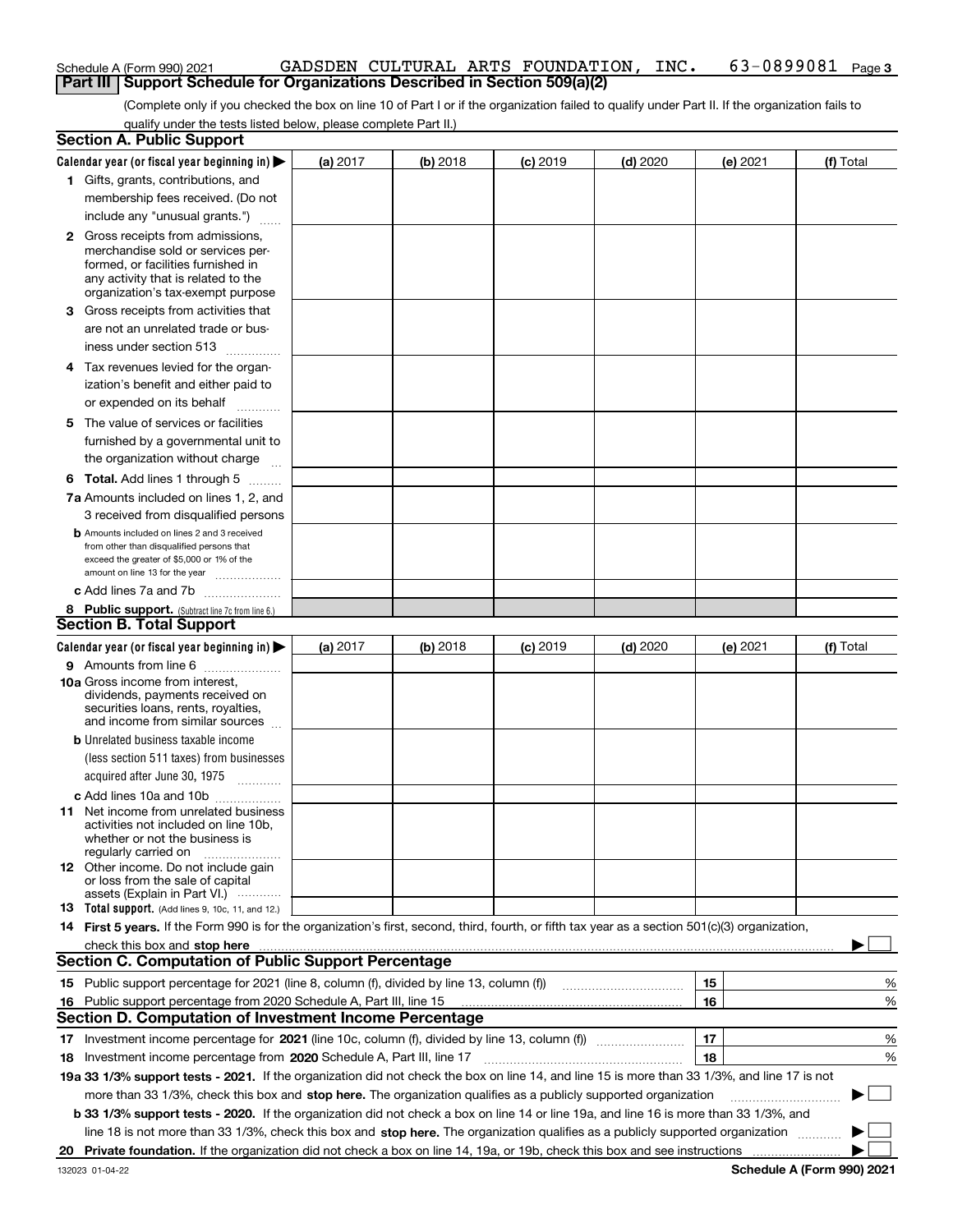## **Part IV Supporting Organizations**

(Complete only if you checked a box in line 12 on Part I. If you checked box 12a, Part I, complete Sections A and B. If you checked box 12b, Part I, complete Sections A and C. If you checked box 12c, Part I, complete Sections A, D, and E. If you checked box 12d, Part I, complete Sections A and D, and complete Part V.)

### **Section A. All Supporting Organizations**

- **1** Are all of the organization's supported organizations listed by name in the organization's governing documents? If "No," describe in **Part VI** how the supported organizations are designated. If designated by *class or purpose, describe the designation. If historic and continuing relationship, explain.*
- **2** Did the organization have any supported organization that does not have an IRS determination of status under section 509(a)(1) or (2)? If "Yes," explain in Part VI how the organization determined that the supported *organization was described in section 509(a)(1) or (2).*
- **3a** Did the organization have a supported organization described in section 501(c)(4), (5), or (6)? If "Yes," answer *lines 3b and 3c below.*
- **b** Did the organization confirm that each supported organization qualified under section 501(c)(4), (5), or (6) and satisfied the public support tests under section 509(a)(2)? If "Yes," describe in **Part VI** when and how the *organization made the determination.*
- **c**Did the organization ensure that all support to such organizations was used exclusively for section 170(c)(2)(B) purposes? If "Yes," explain in **Part VI** what controls the organization put in place to ensure such use.
- **4a***If* Was any supported organization not organized in the United States ("foreign supported organization")? *"Yes," and if you checked box 12a or 12b in Part I, answer lines 4b and 4c below.*
- **b** Did the organization have ultimate control and discretion in deciding whether to make grants to the foreign supported organization? If "Yes," describe in **Part VI** how the organization had such control and discretion *despite being controlled or supervised by or in connection with its supported organizations.*
- **c** Did the organization support any foreign supported organization that does not have an IRS determination under sections 501(c)(3) and 509(a)(1) or (2)? If "Yes," explain in **Part VI** what controls the organization used *to ensure that all support to the foreign supported organization was used exclusively for section 170(c)(2)(B) purposes.*
- **5a***If "Yes,"* Did the organization add, substitute, or remove any supported organizations during the tax year? answer lines 5b and 5c below (if applicable). Also, provide detail in **Part VI,** including (i) the names and EIN *numbers of the supported organizations added, substituted, or removed; (ii) the reasons for each such action; (iii) the authority under the organization's organizing document authorizing such action; and (iv) how the action was accomplished (such as by amendment to the organizing document).*
- **b** Type I or Type II only. Was any added or substituted supported organization part of a class already designated in the organization's organizing document?
- **cSubstitutions only.**  Was the substitution the result of an event beyond the organization's control?
- **6** Did the organization provide support (whether in the form of grants or the provision of services or facilities) to **Part VI.** *If "Yes," provide detail in* support or benefit one or more of the filing organization's supported organizations? anyone other than (i) its supported organizations, (ii) individuals that are part of the charitable class benefited by one or more of its supported organizations, or (iii) other supporting organizations that also
- **7**Did the organization provide a grant, loan, compensation, or other similar payment to a substantial contributor *If "Yes," complete Part I of Schedule L (Form 990).* regard to a substantial contributor? (as defined in section 4958(c)(3)(C)), a family member of a substantial contributor, or a 35% controlled entity with
- **8** Did the organization make a loan to a disqualified person (as defined in section 4958) not described on line 7? *If "Yes," complete Part I of Schedule L (Form 990).*
- **9a** Was the organization controlled directly or indirectly at any time during the tax year by one or more in section 509(a)(1) or (2))? If "Yes," *provide detail in* <code>Part VI.</code> disqualified persons, as defined in section 4946 (other than foundation managers and organizations described
- **b** Did one or more disqualified persons (as defined on line 9a) hold a controlling interest in any entity in which the supporting organization had an interest? If "Yes," provide detail in P**art VI**.
- **c**Did a disqualified person (as defined on line 9a) have an ownership interest in, or derive any personal benefit from, assets in which the supporting organization also had an interest? If "Yes," provide detail in P**art VI.**
- **10a** Was the organization subject to the excess business holdings rules of section 4943 because of section supporting organizations)? If "Yes," answer line 10b below. 4943(f) (regarding certain Type II supporting organizations, and all Type III non-functionally integrated
- **b** Did the organization have any excess business holdings in the tax year? (Use Schedule C, Form 4720, to *determine whether the organization had excess business holdings.)*

**123a3b3c4a4b4c5a 5b5c6789a 9b9c10a**

**YesNo**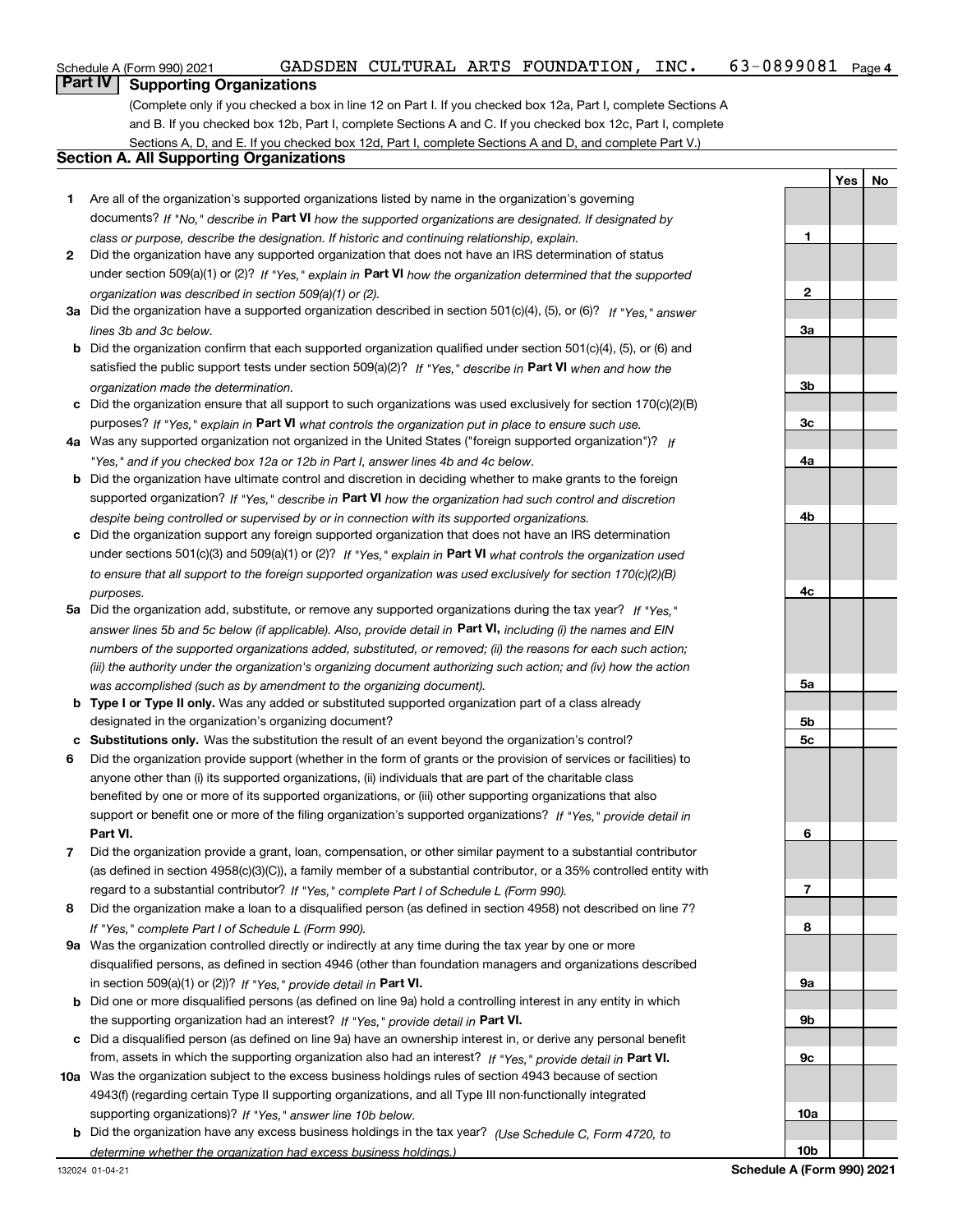### 63-0899081 Page 5 Schedule A (Form 990) 2021 GADSDEN CULTURAL ARTS FOUNDATION , INC 63-0899081 Page **Part IV Supporting Organizations** *(continued)*

|    |                                                                                                                      |                 | Yes | No |
|----|----------------------------------------------------------------------------------------------------------------------|-----------------|-----|----|
| 11 | Has the organization accepted a gift or contribution from any of the following persons?                              |                 |     |    |
|    | a A person who directly or indirectly controls, either alone or together with persons described on lines 11b and     |                 |     |    |
|    | 11c below, the governing body of a supported organization?                                                           | 11a             |     |    |
|    | <b>b</b> A family member of a person described on line 11a above?                                                    | 11 <sub>b</sub> |     |    |
|    | c A 35% controlled entity of a person described on line 11a or 11b above? If "Yes" to line 11a, 11b, or 11c, provide |                 |     |    |
|    | detail in Part VI.                                                                                                   | 11c             |     |    |
|    | <b>Section B. Type I Supporting Organizations</b>                                                                    |                 |     |    |
|    |                                                                                                                      |                 | 'es |    |

|   | Did the governing body, members of the governing body, officers acting in their official capacity, or membership of one or     |
|---|--------------------------------------------------------------------------------------------------------------------------------|
|   | more supported organizations have the power to regularly appoint or elect at least a majority of the organization's officers,  |
|   | directors, or trustees at all times during the tax year? If "No," describe in Part VI how the supported organization(s)        |
|   | effectively operated, supervised, or controlled the organization's activities. If the organization had more than one supported |
|   | organization, describe how the powers to appoint and/or remove officers, directors, or trustees were allocated among the       |
|   | supported organizations and what conditions or restrictions, if any, applied to such powers during the tax year.               |
| 2 | Did the organization operate for the benefit of any supported organization other than the supported                            |

*If "Yes," explain in* organization(s) that operated, supervised, or controlled the supporting organization?

**Part VI**  *how providing such benefit carried out the purposes of the supported organization(s) that operated,*

| supervised, or controlled the supporting organization. |  |
|--------------------------------------------------------|--|
| <b>Section C. Type II Supporting Organizations</b>     |  |
|                                                        |  |

**1**or trustees of each of the organization's supported organization(s)? If "No," describe in **Part VI** how control *or management of the supporting organization was vested in the same persons that controlled or managed the supported organization(s).* Were a majority of the organization's directors or trustees during the tax year also a majority of the directors

| Section D. All Type III Supporting Organizations |  |
|--------------------------------------------------|--|
|                                                  |  |

|                |                                                                                                                        |   | Yes l | No |
|----------------|------------------------------------------------------------------------------------------------------------------------|---|-------|----|
|                | Did the organization provide to each of its supported organizations, by the last day of the fifth month of the         |   |       |    |
|                | organization's tax year, (i) a written notice describing the type and amount of support provided during the prior tax  |   |       |    |
|                | year, (ii) a copy of the Form 990 that was most recently filed as of the date of notification, and (iii) copies of the |   |       |    |
|                | organization's governing documents in effect on the date of notification, to the extent not previously provided?       |   |       |    |
| $\overline{2}$ | Were any of the organization's officers, directors, or trustees either (i) appointed or elected by the supported       |   |       |    |
|                | organization(s) or (ii) serving on the governing body of a supported organization? If "No," explain in Part VI how     |   |       |    |
|                | the organization maintained a close and continuous working relationship with the supported organization(s).            | 2 |       |    |
| 3              | By reason of the relationship described on line 2, above, did the organization's supported organizations have a        |   |       |    |
|                | significant voice in the organization's investment policies and in directing the use of the organization's             |   |       |    |
|                | income or assets at all times during the tax year? If "Yes," describe in Part VI the role the organization's           |   |       |    |
|                | supported organizations played in this regard.                                                                         | з |       |    |

# *supported organizations played in this regard.* **Section E. Type III Functionally Integrated Supporting Organizations**

- **1**Check the box next to the method that the organization used to satisfy the Integral Part Test during the year (see instructions).
- **alinupy** The organization satisfied the Activities Test. Complete line 2 below.
- **b**The organization is the parent of each of its supported organizations. *Complete* line 3 *below.*  $\mathcal{L}^{\text{max}}$

|  |  | c $\Box$ The organization supported a governmental entity. Describe in Part VI how you supported a governmental entity (see instructions) |  |  |  |  |  |
|--|--|-------------------------------------------------------------------------------------------------------------------------------------------|--|--|--|--|--|
|--|--|-------------------------------------------------------------------------------------------------------------------------------------------|--|--|--|--|--|

- **2Answer lines 2a and 2b below. Yes No** Activities Test.
- **a** Did substantially all of the organization's activities during the tax year directly further the exempt purposes of the supported organization(s) to which the organization was responsive? If "Yes," then in **Part VI identify those supported organizations and explain**  *how these activities directly furthered their exempt purposes, how the organization was responsive to those supported organizations, and how the organization determined that these activities constituted substantially all of its activities.*
- **b** Did the activities described on line 2a, above, constitute activities that, but for the organization's involvement, **Part VI**  *the reasons for the organization's position that its supported organization(s) would have engaged in* one or more of the organization's supported organization(s) would have been engaged in? If "Yes," e*xplain in these activities but for the organization's involvement.*
- **3** Parent of Supported Organizations. Answer lines 3a and 3b below.
- **a** Did the organization have the power to regularly appoint or elect a majority of the officers, directors, or trustees of each of the supported organizations? If "Yes" or "No" provide details in **Part VI.**
- **b** Did the organization exercise a substantial degree of direction over the policies, programs, and activities of each of its supported organizations? If "Yes," describe in Part VI the role played by the organization in this regard.

**1**

**2**

**1**

**YesNo**

**2a**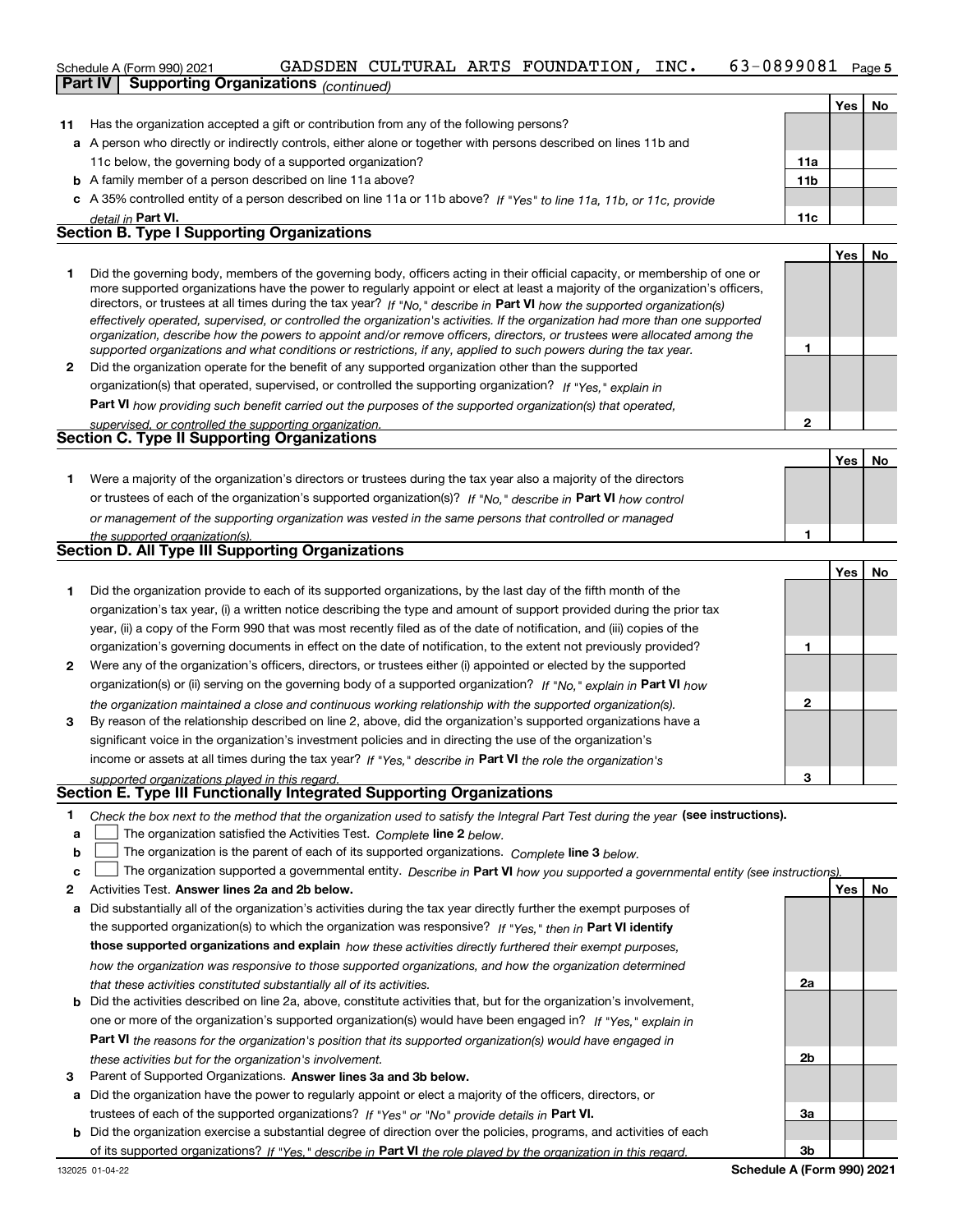|                | GADSDEN CULTURAL ARTS FOUNDATION, INC.<br>Schedule A (Form 990) 2021                                                                           |                |                | $63 - 0899081$ Page 6          |
|----------------|------------------------------------------------------------------------------------------------------------------------------------------------|----------------|----------------|--------------------------------|
| <b>Part V</b>  | Type III Non-Functionally Integrated 509(a)(3) Supporting Organizations                                                                        |                |                |                                |
| 1.             | Check here if the organization satisfied the Integral Part Test as a qualifying trust on Nov. 20, 1970 (explain in Part VI). See instructions. |                |                |                                |
|                | All other Type III non-functionally integrated supporting organizations must complete Sections A through E.                                    |                |                |                                |
|                | Section A - Adjusted Net Income                                                                                                                |                | (A) Prior Year | (B) Current Year<br>(optional) |
| 1.             | Net short-term capital gain                                                                                                                    | 1              |                |                                |
| $\mathbf{2}$   | Recoveries of prior-year distributions                                                                                                         | $\mathbf{2}$   |                |                                |
| 3              | Other gross income (see instructions)                                                                                                          | 3              |                |                                |
| 4              | Add lines 1 through 3.                                                                                                                         | 4              |                |                                |
| 5              | Depreciation and depletion                                                                                                                     | 5              |                |                                |
| 6              | Portion of operating expenses paid or incurred for production or                                                                               |                |                |                                |
|                | collection of gross income or for management, conservation, or                                                                                 |                |                |                                |
|                | maintenance of property held for production of income (see instructions)                                                                       | 6              |                |                                |
| 7              | Other expenses (see instructions)                                                                                                              | $\overline{7}$ |                |                                |
| 8              | Adjusted Net Income (subtract lines 5, 6, and 7 from line 4)                                                                                   | 8              |                |                                |
|                | <b>Section B - Minimum Asset Amount</b>                                                                                                        |                | (A) Prior Year | (B) Current Year<br>(optional) |
| 1.             | Aggregate fair market value of all non-exempt-use assets (see                                                                                  |                |                |                                |
|                | instructions for short tax year or assets held for part of year):                                                                              |                |                |                                |
|                | a Average monthly value of securities                                                                                                          | 1a             |                |                                |
|                | <b>b</b> Average monthly cash balances                                                                                                         | 1b             |                |                                |
|                | c Fair market value of other non-exempt-use assets                                                                                             | 1c             |                |                                |
|                | d Total (add lines 1a, 1b, and 1c)                                                                                                             | 1d             |                |                                |
|                | e Discount claimed for blockage or other factors                                                                                               |                |                |                                |
|                | (explain in detail in Part VI):                                                                                                                |                |                |                                |
| $\mathbf{2}$   | Acquisition indebtedness applicable to non-exempt-use assets                                                                                   | $\mathbf{2}$   |                |                                |
| 3              | Subtract line 2 from line 1d.                                                                                                                  | 3              |                |                                |
| 4              | Cash deemed held for exempt use. Enter 0.015 of line 3 (for greater amount,                                                                    |                |                |                                |
|                | see instructions).                                                                                                                             | 4              |                |                                |
| 5              | Net value of non-exempt-use assets (subtract line 4 from line 3)                                                                               | 5              |                |                                |
| 6              | Multiply line 5 by 0.035.                                                                                                                      | 6              |                |                                |
| 7              | Recoveries of prior-year distributions                                                                                                         | 7              |                |                                |
| 8              | Minimum Asset Amount (add line 7 to line 6)                                                                                                    | 8              |                |                                |
|                | <b>Section C - Distributable Amount</b>                                                                                                        |                |                | <b>Current Year</b>            |
| $\mathbf 1$    | Adjusted net income for prior year (from Section A, line 8, column A)                                                                          | 1              |                |                                |
| 2              | Enter 0.85 of line 1.                                                                                                                          | 2              |                |                                |
| 3              | Minimum asset amount for prior year (from Section B, line 8, column A)                                                                         | 3              |                |                                |
| 4              | Enter greater of line 2 or line 3.                                                                                                             | 4              |                |                                |
| 5              | Income tax imposed in prior year                                                                                                               | 5              |                |                                |
| 6              | Distributable Amount. Subtract line 5 from line 4, unless subject to                                                                           |                |                |                                |
|                | emergency temporary reduction (see instructions).                                                                                              | 6              |                |                                |
| $\overline{7}$ | Check here if the current year is the organization's first as a non-functionally integrated Type III supporting organization (see              |                |                |                                |

instructions).

**Schedule A (Form 990) 2021**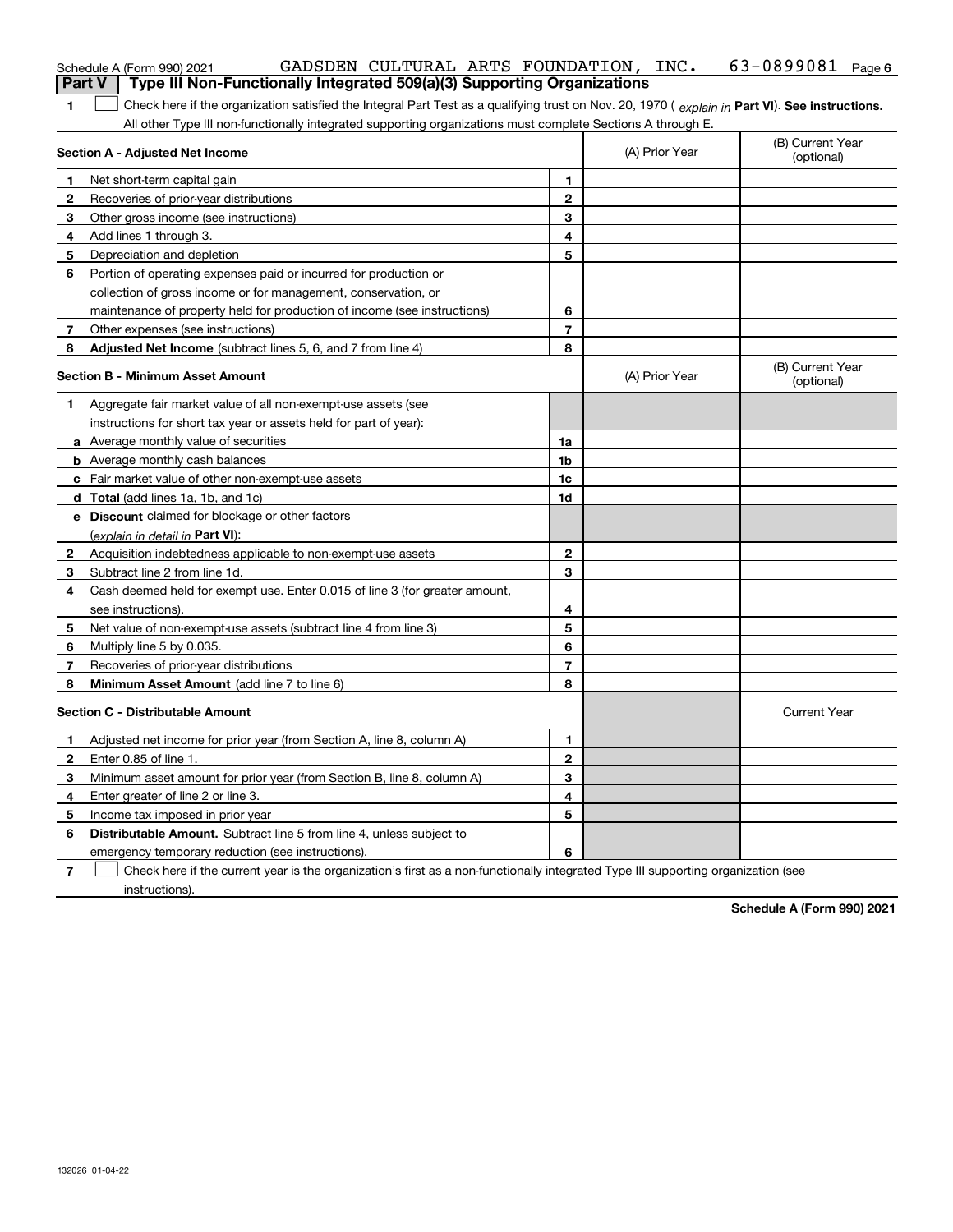| Schedule A (Form 990) 2021 |  | GADSDEN CULTURAL ARTS FOUNDATION, INC.                                                                   | 63-0899081 <sub>Page 7</sub> |  |
|----------------------------|--|----------------------------------------------------------------------------------------------------------|------------------------------|--|
|                            |  | <b>Part V</b>   Type III Non-Functionally Integrated 509(a)(3) Supporting Organizations $_{(continued)}$ |                              |  |

|    | rant v<br>i ype in non-i uncuonally integrated Josiallo) Supporting Organizations          |                                    | (continuea)                                   |    |                                                  |
|----|--------------------------------------------------------------------------------------------|------------------------------------|-----------------------------------------------|----|--------------------------------------------------|
|    | Section D - Distributions                                                                  |                                    |                                               |    | <b>Current Year</b>                              |
| 1  | Amounts paid to supported organizations to accomplish exempt purposes                      |                                    |                                               | 1  |                                                  |
| 2  | Amounts paid to perform activity that directly furthers exempt purposes of supported       |                                    |                                               |    |                                                  |
|    | organizations, in excess of income from activity                                           |                                    |                                               | 2  |                                                  |
| 3  | Administrative expenses paid to accomplish exempt purposes of supported organizations      |                                    |                                               | 3  |                                                  |
| 4  | Amounts paid to acquire exempt-use assets                                                  |                                    |                                               | 4  |                                                  |
| 5  | Qualified set-aside amounts (prior IRS approval required - provide details in Part VI)     |                                    |                                               | 5  |                                                  |
| 6  | Other distributions ( <i>describe in</i> Part VI). See instructions.                       |                                    |                                               | 6  |                                                  |
| 7  | Total annual distributions. Add lines 1 through 6.                                         |                                    |                                               | 7  |                                                  |
| 8  | Distributions to attentive supported organizations to which the organization is responsive |                                    |                                               |    |                                                  |
|    | (provide details in Part VI). See instructions.                                            |                                    |                                               | 8  |                                                  |
| 9  | Distributable amount for 2021 from Section C, line 6                                       |                                    |                                               | 9  |                                                  |
| 10 | Line 8 amount divided by line 9 amount                                                     |                                    |                                               | 10 |                                                  |
|    | <b>Section E - Distribution Allocations</b> (see instructions)                             | (i)<br><b>Excess Distributions</b> | (ii)<br><b>Underdistributions</b><br>Pre-2021 |    | (iii)<br><b>Distributable</b><br>Amount for 2021 |
| -1 | Distributable amount for 2021 from Section C, line 6                                       |                                    |                                               |    |                                                  |
| 2  | Underdistributions, if any, for years prior to 2021 (reason-                               |                                    |                                               |    |                                                  |
|    | able cause required - explain in Part VI). See instructions.                               |                                    |                                               |    |                                                  |
| 3  | Excess distributions carryover, if any, to 2021                                            |                                    |                                               |    |                                                  |
|    | <b>a</b> From 2016                                                                         |                                    |                                               |    |                                                  |
|    | <b>b</b> From 2017                                                                         |                                    |                                               |    |                                                  |
|    | $c$ From 2018                                                                              |                                    |                                               |    |                                                  |
|    | d From 2019                                                                                |                                    |                                               |    |                                                  |
|    | e From 2020                                                                                |                                    |                                               |    |                                                  |
|    | f Total of lines 3a through 3e                                                             |                                    |                                               |    |                                                  |
|    | g Applied to underdistributions of prior years                                             |                                    |                                               |    |                                                  |
|    | <b>h</b> Applied to 2021 distributable amount                                              |                                    |                                               |    |                                                  |
|    | Carryover from 2016 not applied (see instructions)                                         |                                    |                                               |    |                                                  |
|    | Remainder. Subtract lines 3g, 3h, and 3i from line 3f.                                     |                                    |                                               |    |                                                  |
| 4  | Distributions for 2021 from Section D,                                                     |                                    |                                               |    |                                                  |
|    | \$<br>line $7:$                                                                            |                                    |                                               |    |                                                  |
|    | <b>a</b> Applied to underdistributions of prior years                                      |                                    |                                               |    |                                                  |
|    | <b>b</b> Applied to 2021 distributable amount                                              |                                    |                                               |    |                                                  |
|    | c Remainder. Subtract lines 4a and 4b from line 4.                                         |                                    |                                               |    |                                                  |
| 5  | Remaining underdistributions for years prior to 2021, if                                   |                                    |                                               |    |                                                  |
|    | any. Subtract lines 3g and 4a from line 2. For result greater                              |                                    |                                               |    |                                                  |
|    | than zero, explain in Part VI. See instructions.                                           |                                    |                                               |    |                                                  |
| 6  | Remaining underdistributions for 2021. Subtract lines 3h                                   |                                    |                                               |    |                                                  |
|    | and 4b from line 1. For result greater than zero, explain in                               |                                    |                                               |    |                                                  |
|    | Part VI. See instructions.                                                                 |                                    |                                               |    |                                                  |
| 7  | Excess distributions carryover to 2022. Add lines 3j                                       |                                    |                                               |    |                                                  |
|    | and 4c.                                                                                    |                                    |                                               |    |                                                  |
| 8  | Breakdown of line 7:                                                                       |                                    |                                               |    |                                                  |
|    | a Excess from 2017                                                                         |                                    |                                               |    |                                                  |
|    | <b>b</b> Excess from 2018                                                                  |                                    |                                               |    |                                                  |
|    | c Excess from 2019                                                                         |                                    |                                               |    |                                                  |
|    | d Excess from 2020                                                                         |                                    |                                               |    |                                                  |
|    | e Excess from 2021                                                                         |                                    |                                               |    |                                                  |

**Schedule A (Form 990) 2021**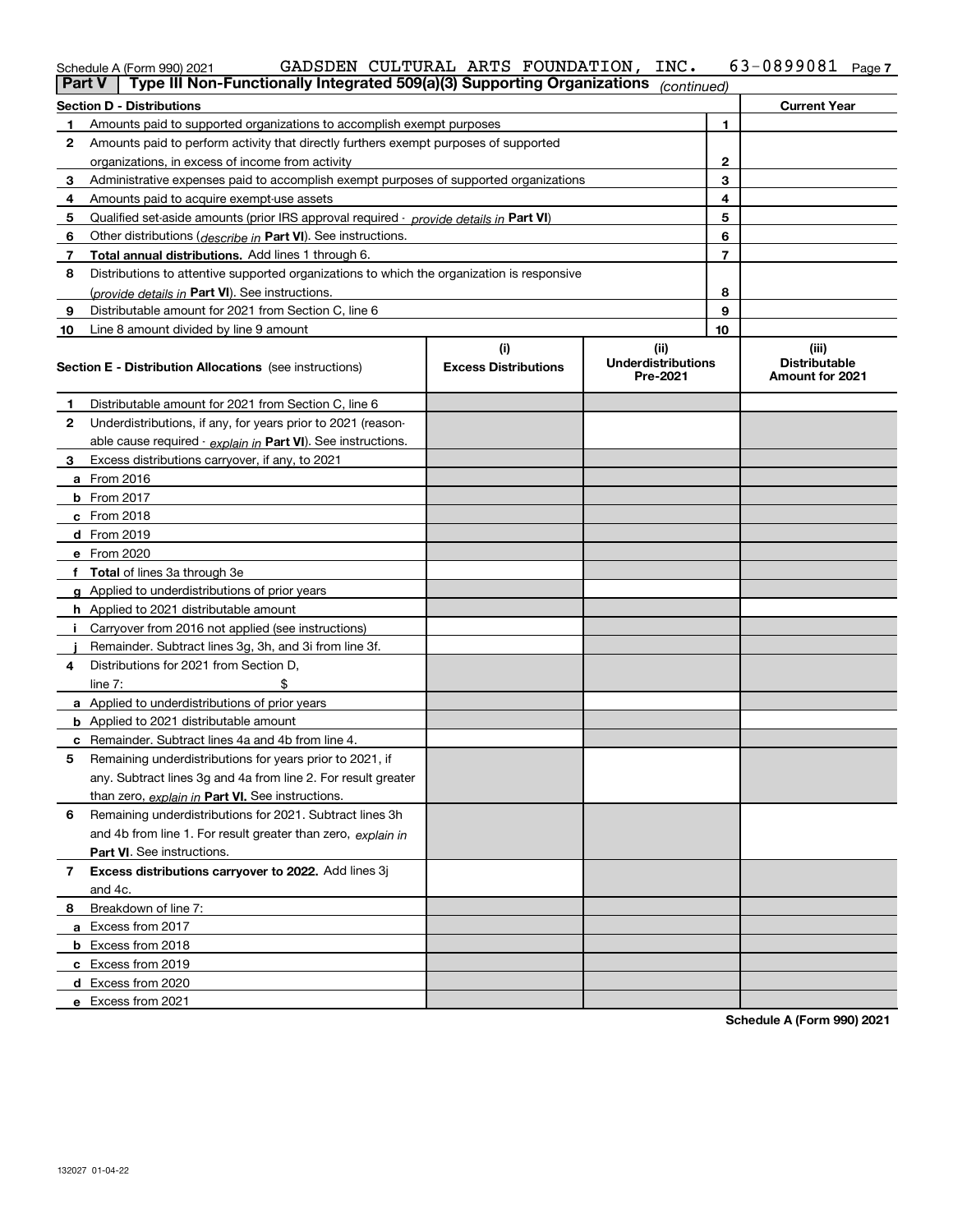|                | GADSDEN CULTURAL ARTS FOUNDATION, INC. 63-0899081 Page 8<br>Schedule A (Form 990) 2021                                                                                                                                                                                                                                                                                                                                                                                                                                                                                                      |
|----------------|---------------------------------------------------------------------------------------------------------------------------------------------------------------------------------------------------------------------------------------------------------------------------------------------------------------------------------------------------------------------------------------------------------------------------------------------------------------------------------------------------------------------------------------------------------------------------------------------|
| <b>Part VI</b> | Supplemental Information. Provide the explanations required by Part II, line 10; Part II, line 17a or 17b; Part III, line 12;<br>Part IV, Section A, lines 1, 2, 3b, 3c, 4b, 4c, 5a, 6, 9a, 9b, 9c, 11a, 11b, and 11c; Part IV, Section B, lines 1 and 2; Part IV, Section C,<br>line 1; Part IV, Section D, lines 2 and 3; Part IV, Section E, lines 1c, 2a, 2b, 3a, and 3b; Part V, line 1; Part V, Section B, line 1e; Part V,<br>Section D, lines 5, 6, and 8; and Part V, Section E, lines 2, 5, and 6. Also complete this part for any additional information.<br>(See instructions.) |
|                |                                                                                                                                                                                                                                                                                                                                                                                                                                                                                                                                                                                             |
|                |                                                                                                                                                                                                                                                                                                                                                                                                                                                                                                                                                                                             |
|                |                                                                                                                                                                                                                                                                                                                                                                                                                                                                                                                                                                                             |
|                |                                                                                                                                                                                                                                                                                                                                                                                                                                                                                                                                                                                             |
|                |                                                                                                                                                                                                                                                                                                                                                                                                                                                                                                                                                                                             |
|                |                                                                                                                                                                                                                                                                                                                                                                                                                                                                                                                                                                                             |
|                |                                                                                                                                                                                                                                                                                                                                                                                                                                                                                                                                                                                             |
|                |                                                                                                                                                                                                                                                                                                                                                                                                                                                                                                                                                                                             |
|                |                                                                                                                                                                                                                                                                                                                                                                                                                                                                                                                                                                                             |
|                |                                                                                                                                                                                                                                                                                                                                                                                                                                                                                                                                                                                             |
|                |                                                                                                                                                                                                                                                                                                                                                                                                                                                                                                                                                                                             |
|                |                                                                                                                                                                                                                                                                                                                                                                                                                                                                                                                                                                                             |
|                |                                                                                                                                                                                                                                                                                                                                                                                                                                                                                                                                                                                             |
|                |                                                                                                                                                                                                                                                                                                                                                                                                                                                                                                                                                                                             |
|                |                                                                                                                                                                                                                                                                                                                                                                                                                                                                                                                                                                                             |
|                |                                                                                                                                                                                                                                                                                                                                                                                                                                                                                                                                                                                             |
|                |                                                                                                                                                                                                                                                                                                                                                                                                                                                                                                                                                                                             |
|                |                                                                                                                                                                                                                                                                                                                                                                                                                                                                                                                                                                                             |
|                |                                                                                                                                                                                                                                                                                                                                                                                                                                                                                                                                                                                             |
|                |                                                                                                                                                                                                                                                                                                                                                                                                                                                                                                                                                                                             |
|                |                                                                                                                                                                                                                                                                                                                                                                                                                                                                                                                                                                                             |
|                |                                                                                                                                                                                                                                                                                                                                                                                                                                                                                                                                                                                             |
|                |                                                                                                                                                                                                                                                                                                                                                                                                                                                                                                                                                                                             |
|                |                                                                                                                                                                                                                                                                                                                                                                                                                                                                                                                                                                                             |
|                |                                                                                                                                                                                                                                                                                                                                                                                                                                                                                                                                                                                             |
|                |                                                                                                                                                                                                                                                                                                                                                                                                                                                                                                                                                                                             |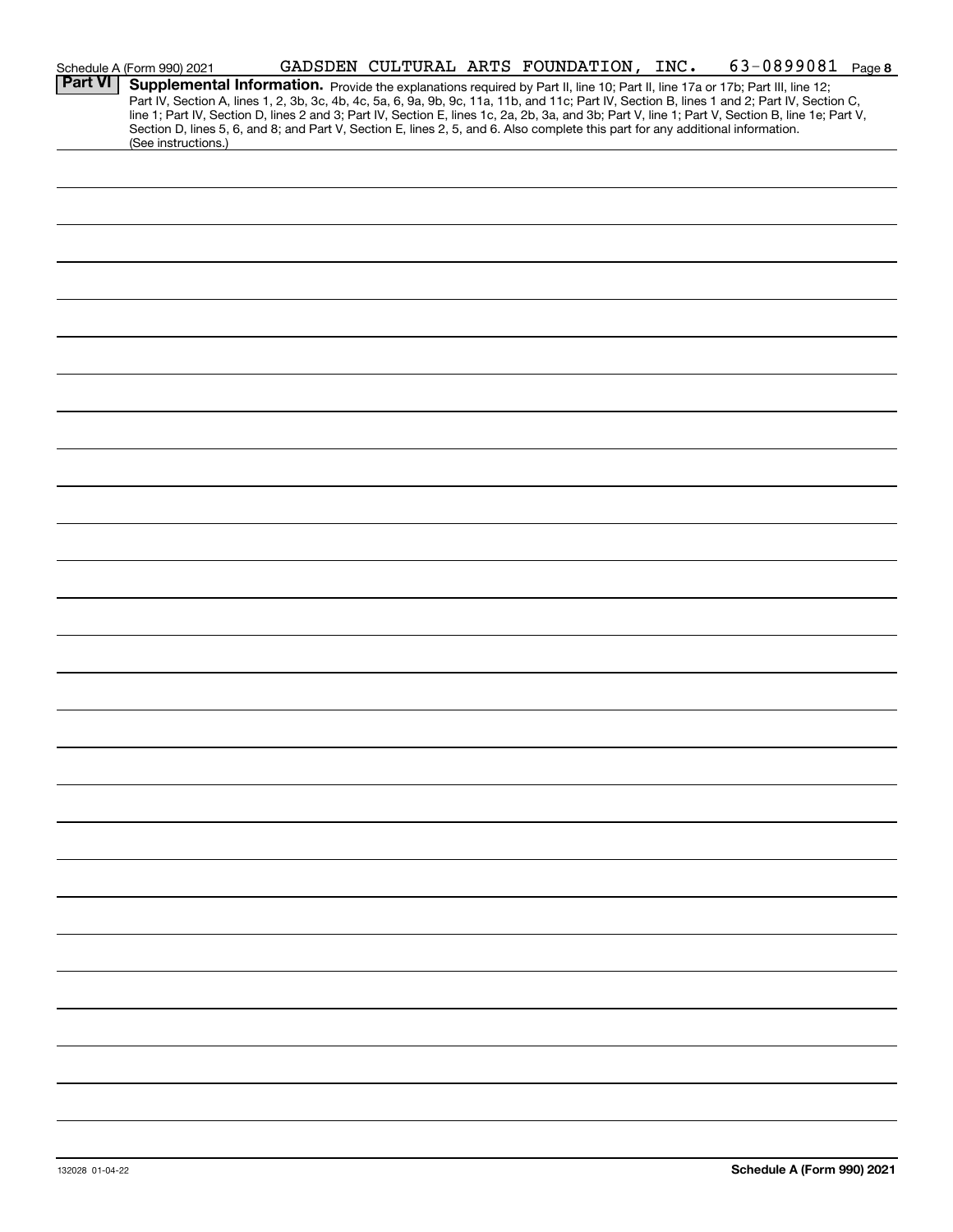Department of the Treasury Internal Revenue Service

### Name of the organization

# **Schedule B Schedule of Contributors**

**(Form 990) | Attach to Form 990 or Form 990-PF. | Go to www.irs.gov/Form990 for the latest information.** OMB No. 1545-0047

# **2021**

**Employer identification number**

| $\frac{1}{2}$                         |                                                                             |            |
|---------------------------------------|-----------------------------------------------------------------------------|------------|
|                                       | GADSDEN CULTURAL ARTS FOUNDATION, INC.                                      | 63-0899081 |
| <b>Organization type (check one):</b> |                                                                             |            |
| Filers of:                            | Section:                                                                    |            |
| Form 990 or 990-EZ                    | $\lfloor x \rfloor$ 501(c)( 3) (enter number) organization                  |            |
|                                       | $4947(a)(1)$ nonexempt charitable trust not treated as a private foundation |            |
|                                       | 527 political organization                                                  |            |
| Form 990-PF                           | 501(c)(3) exempt private foundation                                         |            |
|                                       | 4947(a)(1) nonexempt charitable trust treated as a private foundation       |            |
|                                       | 501(c)(3) taxable private foundation                                        |            |

Check if your organization is covered by the **General Rule** or a **Special Rule. Note:**  Only a section 501(c)(7), (8), or (10) organization can check boxes for both the General Rule and a Special Rule. See instructions.

### **General Rule**

 $\mathcal{L}^{\text{max}}$ 

For an organization filing Form 990, 990-EZ, or 990-PF that received, during the year, contributions totaling \$5,000 or more (in money or property) from any one contributor. Complete Parts I and II. See instructions for determining a contributor's total contributions.

### **Special Rules**

contributor, during the year, total contributions of the greater of (1**)** \$5,000; or (2) 2% of the amount on (i) Form 990, Part VIII, line 1h;  $\boxed{\textbf{X}}$  For an organization described in section 501(c)(3) filing Form 990 or 990-EZ that met the 33 1/3% support test of the regulations under sections 509(a)(1) and 170(b)(1)(A)(vi), that checked Schedule A (Form 990), Part II, line 13, 16a, or 16b, and that received from any one or (ii) Form 990-EZ, line 1. Complete Parts I and II.

For an organization described in section 501(c)(7), (8), or (10) filing Form 990 or 990-EZ that received from any one contributor, during the year, total contributions of more than \$1,000 exclusively for religious, charitable, scientific, literary, or educational purposes, or for the prevention of cruelty to children or animals. Complete Parts I (entering "N/A" in column (b) instead of the contributor name and address), II, and III.  $\mathcal{L}^{\text{max}}$ 

purpose. Don't complete any of the parts unless the **General Rule** applies to this organization because it received *nonexclusively* year, contributions <sub>exclusively</sub> for religious, charitable, etc., purposes, but no such contributions totaled more than \$1,000. If this box is checked, enter here the total contributions that were received during the year for an  $\;$ exclusively religious, charitable, etc., For an organization described in section 501(c)(7), (8), or (10) filing Form 990 or 990-EZ that received from any one contributor, during the religious, charitable, etc., contributions totaling \$5,000 or more during the year  $\Box$ — $\Box$   $\Box$   $\Box$  $\mathcal{L}^{\text{max}}$ 

Caution: An organization that isn't covered by the General Rule and/or the Special Rules doesn't file Schedule B (Form 990), but it **must** answer "No" on Part IV, line 2, of its Form 990; or check the box on line H of its Form 990-EZ or on its Form 990-PF, Part I, line 2, to certify that it doesn't meet the filing requirements of Schedule B (Form 990).

LHA For Paperwork Reduction Act Notice, see the instructions for Form 990, 990-EZ, or 990-PF. **In the act and Schedule B** (Form 990) (2021)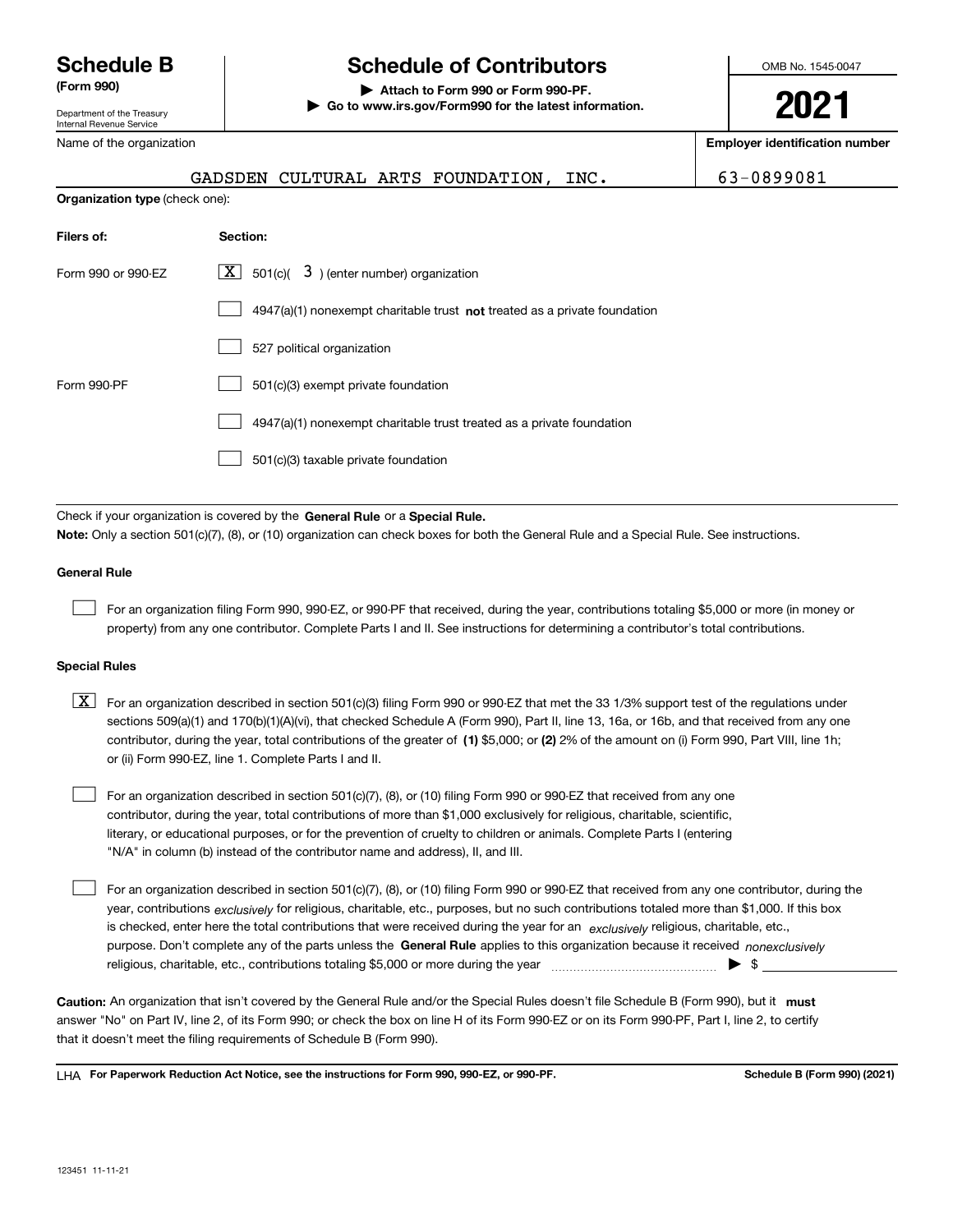**No.**

|            | Schedule B (Form 990) (2021)<br>Name of organization                                                                     |                                             | Page 2<br><b>Employer identification number</b>                                                                                                   |
|------------|--------------------------------------------------------------------------------------------------------------------------|---------------------------------------------|---------------------------------------------------------------------------------------------------------------------------------------------------|
|            |                                                                                                                          |                                             |                                                                                                                                                   |
|            | GADSDEN CULTURAL ARTS FOUNDATION, INC.                                                                                   |                                             | 63-0899081                                                                                                                                        |
| Part I     | Contributors (see instructions). Use duplicate copies of Part I if additional space is needed.                           |                                             |                                                                                                                                                   |
| (a)<br>No. | (b)<br>Name, address, and ZIP + 4                                                                                        | (c)<br><b>Total contributions</b>           | (d)<br>Type of contribution                                                                                                                       |
| 1          | ETOWAH COUNTY COMMUNITY DEVELOPMENT<br>COMMITTEE<br>800 FORREST AVE<br>GADSDEN, AL 35901                                 | 97,000.<br>\$                               | x<br>Person<br>Payroll<br><b>Noncash</b><br>(Complete Part II for<br>noncash contributions.)                                                      |
| (a)<br>No. | (b)<br>Name, address, and ZIP + 4                                                                                        | (c)<br><b>Total contributions</b>           | (d)<br>Type of contribution                                                                                                                       |
| 2          | ALABAMA STATE COUNCIL ON THE ARTS<br>201 MONROE ST<br>MONTGOMERY, AL 36104                                               | 55, 125.<br>\$                              | x<br>Person<br>Payroll<br><b>Noncash</b><br>(Complete Part II for<br>noncash contributions.)                                                      |
| (a)<br>No. | (b)<br>Name, address, and ZIP + 4                                                                                        | (c)<br><b>Total contributions</b>           | (d)<br>Type of contribution                                                                                                                       |
| 3          | THE DANIEL FOUNDATION OF ALABAMA<br>510 OFFICE PARK DRIVE SUITE 210<br>BIRMINGHAM, AL 35223                              | 15,000.<br>\$                               | x<br>Person<br>Payroll<br><b>Noncash</b><br>(Complete Part II for<br>noncash contributions.)                                                      |
| (a)        | (b)                                                                                                                      | (c)                                         | (d)                                                                                                                                               |
| No.<br>4   | Name, address, and ZIP + 4<br>THE HOUSEHOLD OF MR. & MRS. TIM<br>MCCARTNEY<br>612 TURRENTINE AVENUE<br>GADSDEN, AL 35901 | <b>Total contributions</b><br>15,000.<br>\$ | <b>Type of contribution</b><br>$\overline{\texttt{x}}$<br>Person<br>Payroll<br><b>Noncash</b><br>(Complete Part II for<br>noncash contributions.) |
| (a)<br>No. | (b)<br>Name, address, and ZIP + 4                                                                                        | (c)<br><b>Total contributions</b>           | (d)<br>Type of contribution                                                                                                                       |
| (a)        | (b)                                                                                                                      | \$<br>(c)                                   | Person<br>Payroll<br>Noncash<br>(Complete Part II for<br>noncash contributions.)<br>(d)                                                           |
|            |                                                                                                                          |                                             |                                                                                                                                                   |

**Name, address, and ZIP + 4**

> $\mathcal{L}^{\text{max}}$  $\mathcal{L}^{\text{max}}$  $\mathcal{L}^{\text{max}}$

123452 11-11-21 **Schedule B (Form 990) (2021)** noncash contributions.)

(Complete Part II for

**(d)Type of contribution**

**PersonPayroll Noncash**

**Total contributions**

\$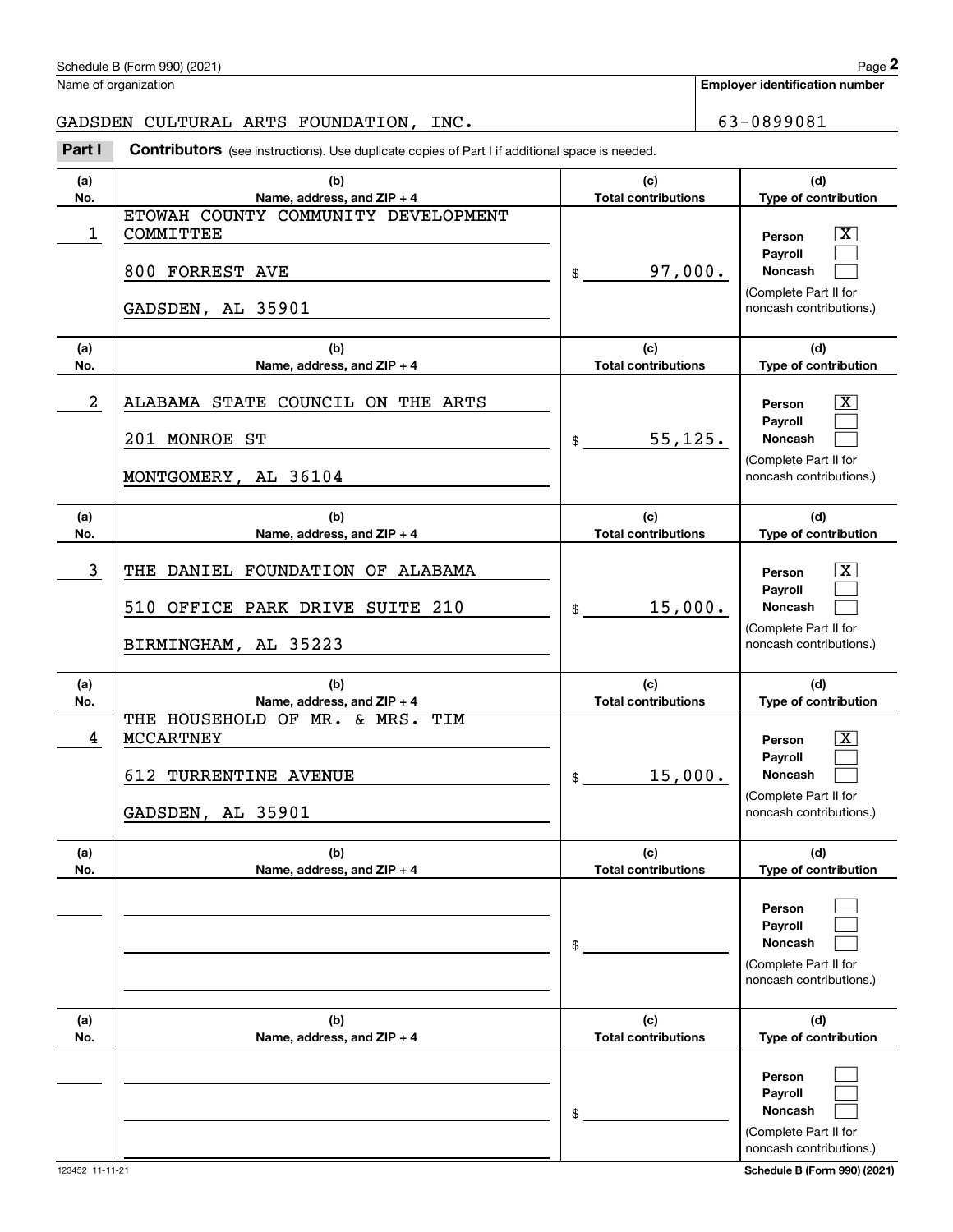|                              | Schedule B (Form 990) (2021)                                                                        |                                                 | Page 3                                |
|------------------------------|-----------------------------------------------------------------------------------------------------|-------------------------------------------------|---------------------------------------|
|                              | Name of organization                                                                                |                                                 | <b>Employer identification number</b> |
|                              | GADSDEN CULTURAL ARTS FOUNDATION, INC.                                                              |                                                 | 63-0899081                            |
| Part II                      | Noncash Property (see instructions). Use duplicate copies of Part II if additional space is needed. |                                                 |                                       |
| (a)<br>No.<br>from<br>Part I | (b)<br>Description of noncash property given                                                        | (c)<br>FMV (or estimate)<br>(See instructions.) | (d)<br>Date received                  |
|                              |                                                                                                     | \$                                              |                                       |
| (a)<br>No.<br>from<br>Part I | (b)<br>Description of noncash property given                                                        | (c)<br>FMV (or estimate)<br>(See instructions.) | (d)<br>Date received                  |
|                              |                                                                                                     | \$                                              |                                       |
| (a)<br>No.<br>from<br>Part I | (b)<br>Description of noncash property given                                                        | (c)<br>FMV (or estimate)<br>(See instructions.) | (d)<br>Date received                  |
|                              |                                                                                                     | \$                                              |                                       |
| (a)<br>No.<br>from<br>Part I | (b)<br>Description of noncash property given                                                        | (c)<br>FMV (or estimate)<br>(See instructions.) | (d)<br>Date received                  |
|                              |                                                                                                     | \$                                              |                                       |
| (a)<br>No.<br>from<br>Part I | (b)<br>Description of noncash property given                                                        | (c)<br>FMV (or estimate)<br>(See instructions.) | (d)<br>Date received                  |
|                              |                                                                                                     | \$                                              |                                       |
| (a)<br>No.<br>from<br>Part I | (b)<br>Description of noncash property given                                                        | (c)<br>FMV (or estimate)<br>(See instructions.) | (d)<br>Date received                  |
|                              |                                                                                                     | \$                                              |                                       |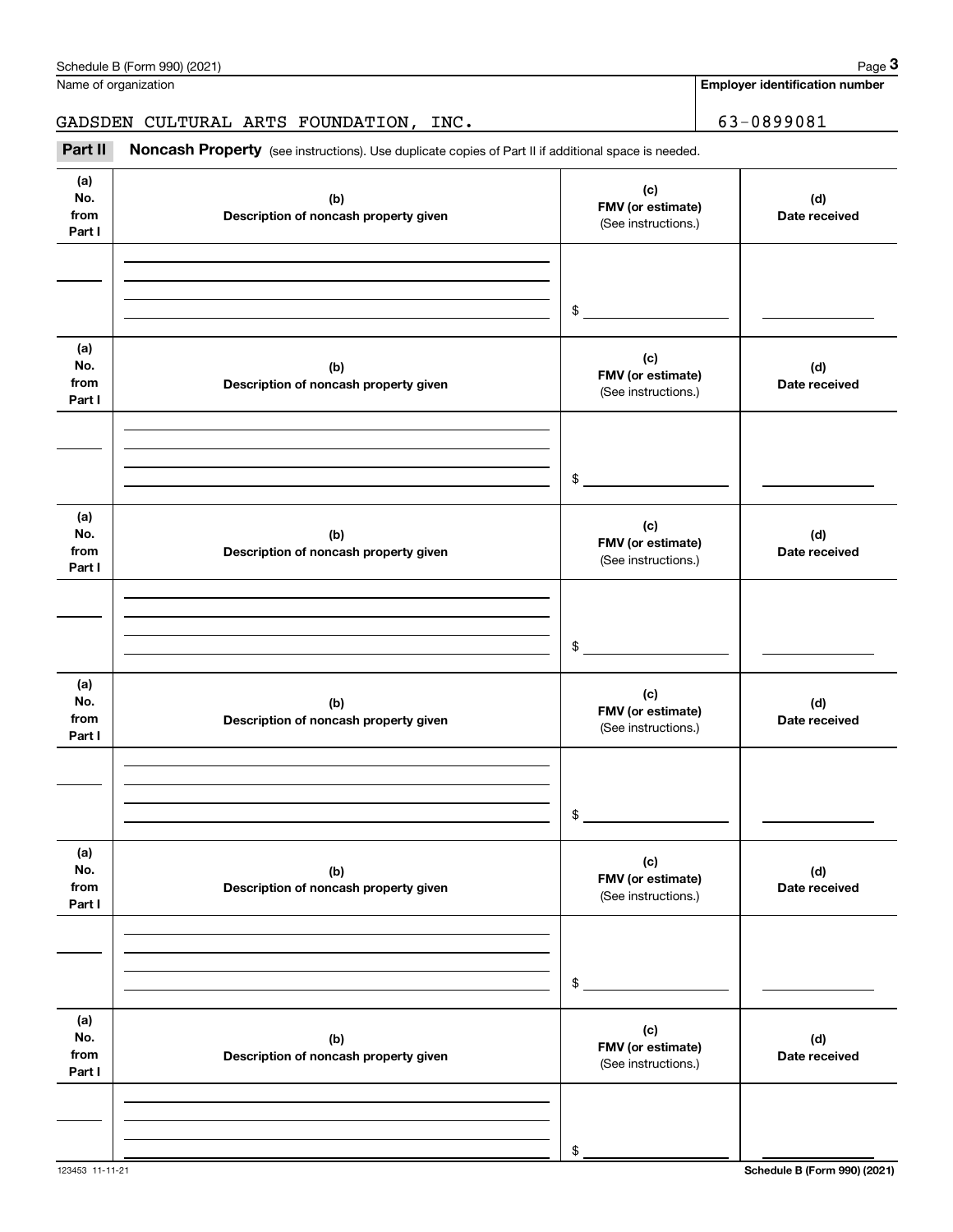|                      | Schedule B (Form 990) (2021)                                                                                                                                                                                                                                                 |                      | Page 4                                   |
|----------------------|------------------------------------------------------------------------------------------------------------------------------------------------------------------------------------------------------------------------------------------------------------------------------|----------------------|------------------------------------------|
| Name of organization |                                                                                                                                                                                                                                                                              |                      | Employer identification number           |
|                      | GADSDEN CULTURAL ARTS FOUNDATION, INC.                                                                                                                                                                                                                                       |                      | 63-0899081                               |
| Part III             | Exclusively religious, charitable, etc., contributions to organizations described in section 501(c)(7), (8), or (10) that total more than \$1,000 for the year<br>from any one contributor. Complete columns (a) through (e) and the following line entry. For organizations |                      |                                          |
|                      | completing Part III, enter the total of exclusively religious, charitable, etc., contributions of \$1,000 or less for the year. (Enter this info. once.) \\$<br>Use duplicate copies of Part III if additional space is needed.                                              |                      |                                          |
| (a) No.              |                                                                                                                                                                                                                                                                              |                      |                                          |
| from<br>Part I       | (b) Purpose of gift                                                                                                                                                                                                                                                          | (c) Use of gift      | (d) Description of how gift is held      |
|                      |                                                                                                                                                                                                                                                                              |                      |                                          |
|                      |                                                                                                                                                                                                                                                                              |                      |                                          |
|                      |                                                                                                                                                                                                                                                                              |                      |                                          |
|                      |                                                                                                                                                                                                                                                                              | (e) Transfer of gift |                                          |
|                      | Transferee's name, address, and ZIP + 4                                                                                                                                                                                                                                      |                      | Relationship of transferor to transferee |
|                      |                                                                                                                                                                                                                                                                              |                      |                                          |
|                      |                                                                                                                                                                                                                                                                              |                      |                                          |
|                      |                                                                                                                                                                                                                                                                              |                      |                                          |
| (a) No.<br>from      | (b) Purpose of gift                                                                                                                                                                                                                                                          | (c) Use of gift      | (d) Description of how gift is held      |
| Part I               |                                                                                                                                                                                                                                                                              |                      |                                          |
|                      |                                                                                                                                                                                                                                                                              |                      |                                          |
|                      |                                                                                                                                                                                                                                                                              |                      |                                          |
|                      |                                                                                                                                                                                                                                                                              | (e) Transfer of gift |                                          |
|                      |                                                                                                                                                                                                                                                                              |                      |                                          |
|                      | Transferee's name, address, and $ZIP + 4$                                                                                                                                                                                                                                    |                      | Relationship of transferor to transferee |
|                      |                                                                                                                                                                                                                                                                              |                      |                                          |
|                      |                                                                                                                                                                                                                                                                              |                      |                                          |
| (a) No.              |                                                                                                                                                                                                                                                                              |                      |                                          |
| from<br>Part I       | (b) Purpose of gift                                                                                                                                                                                                                                                          | (c) Use of gift      | (d) Description of how gift is held      |
|                      |                                                                                                                                                                                                                                                                              |                      |                                          |
|                      |                                                                                                                                                                                                                                                                              |                      |                                          |
|                      |                                                                                                                                                                                                                                                                              |                      |                                          |
|                      |                                                                                                                                                                                                                                                                              | (e) Transfer of gift |                                          |
|                      | Transferee's name, address, and ZIP + 4                                                                                                                                                                                                                                      |                      | Relationship of transferor to transferee |
|                      |                                                                                                                                                                                                                                                                              |                      |                                          |
|                      |                                                                                                                                                                                                                                                                              |                      |                                          |
|                      |                                                                                                                                                                                                                                                                              |                      |                                          |
| (a) No.<br>from      | (b) Purpose of gift                                                                                                                                                                                                                                                          | (c) Use of gift      | (d) Description of how gift is held      |
| Part I               |                                                                                                                                                                                                                                                                              |                      |                                          |
|                      |                                                                                                                                                                                                                                                                              |                      |                                          |
|                      |                                                                                                                                                                                                                                                                              |                      |                                          |
|                      |                                                                                                                                                                                                                                                                              | (e) Transfer of gift |                                          |
|                      |                                                                                                                                                                                                                                                                              |                      |                                          |
|                      | Transferee's name, address, and $ZIP + 4$                                                                                                                                                                                                                                    |                      | Relationship of transferor to transferee |
|                      |                                                                                                                                                                                                                                                                              |                      |                                          |
|                      |                                                                                                                                                                                                                                                                              |                      |                                          |
|                      |                                                                                                                                                                                                                                                                              |                      |                                          |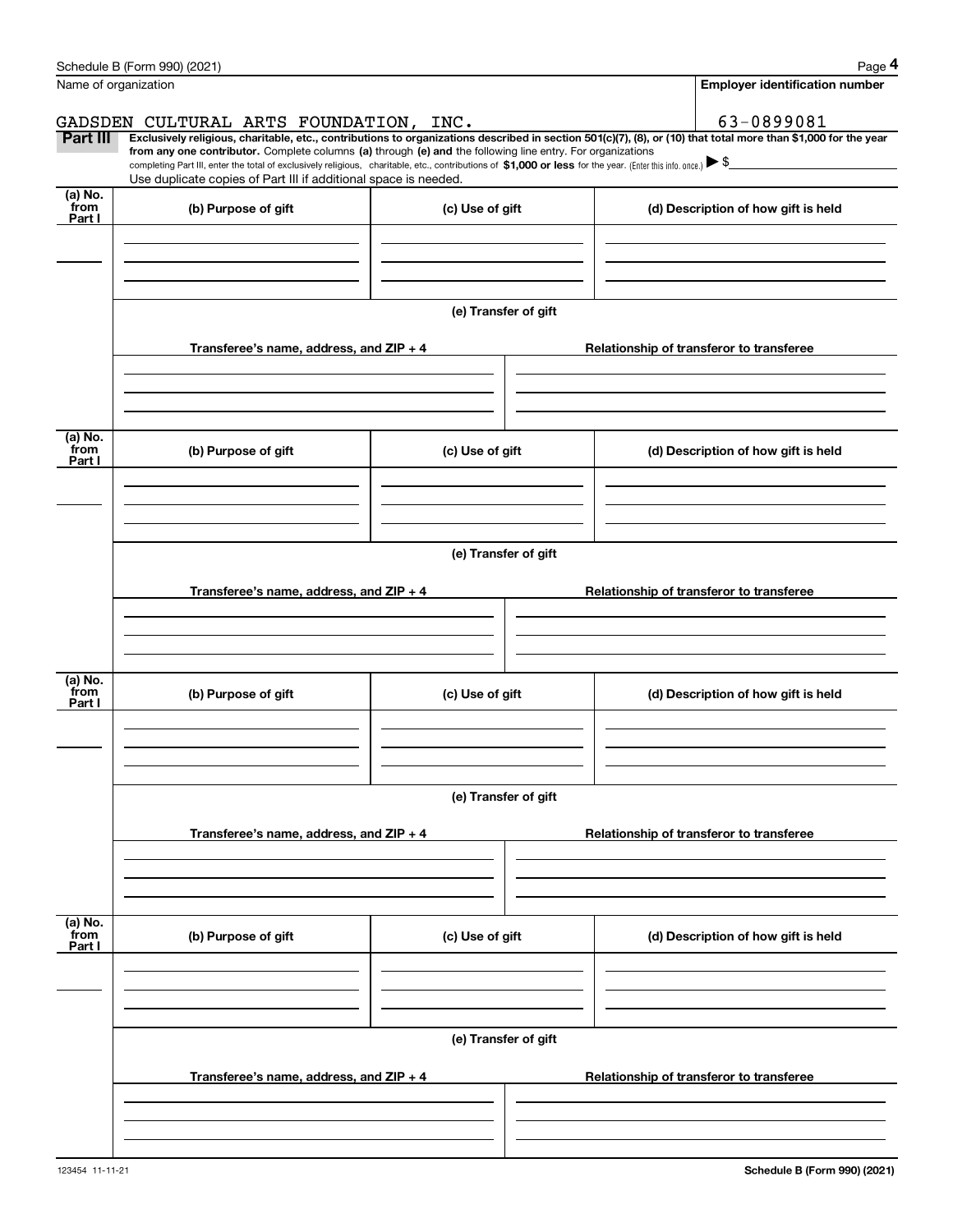| <b>SCHEDULE D</b> |  |  |
|-------------------|--|--|
|-------------------|--|--|

Department of the Treasury Internal Revenue Service

| (Form 990) |  |
|------------|--|
|------------|--|

## **SCHEDULE D Supplemental Financial Statements**

**| Complete if the organization answered "Yes" on Form 990, Part IV, line 6, 7, 8, 9, 10, 11a, 11b, 11c, 11d, 11e, 11f, 12a, or 12b. | Attach to Form 990.** OMB No. 1545-0047 **Open to Public Inspection2021**

| Internal Revenue Service | ► Go to www.irs.gov/Form990 for instructions and the latest information. | Inspection                     |
|--------------------------|--------------------------------------------------------------------------|--------------------------------|
| Name of the organization |                                                                          | Employer identification number |

|         | GADSDEN CULTURAL ARTS FOUNDATION, INC.                                                                                                                                                                                        | 63-0899081                                                                                                                                                                                                                                 |
|---------|-------------------------------------------------------------------------------------------------------------------------------------------------------------------------------------------------------------------------------|--------------------------------------------------------------------------------------------------------------------------------------------------------------------------------------------------------------------------------------------|
| Part I  | Organizations Maintaining Donor Advised Funds or Other Similar Funds or Accounts. Complete if the                                                                                                                             |                                                                                                                                                                                                                                            |
|         | organization answered "Yes" on Form 990, Part IV, line 6.                                                                                                                                                                     |                                                                                                                                                                                                                                            |
|         | (a) Donor advised funds                                                                                                                                                                                                       | (b) Funds and other accounts                                                                                                                                                                                                               |
| 1       |                                                                                                                                                                                                                               |                                                                                                                                                                                                                                            |
| 2       | Aggregate value of contributions to (during year)                                                                                                                                                                             |                                                                                                                                                                                                                                            |
| з       |                                                                                                                                                                                                                               |                                                                                                                                                                                                                                            |
| 4       |                                                                                                                                                                                                                               |                                                                                                                                                                                                                                            |
| 5       | Did the organization inform all donors and donor advisors in writing that the assets held in donor advised funds                                                                                                              |                                                                                                                                                                                                                                            |
|         |                                                                                                                                                                                                                               | Yes<br>No                                                                                                                                                                                                                                  |
| 6       | Did the organization inform all grantees, donors, and donor advisors in writing that grant funds can be used only                                                                                                             |                                                                                                                                                                                                                                            |
|         | for charitable purposes and not for the benefit of the donor or donor advisor, or for any other purpose conferring                                                                                                            |                                                                                                                                                                                                                                            |
|         | impermissible private benefit?                                                                                                                                                                                                | Yes<br>No                                                                                                                                                                                                                                  |
| Part II | Conservation Easements. Complete if the organization answered "Yes" on Form 990, Part IV, line 7.                                                                                                                             |                                                                                                                                                                                                                                            |
| 1.      | Purpose(s) of conservation easements held by the organization (check all that apply).                                                                                                                                         |                                                                                                                                                                                                                                            |
|         | Preservation of land for public use (for example, recreation or education)                                                                                                                                                    | Preservation of a historically important land area                                                                                                                                                                                         |
|         | Protection of natural habitat                                                                                                                                                                                                 | Preservation of a certified historic structure                                                                                                                                                                                             |
|         | Preservation of open space                                                                                                                                                                                                    |                                                                                                                                                                                                                                            |
| 2       | Complete lines 2a through 2d if the organization held a qualified conservation contribution in the form of a conservation easement on the last                                                                                |                                                                                                                                                                                                                                            |
|         | day of the tax year.                                                                                                                                                                                                          | Held at the End of the Tax Year                                                                                                                                                                                                            |
| а       | Total number of conservation easements                                                                                                                                                                                        | 2a                                                                                                                                                                                                                                         |
|         | Total acreage restricted by conservation easements                                                                                                                                                                            | 2b                                                                                                                                                                                                                                         |
|         | Number of conservation easements on a certified historic structure included in (a) manufacture included in (a)                                                                                                                | 2c                                                                                                                                                                                                                                         |
| d       | Number of conservation easements included in (c) acquired after 7/25/06, and not on a historic structure                                                                                                                      |                                                                                                                                                                                                                                            |
|         | listed in the National Register [111] Marshall Register [11] Marshall Register [11] Marshall Register [11] Marshall Register [11] Marshall Register [11] Marshall Register [11] Marshall Register [11] Marshall Register [11] | 2d                                                                                                                                                                                                                                         |
| 3       | Number of conservation easements modified, transferred, released, extinguished, or terminated by the organization during the tax                                                                                              |                                                                                                                                                                                                                                            |
|         | year                                                                                                                                                                                                                          |                                                                                                                                                                                                                                            |
| 4       | Number of states where property subject to conservation easement is located >                                                                                                                                                 |                                                                                                                                                                                                                                            |
| 5       | Does the organization have a written policy regarding the periodic monitoring, inspection, handling of                                                                                                                        |                                                                                                                                                                                                                                            |
|         | violations, and enforcement of the conservation easements it holds?                                                                                                                                                           | Yes<br>No                                                                                                                                                                                                                                  |
| 6       | Staff and volunteer hours devoted to monitoring, inspecting, handling of violations, and enforcing conservation easements during the year                                                                                     |                                                                                                                                                                                                                                            |
|         |                                                                                                                                                                                                                               |                                                                                                                                                                                                                                            |
| 7       | Amount of expenses incurred in monitoring, inspecting, handling of violations, and enforcing conservation easements during the year                                                                                           |                                                                                                                                                                                                                                            |
|         | ► \$                                                                                                                                                                                                                          |                                                                                                                                                                                                                                            |
| 8       | Does each conservation easement reported on line 2(d) above satisfy the requirements of section 170(h)(4)(B)(i)                                                                                                               |                                                                                                                                                                                                                                            |
|         |                                                                                                                                                                                                                               | Yes<br>No                                                                                                                                                                                                                                  |
| 9       | In Part XIII, describe how the organization reports conservation easements in its revenue and expense statement and                                                                                                           |                                                                                                                                                                                                                                            |
|         | balance sheet, and include, if applicable, the text of the footnote to the organization's financial statements that describes the                                                                                             |                                                                                                                                                                                                                                            |
|         | organization's accounting for conservation easements.<br>Organizations Maintaining Collections of Art, Historical Treasures, or Other Similar Assets.<br>Part III                                                             |                                                                                                                                                                                                                                            |
|         |                                                                                                                                                                                                                               |                                                                                                                                                                                                                                            |
|         | Complete if the organization answered "Yes" on Form 990, Part IV, line 8.                                                                                                                                                     |                                                                                                                                                                                                                                            |
|         | 1a If the organization elected, as permitted under FASB ASC 958, not to report in its revenue statement and balance sheet works                                                                                               |                                                                                                                                                                                                                                            |
|         | of art, historical treasures, or other similar assets held for public exhibition, education, or research in furtherance of public                                                                                             |                                                                                                                                                                                                                                            |
|         | service, provide in Part XIII the text of the footnote to its financial statements that describes these items.                                                                                                                |                                                                                                                                                                                                                                            |
| b       | If the organization elected, as permitted under FASB ASC 958, to report in its revenue statement and balance sheet works of                                                                                                   |                                                                                                                                                                                                                                            |
|         | art, historical treasures, or other similar assets held for public exhibition, education, or research in furtherance of public service,                                                                                       |                                                                                                                                                                                                                                            |
|         | provide the following amounts relating to these items:                                                                                                                                                                        |                                                                                                                                                                                                                                            |
|         |                                                                                                                                                                                                                               |                                                                                                                                                                                                                                            |
|         | (ii) Assets included in Form 990, Part X                                                                                                                                                                                      |                                                                                                                                                                                                                                            |
| 2       | If the organization received or held works of art, historical treasures, or other similar assets for financial gain, provide                                                                                                  |                                                                                                                                                                                                                                            |
|         | the following amounts required to be reported under FASB ASC 958 relating to these items:                                                                                                                                     |                                                                                                                                                                                                                                            |
| а       |                                                                                                                                                                                                                               | \$<br><u>and the state of the state of the state of the state of the state of the state of the state of the state of the state of the state of the state of the state of the state of the state of the state of the state of the state</u> |
| b       | Assets included in Form 990, Part X<br>LHA For Paperwork Reduction Act Notice, see the Instructions for Form 990.                                                                                                             | $\blacktriangleright$ s<br>Schedule D (Form 990) 2021                                                                                                                                                                                      |
|         |                                                                                                                                                                                                                               |                                                                                                                                                                                                                                            |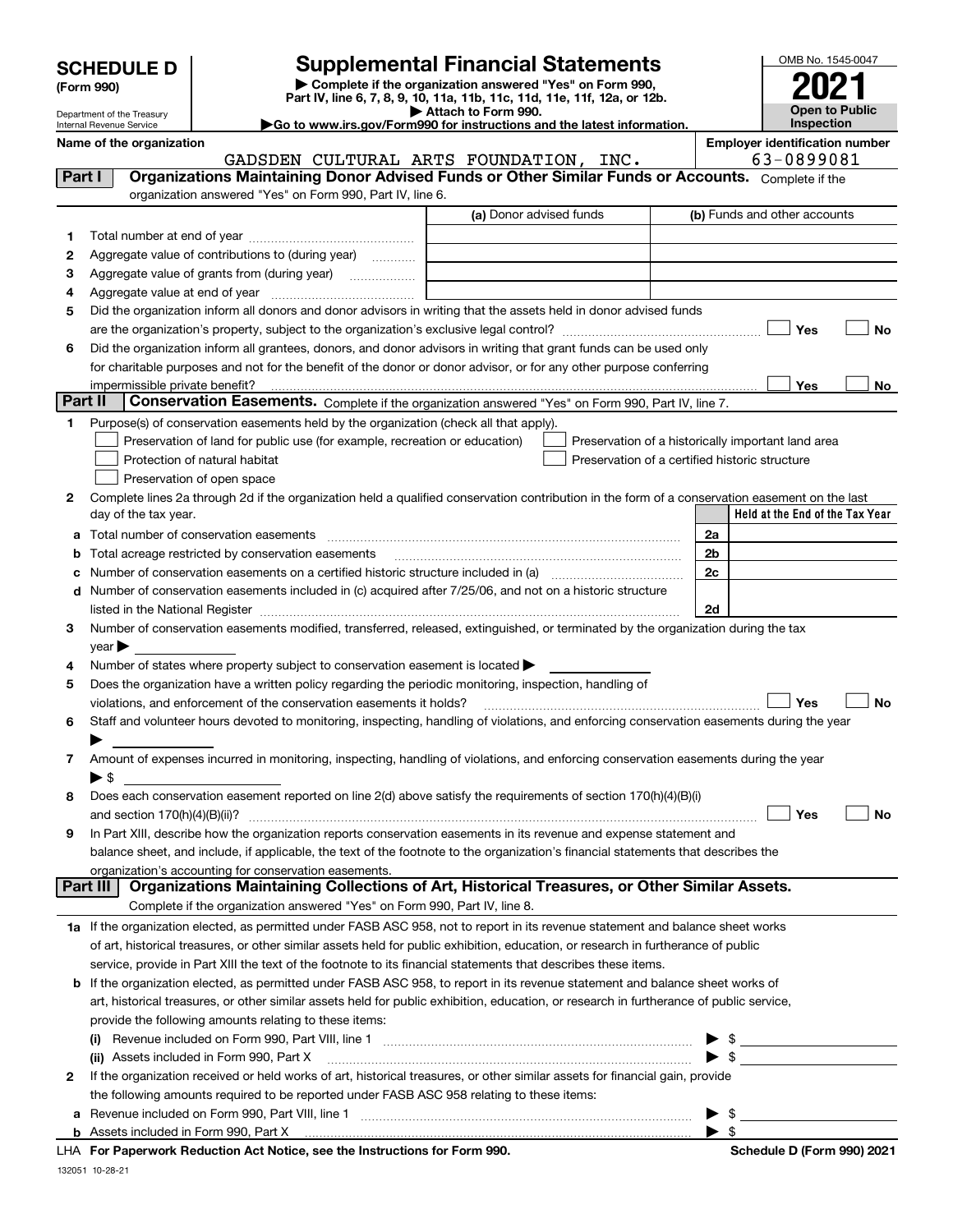|               | Schedule D (Form 990) 2021<br>Organizations Maintaining Collections of Art, Historical Treasures, or Other Similar Assets (continued)<br>Part III                                                                              | GADSDEN CULTURAL ARTS FOUNDATION, INC. |   |                |                          |                      | 63-0899081 |                     |          | Page 2                   |
|---------------|--------------------------------------------------------------------------------------------------------------------------------------------------------------------------------------------------------------------------------|----------------------------------------|---|----------------|--------------------------|----------------------|------------|---------------------|----------|--------------------------|
|               |                                                                                                                                                                                                                                |                                        |   |                |                          |                      |            |                     |          |                          |
| 3             | Using the organization's acquisition, accession, and other records, check any of the following that make significant use of its                                                                                                |                                        |   |                |                          |                      |            |                     |          |                          |
|               | collection items (check all that apply):                                                                                                                                                                                       |                                        |   |                |                          |                      |            |                     |          |                          |
| a             | Public exhibition                                                                                                                                                                                                              |                                        |   |                | Loan or exchange program |                      |            |                     |          |                          |
| b             | Scholarly research                                                                                                                                                                                                             | e                                      |   |                |                          |                      |            |                     |          |                          |
| c             | Preservation for future generations                                                                                                                                                                                            |                                        |   |                |                          |                      |            |                     |          |                          |
| 4             | Provide a description of the organization's collections and explain how they further the organization's exempt purpose in Part XIII.                                                                                           |                                        |   |                |                          |                      |            |                     |          |                          |
| 5             | During the year, did the organization solicit or receive donations of art, historical treasures, or other similar assets                                                                                                       |                                        |   |                |                          |                      |            |                     |          |                          |
|               |                                                                                                                                                                                                                                |                                        |   |                |                          |                      |            | <b>Yes</b>          |          | $\overline{\text{X}}$ No |
|               | Part IV<br>Escrow and Custodial Arrangements. Complete if the organization answered "Yes" on Form 990, Part IV, line 9, or<br>reported an amount on Form 990, Part X, line 21.                                                 |                                        |   |                |                          |                      |            |                     |          |                          |
|               | 1a Is the organization an agent, trustee, custodian or other intermediary for contributions or other assets not included                                                                                                       |                                        |   |                |                          |                      |            |                     |          |                          |
|               |                                                                                                                                                                                                                                |                                        |   |                |                          |                      |            | Yes                 |          | No                       |
|               | b If "Yes," explain the arrangement in Part XIII and complete the following table:                                                                                                                                             |                                        |   |                |                          |                      |            |                     |          |                          |
|               |                                                                                                                                                                                                                                |                                        |   |                |                          |                      |            | Amount              |          |                          |
|               | c Beginning balance measurements and the contract of the contract of the contract of the contract of the contract of the contract of the contract of the contract of the contract of the contract of the contract of the contr |                                        |   |                |                          | 1c                   |            |                     |          |                          |
|               | d Additions during the year measurements are also contained a state of the year measurement of the year measurement of the state of the state of the state of the state of the state of the state of the state of the state of |                                        |   |                |                          | 1d                   |            |                     |          |                          |
|               | e Distributions during the year manufactured and continuum and contact the year manufactured and contact the year manufactured and contact the year manufactured and contact the year manufactured and contact the year manufa |                                        |   |                |                          | 1e                   |            |                     |          |                          |
| f             | Ending balance measurements are all the contract of the contract of the contract of the contract of the contract of the contract of the contract of the contract of the contract of the contract of the contract of the contra |                                        |   |                |                          | 1f                   |            |                     |          |                          |
|               | 2a Did the organization include an amount on Form 990, Part X, line 21, for escrow or custodial account liability?                                                                                                             |                                        |   |                |                          |                      |            | <b>Yes</b>          |          | No                       |
|               | <b>b</b> If "Yes," explain the arrangement in Part XIII. Check here if the explanation has been provided on Part XIII                                                                                                          |                                        |   |                |                          |                      |            |                     |          |                          |
| <b>Part V</b> | Endowment Funds. Complete if the organization answered "Yes" on Form 990, Part IV, line 10.                                                                                                                                    |                                        |   |                |                          |                      |            |                     |          |                          |
|               |                                                                                                                                                                                                                                | (a) Current year                       |   | (b) Prior year | (c) Two years back       | (d) Three years back |            | (e) Four years back |          |                          |
|               | 1a Beginning of year balance                                                                                                                                                                                                   |                                        |   |                |                          |                      |            |                     |          |                          |
|               |                                                                                                                                                                                                                                |                                        |   |                |                          |                      |            |                     |          |                          |
|               | c Net investment earnings, gains, and losses                                                                                                                                                                                   |                                        |   |                |                          |                      |            |                     |          |                          |
|               |                                                                                                                                                                                                                                |                                        |   |                |                          |                      |            |                     |          |                          |
|               | e Other expenditures for facilities                                                                                                                                                                                            |                                        |   |                |                          |                      |            |                     |          |                          |
|               | and programs                                                                                                                                                                                                                   |                                        |   |                |                          |                      |            |                     |          |                          |
|               |                                                                                                                                                                                                                                |                                        |   |                |                          |                      |            |                     |          |                          |
| g             | End of year balance                                                                                                                                                                                                            |                                        |   |                |                          |                      |            |                     |          |                          |
| 2             | Provide the estimated percentage of the current year end balance (line 1g, column (a)) held as:                                                                                                                                |                                        |   |                |                          |                      |            |                     |          |                          |
| а             | Board designated or quasi-endowment                                                                                                                                                                                            |                                        | ℅ |                |                          |                      |            |                     |          |                          |
|               | <b>b</b> Permanent endowment >                                                                                                                                                                                                 | %                                      |   |                |                          |                      |            |                     |          |                          |
|               | $\mathbf c$ Term endowment $\blacktriangleright$                                                                                                                                                                               | %                                      |   |                |                          |                      |            |                     |          |                          |
|               | The percentages on lines 2a, 2b, and 2c should equal 100%.                                                                                                                                                                     |                                        |   |                |                          |                      |            |                     |          |                          |
|               | 3a Are there endowment funds not in the possession of the organization that are held and administered for the organization                                                                                                     |                                        |   |                |                          |                      |            |                     |          |                          |
|               | by:                                                                                                                                                                                                                            |                                        |   |                |                          |                      |            |                     | Yes      | No                       |
|               | (i)                                                                                                                                                                                                                            |                                        |   |                |                          |                      |            | 3a(i)               |          |                          |
|               |                                                                                                                                                                                                                                |                                        |   |                |                          |                      |            | 3a(ii)              |          |                          |
|               |                                                                                                                                                                                                                                |                                        |   |                |                          |                      |            | 3b                  |          |                          |
| 4             | Describe in Part XIII the intended uses of the organization's endowment funds.                                                                                                                                                 |                                        |   |                |                          |                      |            |                     |          |                          |
|               | <b>Part VI</b><br>Land, Buildings, and Equipment.                                                                                                                                                                              |                                        |   |                |                          |                      |            |                     |          |                          |
|               | Complete if the organization answered "Yes" on Form 990, Part IV, line 11a. See Form 990, Part X, line 10.                                                                                                                     |                                        |   |                |                          |                      |            |                     |          |                          |
|               | Description of property                                                                                                                                                                                                        | (a) Cost or other                      |   |                | (b) Cost or other        | (c) Accumulated      |            | (d) Book value      |          |                          |
|               |                                                                                                                                                                                                                                | basis (investment)                     |   |                | basis (other)            | depreciation         |            |                     |          |                          |
|               |                                                                                                                                                                                                                                |                                        |   |                |                          |                      |            |                     |          |                          |
|               |                                                                                                                                                                                                                                |                                        |   |                | 966,844.                 | 678,710.             |            |                     | 288,134. |                          |
|               |                                                                                                                                                                                                                                |                                        |   |                | 2,711,840.               | 1,840,009.           |            |                     | 871,831. |                          |
|               |                                                                                                                                                                                                                                |                                        |   |                | 223,484.                 | 186,988.             |            |                     | 36,496.  |                          |
|               |                                                                                                                                                                                                                                |                                        |   |                | 163,434.                 | 129,386.             |            |                     | 34,048.  |                          |
|               |                                                                                                                                                                                                                                |                                        |   |                |                          |                      | ▶          | 1, 230, 509.        |          |                          |

**Schedule D (Form 990) 2021**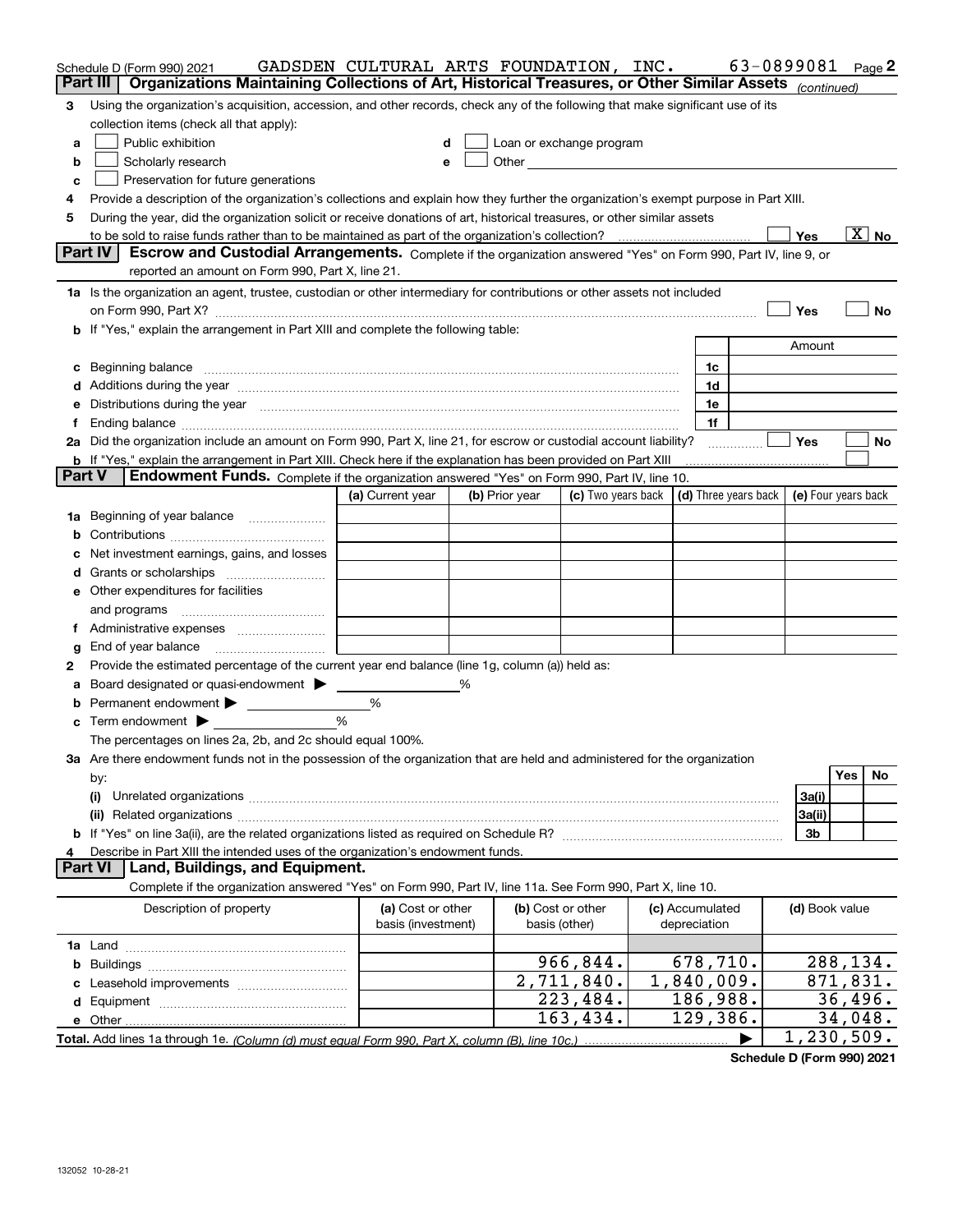| Schedule D (Form 990) 2021<br><b>Investments - Other Securities.</b><br>Part VII                                                                     |                 | GADSDEN CULTURAL ARTS FOUNDATION, INC.                    | 63-0899081<br>$Page$ 3 |
|------------------------------------------------------------------------------------------------------------------------------------------------------|-----------------|-----------------------------------------------------------|------------------------|
| Complete if the organization answered "Yes" on Form 990, Part IV, line 11b. See Form 990, Part X, line 12.                                           |                 |                                                           |                        |
| (a) Description of security or category (including name of security)                                                                                 | (b) Book value  | (c) Method of valuation: Cost or end-of-year market value |                        |
|                                                                                                                                                      |                 |                                                           |                        |
| (2) Closely held equity interests                                                                                                                    |                 |                                                           |                        |
| (3) Other                                                                                                                                            |                 |                                                           |                        |
| (A)                                                                                                                                                  |                 |                                                           |                        |
| (B)                                                                                                                                                  |                 |                                                           |                        |
| (C)                                                                                                                                                  |                 |                                                           |                        |
| (D)                                                                                                                                                  |                 |                                                           |                        |
| (E)                                                                                                                                                  |                 |                                                           |                        |
| (F)                                                                                                                                                  |                 |                                                           |                        |
| (G)                                                                                                                                                  |                 |                                                           |                        |
| (H)                                                                                                                                                  |                 |                                                           |                        |
| Total. (Col. (b) must equal Form 990, Part X, col. (B) line 12.)                                                                                     |                 |                                                           |                        |
| Part VIII Investments - Program Related.                                                                                                             |                 |                                                           |                        |
| Complete if the organization answered "Yes" on Form 990, Part IV, line 11c. See Form 990, Part X, line 13.                                           |                 |                                                           |                        |
| (a) Description of investment                                                                                                                        | (b) Book value  | (c) Method of valuation: Cost or end-of-year market value |                        |
| (1)                                                                                                                                                  |                 |                                                           |                        |
| (2)                                                                                                                                                  |                 |                                                           |                        |
| (3)                                                                                                                                                  |                 |                                                           |                        |
| (4)                                                                                                                                                  |                 |                                                           |                        |
| (5)                                                                                                                                                  |                 |                                                           |                        |
| (6)                                                                                                                                                  |                 |                                                           |                        |
| (7)                                                                                                                                                  |                 |                                                           |                        |
| (8)                                                                                                                                                  |                 |                                                           |                        |
| (9)                                                                                                                                                  |                 |                                                           |                        |
| <b>Total.</b> (Col. (b) must equal Form 990, Part X, col. (B) line 13.)                                                                              |                 |                                                           |                        |
| <b>Other Assets.</b><br>Part IX                                                                                                                      |                 |                                                           |                        |
| Complete if the organization answered "Yes" on Form 990, Part IV, line 11d. See Form 990, Part X, line 15.                                           |                 |                                                           |                        |
|                                                                                                                                                      | (a) Description |                                                           | (b) Book value         |
| (1)                                                                                                                                                  |                 |                                                           |                        |
| (2)                                                                                                                                                  |                 |                                                           |                        |
| (3)                                                                                                                                                  |                 |                                                           |                        |
| (4)                                                                                                                                                  |                 |                                                           |                        |
| (5)                                                                                                                                                  |                 |                                                           |                        |
| (6)                                                                                                                                                  |                 |                                                           |                        |
| (7)                                                                                                                                                  |                 |                                                           |                        |
| (8)                                                                                                                                                  |                 |                                                           |                        |
| (9)                                                                                                                                                  |                 |                                                           |                        |
| <b>Other Liabilities.</b><br>Part X                                                                                                                  |                 |                                                           |                        |
| Complete if the organization answered "Yes" on Form 990, Part IV, line 11e or 11f. See Form 990, Part X, line 25.                                    |                 |                                                           |                        |
| (a) Description of liability<br>1.                                                                                                                   |                 |                                                           | (b) Book value         |
| Federal income taxes<br>(1)                                                                                                                          |                 |                                                           |                        |
| PAYROLL WITHHOLDINGS<br>(2)                                                                                                                          |                 |                                                           | 8,990.                 |
| (3)                                                                                                                                                  |                 |                                                           |                        |
| (4)                                                                                                                                                  |                 |                                                           |                        |
| (5)                                                                                                                                                  |                 |                                                           |                        |
| (6)                                                                                                                                                  |                 |                                                           |                        |
| (7)                                                                                                                                                  |                 |                                                           |                        |
| (8)                                                                                                                                                  |                 |                                                           |                        |
| (9)                                                                                                                                                  |                 |                                                           |                        |
| Total. (Column (b) must equal Form 990, Part X, col. (B) line 25.)                                                                                   |                 |                                                           | 8,990.                 |
| 2. Liability for uncertain tax positions. In Part XIII, provide the text of the footnote to the organization's financial statements that reports the |                 |                                                           |                        |

organization's liability for uncertain tax positions under FASB ASC 740. Check here if the text of the footnote has been provided in Part XIII

63-0899081 Page 3

 $\mathcal{L}^{\text{max}}$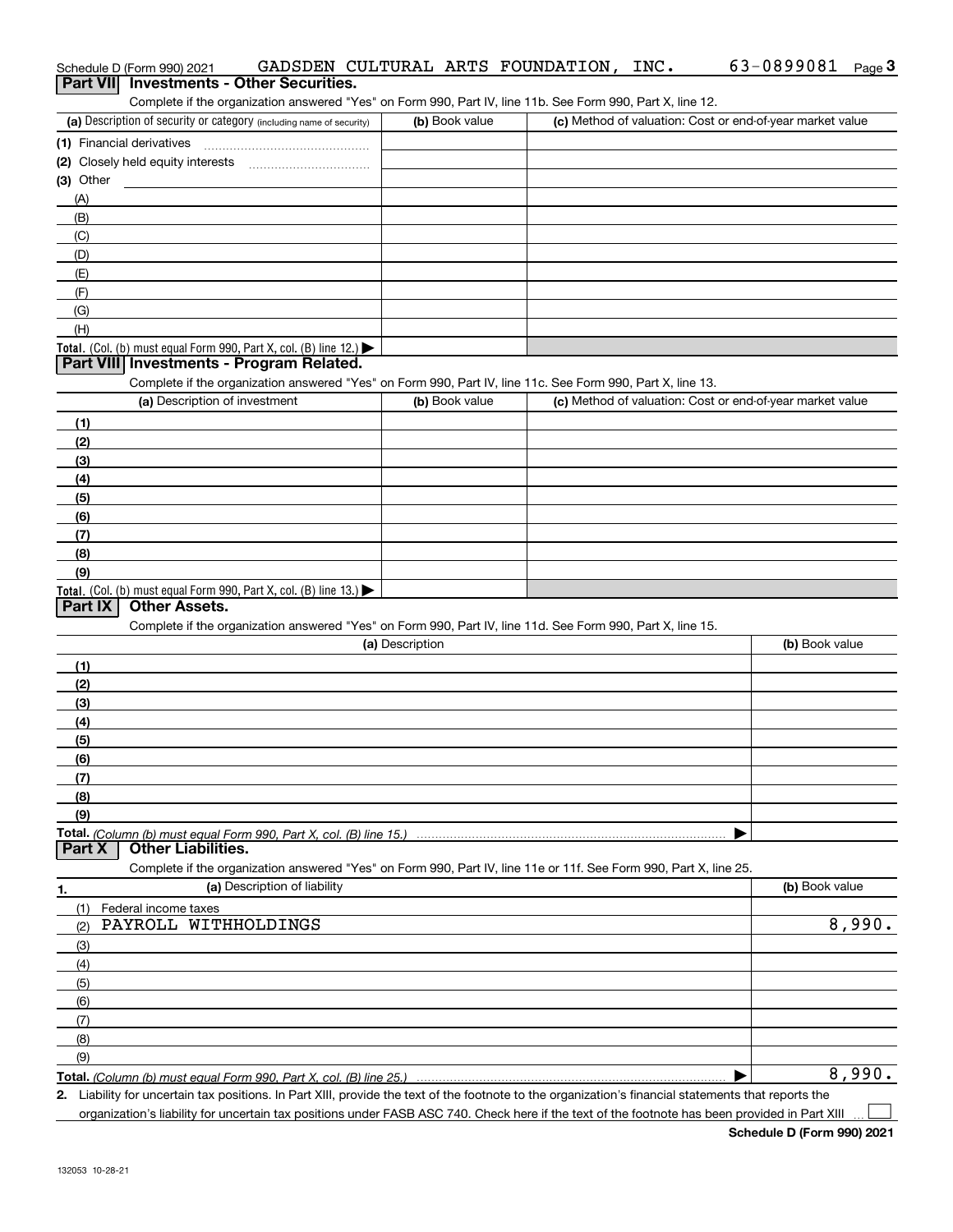|    | GADSDEN CULTURAL ARTS FOUNDATION, INC.<br>Schedule D (Form 990) 2021                                                                                                                                                                |                |           |                | 63-0899081<br>Page 4          |
|----|-------------------------------------------------------------------------------------------------------------------------------------------------------------------------------------------------------------------------------------|----------------|-----------|----------------|-------------------------------|
|    | Part XI<br>Reconciliation of Revenue per Audited Financial Statements With Revenue per Return.                                                                                                                                      |                |           |                |                               |
|    | Complete if the organization answered "Yes" on Form 990, Part IV, line 12a.                                                                                                                                                         |                |           |                |                               |
| 1  | Total revenue, gains, and other support per audited financial statements                                                                                                                                                            |                |           | $\blacksquare$ | 1,799,082.                    |
| 2  | Amounts included on line 1 but not on Form 990, Part VIII, line 12:                                                                                                                                                                 |                |           |                |                               |
| a  |                                                                                                                                                                                                                                     | 2a             |           |                |                               |
|    |                                                                                                                                                                                                                                     | 2 <sub>b</sub> |           |                |                               |
|    |                                                                                                                                                                                                                                     | 2c             |           |                |                               |
| d  | Other (Describe in Part XIII.) <b>Construction Contract Construction</b> Chemical Construction Chemical Chemical Chemical Chemical Chemical Chemical Chemical Chemical Chemical Chemical Chemical Chemical Chemical Chemical Chemic | 2d             | 104, 352. |                |                               |
| е  | Add lines 2a through 2d                                                                                                                                                                                                             |                |           | <b>2e</b>      | $\frac{104,352.}{1,694,730.}$ |
| 3  |                                                                                                                                                                                                                                     |                |           | $\mathbf{3}$   |                               |
| 4  | Amounts included on Form 990, Part VIII, line 12, but not on line 1:                                                                                                                                                                |                |           |                |                               |
|    |                                                                                                                                                                                                                                     | 4a             |           |                |                               |
|    |                                                                                                                                                                                                                                     | 4 <sub>h</sub> |           |                |                               |
| c. | Add lines 4a and 4b                                                                                                                                                                                                                 |                |           | 4c             | υ.                            |
|    |                                                                                                                                                                                                                                     |                |           | 5 <sup>1</sup> | 1,694,730.                    |
|    |                                                                                                                                                                                                                                     |                |           |                |                               |
|    | Part XII   Reconciliation of Expenses per Audited Financial Statements With Expenses per Return.                                                                                                                                    |                |           |                |                               |
|    | Complete if the organization answered "Yes" on Form 990, Part IV, line 12a.                                                                                                                                                         |                |           |                |                               |
| 1. | Total expenses and losses per audited financial statements [11] [12] manuscription and contract the statements [13] manuscription and the statements [13] manuscription and the statements and the statements and the statemen      |                |           | $\mathbf{1}$   | 1,418,079.                    |
| 2  | Amounts included on line 1 but not on Form 990, Part IX, line 25:                                                                                                                                                                   |                |           |                |                               |
| a  |                                                                                                                                                                                                                                     | 2a             |           |                |                               |
|    | Prior year adjustments manufactured and control and control and control and control and control and control and control and control and control and control and control and control and control and control and control and co      | 2 <sub>b</sub> |           |                |                               |
| c. |                                                                                                                                                                                                                                     | 2 <sub>c</sub> |           |                |                               |
|    |                                                                                                                                                                                                                                     | 2d             | 104, 352. |                |                               |
|    |                                                                                                                                                                                                                                     |                |           | 2e             |                               |
| 3  |                                                                                                                                                                                                                                     |                |           | $\mathbf{a}$   | 104,352.<br>1,313,727.        |
| 4  | Amounts included on Form 990, Part IX, line 25, but not on line 1:                                                                                                                                                                  |                |           |                |                               |
| a  |                                                                                                                                                                                                                                     | 4a             |           |                |                               |
| b  |                                                                                                                                                                                                                                     | 4 <sub>b</sub> |           |                |                               |
|    | Add lines 4a and 4b                                                                                                                                                                                                                 |                |           | 4с             | $0$ .                         |
|    | Part XIII Supplemental Information.                                                                                                                                                                                                 |                |           | 5              | 1,313,727.                    |

Provide the descriptions required for Part II, lines 3, 5, and 9; Part III, lines 1a and 4; Part IV, lines 1b and 2b; Part V, line 4; Part X, line 2; Part XI, lines 2d and 4b; and Part XII, lines 2d and 4b. Also complete this part to provide any additional information.

## PART XI, LINE 2D - OTHER ADJUSTMENTS:

### FUNDRAISING EXPENSES

PART XII, LINE 2D - OTHER ADJUSTMENTS:

### FUNDRAISING EXPENSES

### FORM 990,SCHEDULE D, PART XI, LINE 2D:

## FUNDRAISING EXPENSES WERE TAKEN OUT OF THE FUNDRAISING INCOME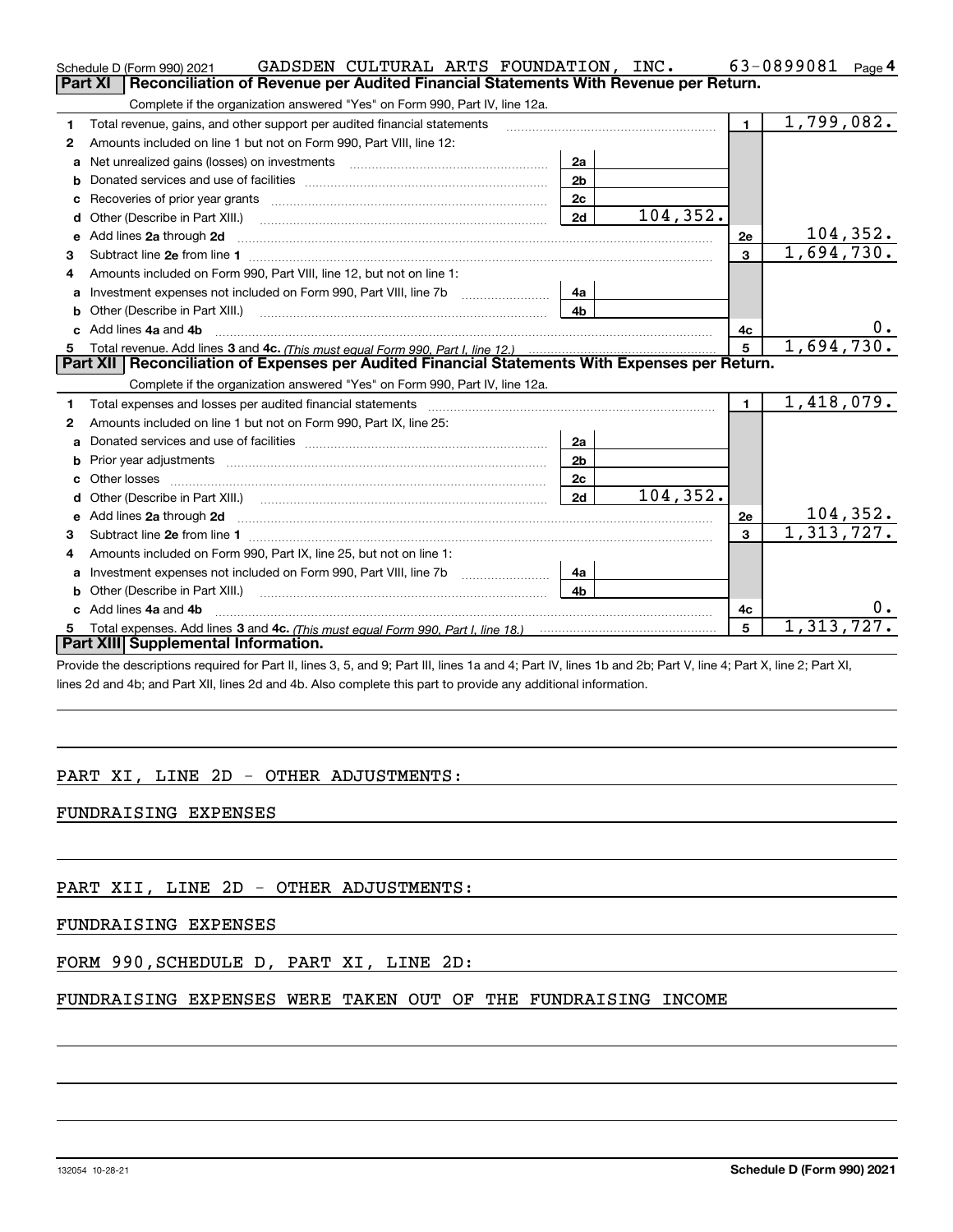| <b>SCHEDULE G</b>                                                                                                                             |                                  | <b>Supplemental Information Regarding Fundraising or Gaming Activities</b>                                                                                                                                                                                                                                                                                                                                                                                                                                                                         |     |                                                                            |                                                                            |                                                                            | OMB No. 1545-0047                                       |  |
|-----------------------------------------------------------------------------------------------------------------------------------------------|----------------------------------|----------------------------------------------------------------------------------------------------------------------------------------------------------------------------------------------------------------------------------------------------------------------------------------------------------------------------------------------------------------------------------------------------------------------------------------------------------------------------------------------------------------------------------------------------|-----|----------------------------------------------------------------------------|----------------------------------------------------------------------------|----------------------------------------------------------------------------|---------------------------------------------------------|--|
| (Form 990)                                                                                                                                    |                                  | Complete if the organization answered "Yes" on Form 990, Part IV, line 17, 18, or 19, or if the<br>organization entered more than \$15,000 on Form 990-EZ, line 6a.                                                                                                                                                                                                                                                                                                                                                                                |     |                                                                            |                                                                            |                                                                            | 2021                                                    |  |
| Department of the Treasury<br>Internal Revenue Service                                                                                        |                                  | Attach to Form 990 or Form 990-EZ.                                                                                                                                                                                                                                                                                                                                                                                                                                                                                                                 |     |                                                                            |                                                                            |                                                                            | <b>Open to Public</b><br>Inspection                     |  |
| Name of the organization                                                                                                                      |                                  | ► Go to www.irs.gov/Form990 for instructions and the latest information.                                                                                                                                                                                                                                                                                                                                                                                                                                                                           |     |                                                                            |                                                                            |                                                                            | <b>Employer identification number</b>                   |  |
|                                                                                                                                               |                                  | GADSDEN CULTURAL ARTS FOUNDATION, INC.                                                                                                                                                                                                                                                                                                                                                                                                                                                                                                             |     |                                                                            |                                                                            | 63-0899081                                                                 |                                                         |  |
| Part I                                                                                                                                        | required to complete this part.  | Fundraising Activities. Complete if the organization answered "Yes" on Form 990, Part IV, line 17. Form 990-EZ filers are not                                                                                                                                                                                                                                                                                                                                                                                                                      |     |                                                                            |                                                                            |                                                                            |                                                         |  |
| Mail solicitations<br>a<br>b<br>Phone solicitations<br>с<br>In-person solicitations<br>d<br>compensated at least \$5,000 by the organization. | Internet and email solicitations | 1 Indicate whether the organization raised funds through any of the following activities. Check all that apply.<br>е<br>f<br>Special fundraising events<br>g<br>2 a Did the organization have a written or oral agreement with any individual (including officers, directors, trustees, or<br>key employees listed in Form 990, Part VII) or entity in connection with professional fundraising services?<br>b If "Yes," list the 10 highest paid individuals or entities (fundraisers) pursuant to agreements under which the fundraiser is to be |     |                                                                            | Solicitation of non-government grants<br>Solicitation of government grants |                                                                            | <b>No</b><br>Yes                                        |  |
| (i) Name and address of individual<br>or entity (fundraiser)                                                                                  |                                  | (ii) Activity                                                                                                                                                                                                                                                                                                                                                                                                                                                                                                                                      |     | (iii) Did<br>fundraiser<br>have custody<br>or control of<br>contributions? | (iv) Gross receipts<br>from activity                                       | (v) Amount paid<br>to (or retained by)<br>fundraiser<br>listed in col. (i) | (vi) Amount paid<br>to (or retained by)<br>organization |  |
|                                                                                                                                               |                                  |                                                                                                                                                                                                                                                                                                                                                                                                                                                                                                                                                    | Yes | <b>No</b>                                                                  |                                                                            |                                                                            |                                                         |  |
|                                                                                                                                               |                                  |                                                                                                                                                                                                                                                                                                                                                                                                                                                                                                                                                    |     |                                                                            |                                                                            |                                                                            |                                                         |  |
|                                                                                                                                               |                                  |                                                                                                                                                                                                                                                                                                                                                                                                                                                                                                                                                    |     |                                                                            |                                                                            |                                                                            |                                                         |  |
|                                                                                                                                               |                                  |                                                                                                                                                                                                                                                                                                                                                                                                                                                                                                                                                    |     |                                                                            |                                                                            |                                                                            |                                                         |  |
|                                                                                                                                               |                                  |                                                                                                                                                                                                                                                                                                                                                                                                                                                                                                                                                    |     |                                                                            |                                                                            |                                                                            |                                                         |  |
|                                                                                                                                               |                                  |                                                                                                                                                                                                                                                                                                                                                                                                                                                                                                                                                    |     |                                                                            |                                                                            |                                                                            |                                                         |  |
|                                                                                                                                               |                                  |                                                                                                                                                                                                                                                                                                                                                                                                                                                                                                                                                    |     |                                                                            |                                                                            |                                                                            |                                                         |  |
|                                                                                                                                               |                                  |                                                                                                                                                                                                                                                                                                                                                                                                                                                                                                                                                    |     |                                                                            |                                                                            |                                                                            |                                                         |  |
|                                                                                                                                               |                                  |                                                                                                                                                                                                                                                                                                                                                                                                                                                                                                                                                    |     |                                                                            |                                                                            |                                                                            |                                                         |  |
|                                                                                                                                               |                                  |                                                                                                                                                                                                                                                                                                                                                                                                                                                                                                                                                    |     |                                                                            |                                                                            |                                                                            |                                                         |  |
| Total                                                                                                                                         |                                  |                                                                                                                                                                                                                                                                                                                                                                                                                                                                                                                                                    |     |                                                                            |                                                                            |                                                                            |                                                         |  |
| or licensing.                                                                                                                                 |                                  | 3 List all states in which the organization is registered or licensed to solicit contributions or has been notified it is exempt from registration                                                                                                                                                                                                                                                                                                                                                                                                 |     |                                                                            |                                                                            |                                                                            |                                                         |  |
|                                                                                                                                               |                                  |                                                                                                                                                                                                                                                                                                                                                                                                                                                                                                                                                    |     |                                                                            |                                                                            |                                                                            |                                                         |  |
|                                                                                                                                               |                                  |                                                                                                                                                                                                                                                                                                                                                                                                                                                                                                                                                    |     |                                                                            |                                                                            |                                                                            |                                                         |  |
|                                                                                                                                               |                                  |                                                                                                                                                                                                                                                                                                                                                                                                                                                                                                                                                    |     |                                                                            |                                                                            |                                                                            |                                                         |  |
|                                                                                                                                               |                                  |                                                                                                                                                                                                                                                                                                                                                                                                                                                                                                                                                    |     |                                                                            |                                                                            |                                                                            |                                                         |  |

LHA For Paperwork Reduction Act Notice, see the Instructions for Form 990 or 990-EZ. Schedule G (Form 990) 2021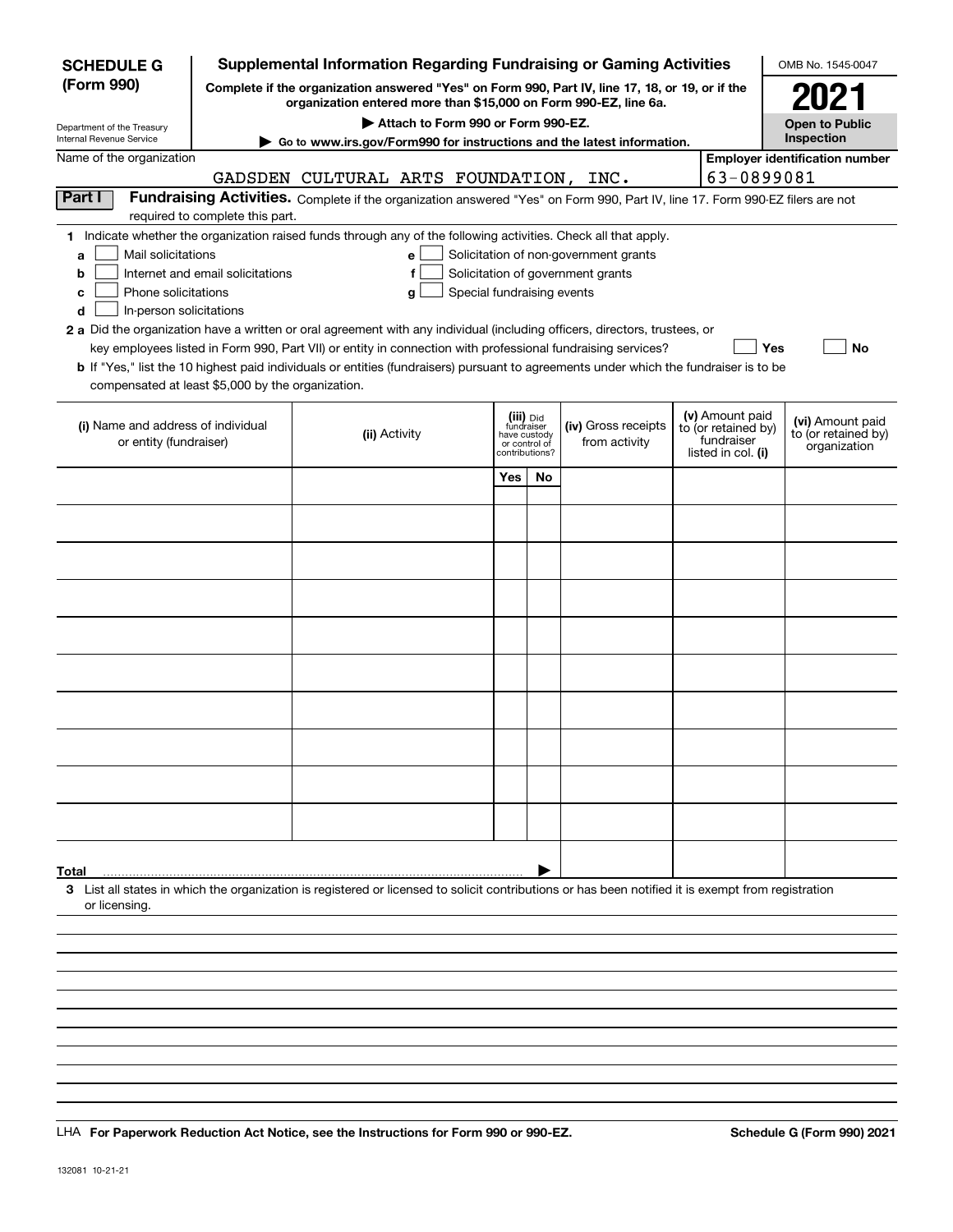**Part II** | Fundraising Events. Complete if the organization answered "Yes" on Form 990, Part IV, line 18, or reported more than \$15,000 of fundraising event contributions and gross income on Form 990-EZ, lines 1 and 6b. List events with gross receipts greater than \$5,000.

|                 |              | 01 Turildraising event continuutions and gross income on I Turil 990-LL, inies T and OD. List events with gross receipts greater than \$0,000. |                |                                                  |                  |                                                     |
|-----------------|--------------|------------------------------------------------------------------------------------------------------------------------------------------------|----------------|--------------------------------------------------|------------------|-----------------------------------------------------|
|                 |              |                                                                                                                                                | (a) Event $#1$ | $(b)$ Event #2                                   | (c) Other events | (d) Total events                                    |
|                 |              |                                                                                                                                                |                | <b>EYO ANNUAL</b>                                |                  | (add col. (a) through                               |
|                 |              |                                                                                                                                                | ANNUAL FUND    | FUND                                             | $\mathbf{3}$     | col. (c)                                            |
|                 |              |                                                                                                                                                | (event type)   | (event type)                                     | (total number)   |                                                     |
|                 |              |                                                                                                                                                |                |                                                  |                  |                                                     |
| Revenue         | 1.           |                                                                                                                                                | 112,087.       | 27,550.                                          | 12,629.          | 152,266.                                            |
|                 |              |                                                                                                                                                |                |                                                  |                  |                                                     |
|                 |              |                                                                                                                                                |                |                                                  |                  |                                                     |
|                 |              |                                                                                                                                                |                |                                                  |                  |                                                     |
|                 |              | 3 Gross income (line 1 minus line 2)                                                                                                           | 112,087.       | 27,550.                                          | 12,629.          | 152,266.                                            |
|                 |              |                                                                                                                                                |                |                                                  |                  |                                                     |
|                 |              |                                                                                                                                                |                |                                                  |                  |                                                     |
|                 |              |                                                                                                                                                |                |                                                  |                  |                                                     |
|                 | 5            |                                                                                                                                                |                |                                                  |                  |                                                     |
|                 |              |                                                                                                                                                |                |                                                  |                  |                                                     |
|                 |              |                                                                                                                                                |                |                                                  |                  |                                                     |
| Direct Expenses |              |                                                                                                                                                |                |                                                  |                  |                                                     |
|                 |              | 7 Food and beverages                                                                                                                           |                |                                                  |                  |                                                     |
|                 |              |                                                                                                                                                |                |                                                  |                  |                                                     |
|                 | 8            |                                                                                                                                                |                |                                                  |                  |                                                     |
|                 | 9            |                                                                                                                                                | 45,450.        | $\overline{90}$ .                                | 58,812.          | 104, 352.                                           |
|                 |              | 10 Direct expense summary. Add lines 4 through 9 in column (d)                                                                                 |                |                                                  |                  | 104, 352.                                           |
|                 |              | 11 Net income summary. Subtract line 10 from line 3, column (d)                                                                                |                |                                                  |                  | 47,914.                                             |
|                 | Part III     | Gaming. Complete if the organization answered "Yes" on Form 990, Part IV, line 19, or reported more than                                       |                |                                                  |                  |                                                     |
|                 |              | \$15,000 on Form 990-EZ, line 6a.                                                                                                              |                |                                                  |                  |                                                     |
|                 |              |                                                                                                                                                | (a) Bingo      | (b) Pull tabs/instant<br>bingo/progressive bingo | (c) Other gaming | (d) Total gaming (add<br>col. (a) through col. (c)) |
| Revenue         |              |                                                                                                                                                |                |                                                  |                  |                                                     |
|                 |              |                                                                                                                                                |                |                                                  |                  |                                                     |
|                 |              |                                                                                                                                                |                |                                                  |                  |                                                     |
|                 |              |                                                                                                                                                |                |                                                  |                  |                                                     |
|                 |              |                                                                                                                                                |                |                                                  |                  |                                                     |
| Direct Expenses |              |                                                                                                                                                |                |                                                  |                  |                                                     |
|                 |              |                                                                                                                                                |                |                                                  |                  |                                                     |
|                 |              |                                                                                                                                                |                |                                                  |                  |                                                     |
|                 |              |                                                                                                                                                |                |                                                  |                  |                                                     |
|                 |              | 5 Other direct expenses                                                                                                                        |                |                                                  |                  |                                                     |
|                 |              |                                                                                                                                                | Yes<br>%       | Yes<br>$\%$                                      | Yes<br>%         |                                                     |
|                 | 6            | Volunteer labor                                                                                                                                | No             | No                                               | No               |                                                     |
|                 |              |                                                                                                                                                |                |                                                  |                  |                                                     |
|                 | $\mathbf{7}$ | Direct expense summary. Add lines 2 through 5 in column (d)                                                                                    |                |                                                  |                  |                                                     |
|                 |              |                                                                                                                                                |                |                                                  |                  |                                                     |
|                 | 8            |                                                                                                                                                |                |                                                  |                  |                                                     |
|                 |              |                                                                                                                                                |                |                                                  |                  |                                                     |
|                 |              | 9 Enter the state(s) in which the organization conducts gaming activities:                                                                     |                |                                                  |                  |                                                     |
|                 |              |                                                                                                                                                |                |                                                  |                  | Yes<br><b>No</b>                                    |
|                 |              | <b>b</b> If "No," explain:                                                                                                                     |                |                                                  |                  |                                                     |
|                 |              |                                                                                                                                                |                |                                                  |                  |                                                     |
|                 |              |                                                                                                                                                |                |                                                  |                  |                                                     |
|                 |              |                                                                                                                                                |                |                                                  |                  | Yes<br>No                                           |
|                 |              | <b>b</b> If "Yes," explain:                                                                                                                    |                |                                                  |                  |                                                     |
|                 |              |                                                                                                                                                |                |                                                  |                  |                                                     |
|                 |              |                                                                                                                                                |                |                                                  |                  |                                                     |

**2**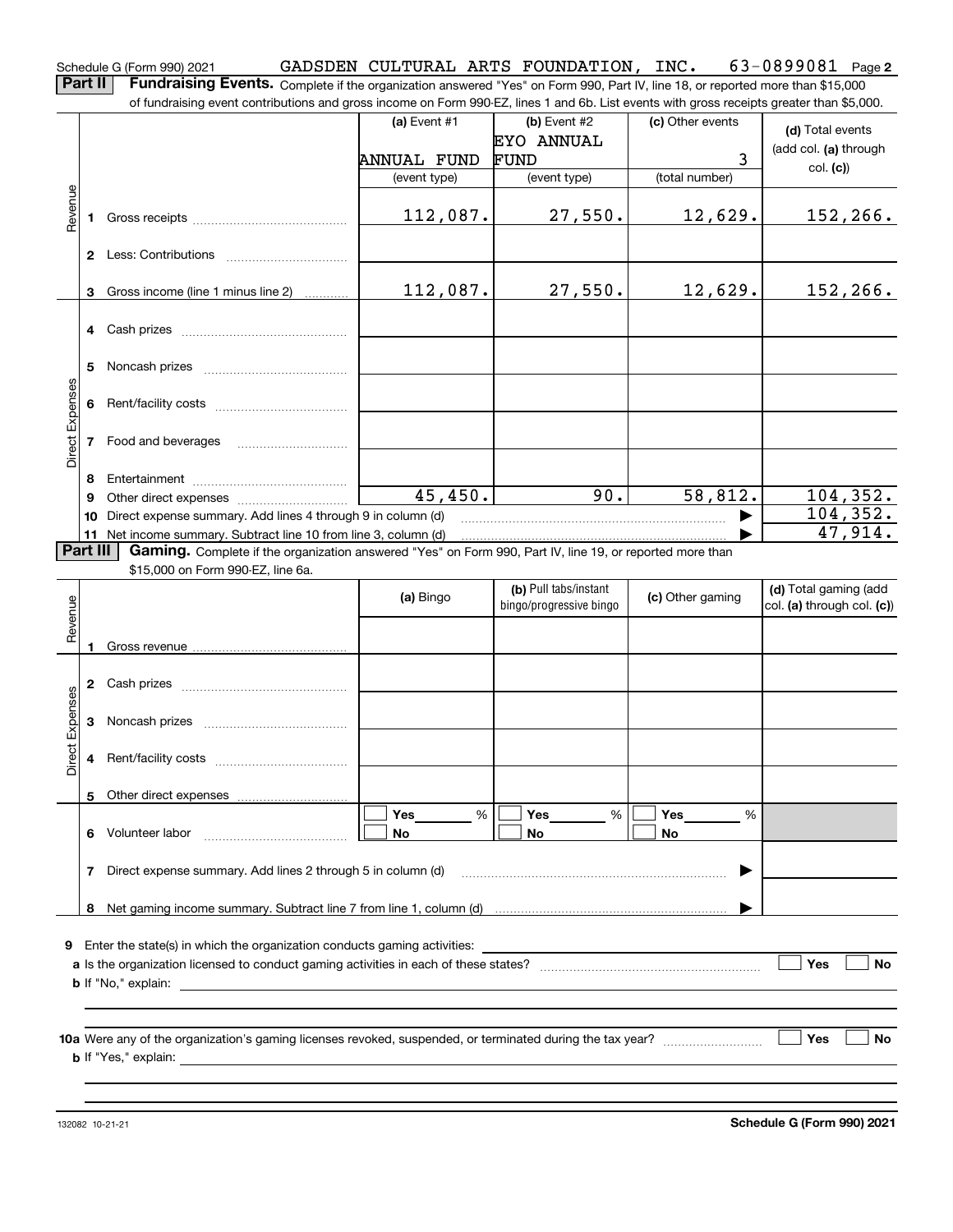| Schedule G (Form 990) 2021                                                                                                                                                                                                                |          |  | GADSDEN CULTURAL ARTS FOUNDATION, INC. | 63-0899081      | Page 3 |
|-------------------------------------------------------------------------------------------------------------------------------------------------------------------------------------------------------------------------------------------|----------|--|----------------------------------------|-----------------|--------|
|                                                                                                                                                                                                                                           |          |  |                                        | Yes             | No     |
| 12 Is the organization a grantor, beneficiary or trustee of a trust, or a member of a partnership or other entity formed                                                                                                                  |          |  |                                        |                 |        |
|                                                                                                                                                                                                                                           |          |  |                                        | $\Box$ Yes      | No     |
| <b>13</b> Indicate the percentage of gaming activity conducted in:                                                                                                                                                                        |          |  |                                        |                 |        |
|                                                                                                                                                                                                                                           |          |  |                                        | 13a             | %      |
| <b>b</b> An outside facility <b>contained an according to the contract of the contract of the contract of the contract of the contract of the contract of the contract of the contract of the contract of the contract of the contrac</b> |          |  |                                        | 13 <sub>b</sub> | %      |
| 14 Enter the name and address of the person who prepares the organization's gaming/special events books and records:                                                                                                                      |          |  |                                        |                 |        |
|                                                                                                                                                                                                                                           |          |  |                                        |                 |        |
|                                                                                                                                                                                                                                           |          |  |                                        |                 |        |
|                                                                                                                                                                                                                                           |          |  |                                        |                 | No     |
|                                                                                                                                                                                                                                           |          |  |                                        |                 |        |
|                                                                                                                                                                                                                                           |          |  |                                        |                 |        |
| c If "Yes," enter name and address of the third party:                                                                                                                                                                                    |          |  |                                        |                 |        |
| Name $\blacktriangleright$ $\bot$                                                                                                                                                                                                         |          |  |                                        |                 |        |
|                                                                                                                                                                                                                                           |          |  |                                        |                 |        |
|                                                                                                                                                                                                                                           |          |  |                                        |                 |        |
| 16 Gaming manager information:                                                                                                                                                                                                            |          |  |                                        |                 |        |
| Name $\triangleright$ $\square$                                                                                                                                                                                                           |          |  |                                        |                 |        |
|                                                                                                                                                                                                                                           |          |  |                                        |                 |        |
| Gaming manager compensation > \$                                                                                                                                                                                                          |          |  |                                        |                 |        |
|                                                                                                                                                                                                                                           |          |  |                                        |                 |        |
|                                                                                                                                                                                                                                           |          |  |                                        |                 |        |
|                                                                                                                                                                                                                                           |          |  |                                        |                 |        |
| Director/officer                                                                                                                                                                                                                          | Employee |  | Independent contractor                 |                 |        |
| <b>17</b> Mandatory distributions:                                                                                                                                                                                                        |          |  |                                        |                 |        |
| a Is the organization required under state law to make charitable distributions from the gaming proceeds to                                                                                                                               |          |  |                                        |                 |        |
| retain the state gaming license?                                                                                                                                                                                                          |          |  | $\Box$ Yes $\Box$ No                   |                 |        |
| <b>b</b> Enter the amount of distributions required under state law to be distributed to other exempt organizations or spent in the                                                                                                       |          |  |                                        |                 |        |
| organization's own exempt activities during the tax year $\triangleright$ \$                                                                                                                                                              |          |  |                                        |                 |        |
| Part IV<br>Supplemental Information. Provide the explanations required by Part I, line 2b, columns (iii) and (v); and Part III, lines 9, 9b, 10b,                                                                                         |          |  |                                        |                 |        |
| 15b, 15c, 16, and 17b, as applicable. Also provide any additional information. See instructions.                                                                                                                                          |          |  |                                        |                 |        |
|                                                                                                                                                                                                                                           |          |  |                                        |                 |        |
|                                                                                                                                                                                                                                           |          |  |                                        |                 |        |
|                                                                                                                                                                                                                                           |          |  |                                        |                 |        |
|                                                                                                                                                                                                                                           |          |  |                                        |                 |        |
|                                                                                                                                                                                                                                           |          |  |                                        |                 |        |
|                                                                                                                                                                                                                                           |          |  |                                        |                 |        |
|                                                                                                                                                                                                                                           |          |  |                                        |                 |        |
|                                                                                                                                                                                                                                           |          |  |                                        |                 |        |
|                                                                                                                                                                                                                                           |          |  |                                        |                 |        |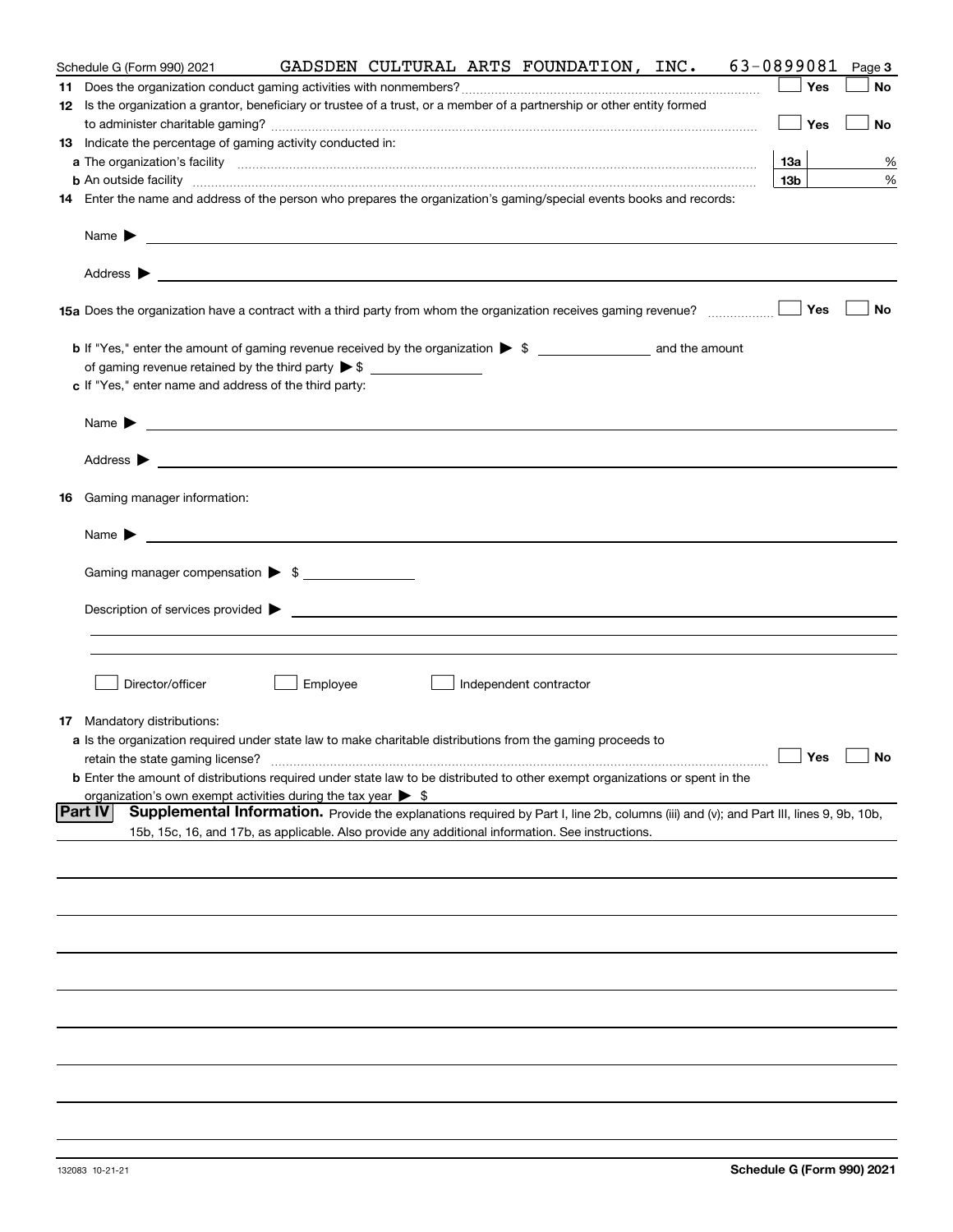| Schedule G (Form 990) GADSDEN CULTURAL ARTS FOUNDATION, INC.<br>Part IV Supplemental Information (continued) |  |  | 63-0899081 Page 4 |  |
|--------------------------------------------------------------------------------------------------------------|--|--|-------------------|--|
|                                                                                                              |  |  |                   |  |
|                                                                                                              |  |  |                   |  |
|                                                                                                              |  |  |                   |  |
|                                                                                                              |  |  |                   |  |
|                                                                                                              |  |  |                   |  |
|                                                                                                              |  |  |                   |  |
|                                                                                                              |  |  |                   |  |
|                                                                                                              |  |  |                   |  |
|                                                                                                              |  |  |                   |  |
|                                                                                                              |  |  |                   |  |
|                                                                                                              |  |  |                   |  |
|                                                                                                              |  |  |                   |  |
|                                                                                                              |  |  |                   |  |
|                                                                                                              |  |  |                   |  |
|                                                                                                              |  |  |                   |  |
|                                                                                                              |  |  |                   |  |
|                                                                                                              |  |  |                   |  |
|                                                                                                              |  |  |                   |  |
|                                                                                                              |  |  |                   |  |
|                                                                                                              |  |  |                   |  |
|                                                                                                              |  |  |                   |  |
|                                                                                                              |  |  |                   |  |
|                                                                                                              |  |  |                   |  |
|                                                                                                              |  |  |                   |  |
|                                                                                                              |  |  |                   |  |
|                                                                                                              |  |  |                   |  |
|                                                                                                              |  |  |                   |  |
|                                                                                                              |  |  |                   |  |
|                                                                                                              |  |  |                   |  |
|                                                                                                              |  |  |                   |  |
|                                                                                                              |  |  |                   |  |
|                                                                                                              |  |  |                   |  |
|                                                                                                              |  |  |                   |  |
|                                                                                                              |  |  |                   |  |
|                                                                                                              |  |  |                   |  |
|                                                                                                              |  |  |                   |  |
|                                                                                                              |  |  |                   |  |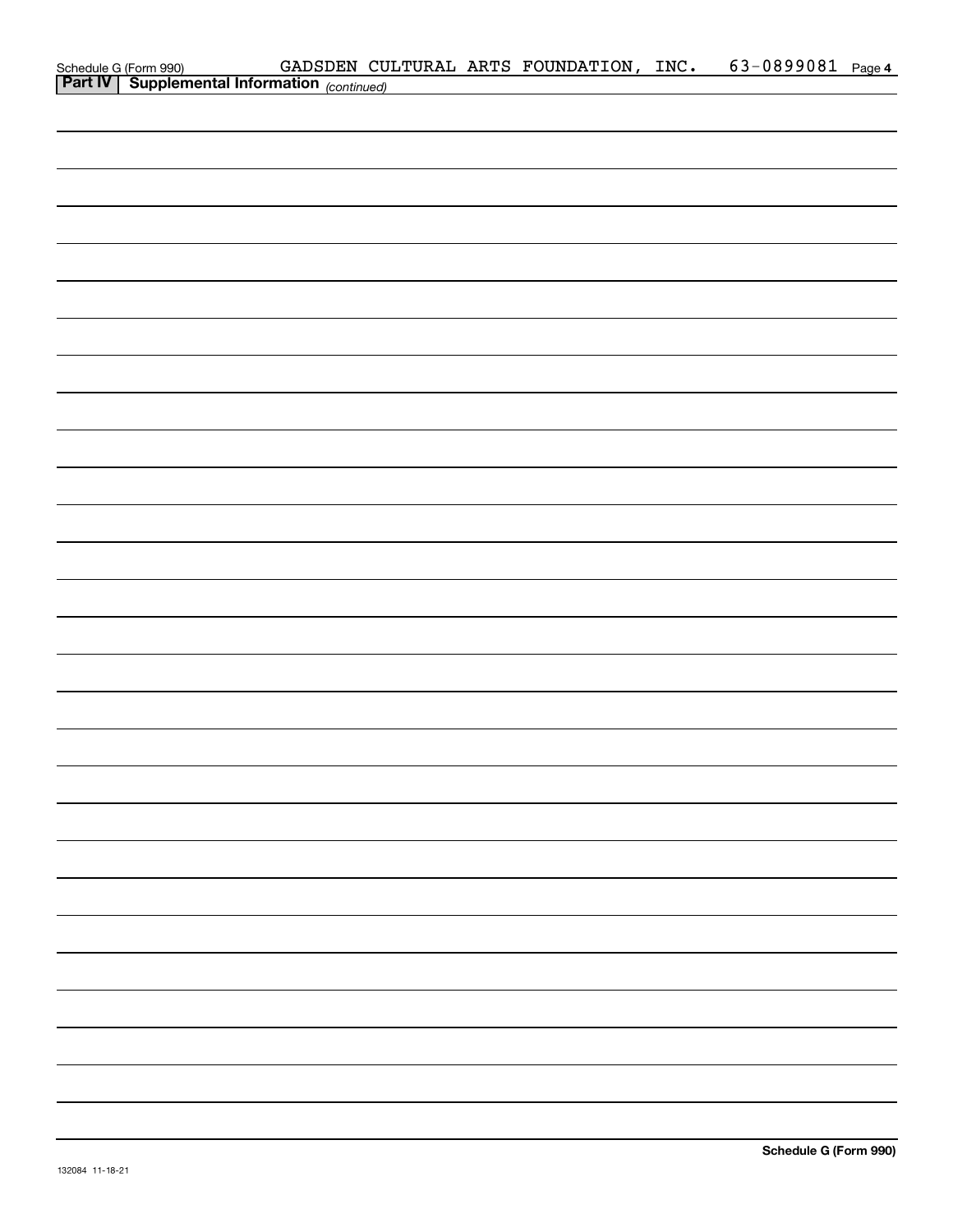| <b>SCHEDULE O</b><br>(Form 990)<br>Department of the Treasury<br>Internal Revenue Service | OMB No. 1545-0047<br>Supplemental Information to Form 990 or 990-EZ<br><b>Open to Public</b><br>Inspection |                                                     |
|-------------------------------------------------------------------------------------------|------------------------------------------------------------------------------------------------------------|-----------------------------------------------------|
| Name of the organization                                                                  | CULTURAL ARTS FOUNDATION,<br>GADSDEN<br>INC.                                                               | <b>Employer identification number</b><br>63-0899081 |
|                                                                                           | FORM 990, PART III, LINE 3,<br><b>CHANGES</b><br>PROGRAM SERVICES:<br>ΙN                                   |                                                     |
| DURING THE                                                                                | YEAR,<br>WALLACE HALL CLOSED<br>AND<br>DID<br>NOT<br>$RE-OPEN$ .                                           | THE                                                 |
| WAS<br>FOUNDATION                                                                         | TICKETING AGENT FOR WALLACE HALL,<br>WHERE<br>A                                                            | REVENUE<br>WAS                                      |
| COLLECTED                                                                                 | THEN<br>REMITTED<br>THE<br>COLLECTIONS<br>FOR A COMMISION AND                                              | WALLACE<br>TO.                                      |
| HALL.                                                                                     |                                                                                                            |                                                     |
| FORM 990, PART III,                                                                       | OTHER PROGRAM SERVICES:<br>LINE<br>4D,                                                                     |                                                     |
| VARIOUS                                                                                   | OTHER PROGRAMS<br>IMAGINATION PLACE,<br>GADSDEN ART TICKETS,                                               |                                                     |
| PROJECT<br><b>INCOME</b>                                                                  |                                                                                                            |                                                     |
| EXPENSES \$ 133,175.                                                                      | INCLUDING GRANTS OF<br>$\dot{\mathbf{S}}$ 0.<br>REVENUE \$ 416,488.                                        |                                                     |
| FORM 990, PART VI,                                                                        | SECTION A, LINE<br>7A:                                                                                     |                                                     |
| $2/5$ THS<br>THE<br>OF                                                                    | BOARD ARE<br>ELECTED<br>BY.<br>THE<br><b>BOARD</b><br>MEMBERS<br>THEMSELVES.                               | $3/5$ THS OF                                        |
| THE<br><b>BOARD</b><br>ARE                                                                | THE CITY OF<br>APPOINTED BY<br>THE MAYOR OF                                                                | GADSDEN, ALABAMA.                                   |
|                                                                                           |                                                                                                            |                                                     |
|                                                                                           | FORM 990, PART VI, SECTION A, LINE 8B:                                                                     |                                                     |
| NO ADDITIONAL COMMITTEES.                                                                 |                                                                                                            |                                                     |
|                                                                                           |                                                                                                            |                                                     |
|                                                                                           | FORM 990, PART VI, SECTION B, LINE 11B:                                                                    |                                                     |
|                                                                                           | FORM 990 IS REVIEWED BY THE EXECUTIVE DIRECTOR AND BOARD OF DIRECTORS.                                     |                                                     |
|                                                                                           | FORM 990, PART VI, SECTION B, LINE 12C:                                                                    |                                                     |

THE POLICY IS REVIEWED BY THE BOARD ON AN ANNUAL BASIS AND ALL MEMBERS MUST

SIGN A STATEMENT AFFIRMING ADHERANCE TO THE POLICY.

FORM 990, PART VI, SECTION B, LINE 15B: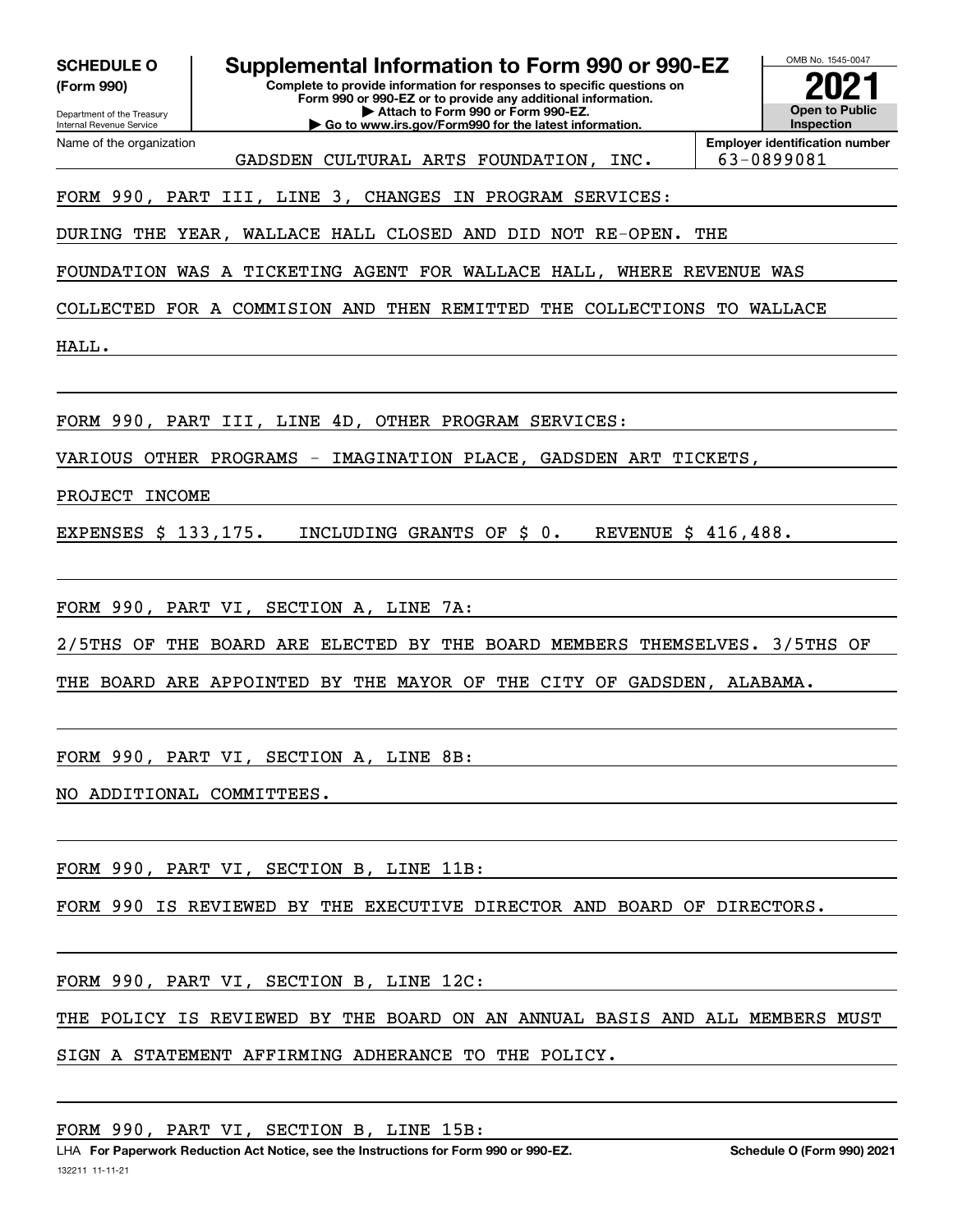| Schedule O (Form 990) 2021                                                  | Page 2                                              |
|-----------------------------------------------------------------------------|-----------------------------------------------------|
| Name of the organization<br>GADSDEN CULTURAL ARTS FOUNDATION, INC.          | <b>Employer identification number</b><br>63-0899081 |
| THE ORGANIZATION'S SALARY SCHEDULE IS REVIEWED BY THE BOARD OF DIRECTORS ON |                                                     |
| AN ANNUAL BASIS AFTER BEING DISCUSSED BY THE FINANCE COMMITTEE IN THE       |                                                     |
| BUDGET REVIEW AND APPROVAL PROCESS. THE SALARY SCHEDULE IS COMPARED TO      |                                                     |
| GUIDESTAR'S NONPROFIT COMPENSATION REPORT WHICH SHOWS THE COMPENSATION FOR  |                                                     |
| OTHER ORGANIZATIONS IN ALABAMA.                                             |                                                     |
| FORM 990, PART VI, SECTION C, LINE 19:                                      |                                                     |
| NOTIFICATION OF AVAILIBILITY PUBLISHED IN LOCAL PRINTED NEWSPAPERS.         |                                                     |
| FORM 990, PART XI, LINE 2C:                                                 |                                                     |
| NO CHANGE FROM PRIOR YEAR.                                                  |                                                     |
|                                                                             |                                                     |
|                                                                             |                                                     |
|                                                                             |                                                     |
|                                                                             |                                                     |
|                                                                             |                                                     |
|                                                                             |                                                     |
|                                                                             |                                                     |
|                                                                             |                                                     |
|                                                                             |                                                     |
|                                                                             |                                                     |
|                                                                             |                                                     |
|                                                                             |                                                     |
|                                                                             |                                                     |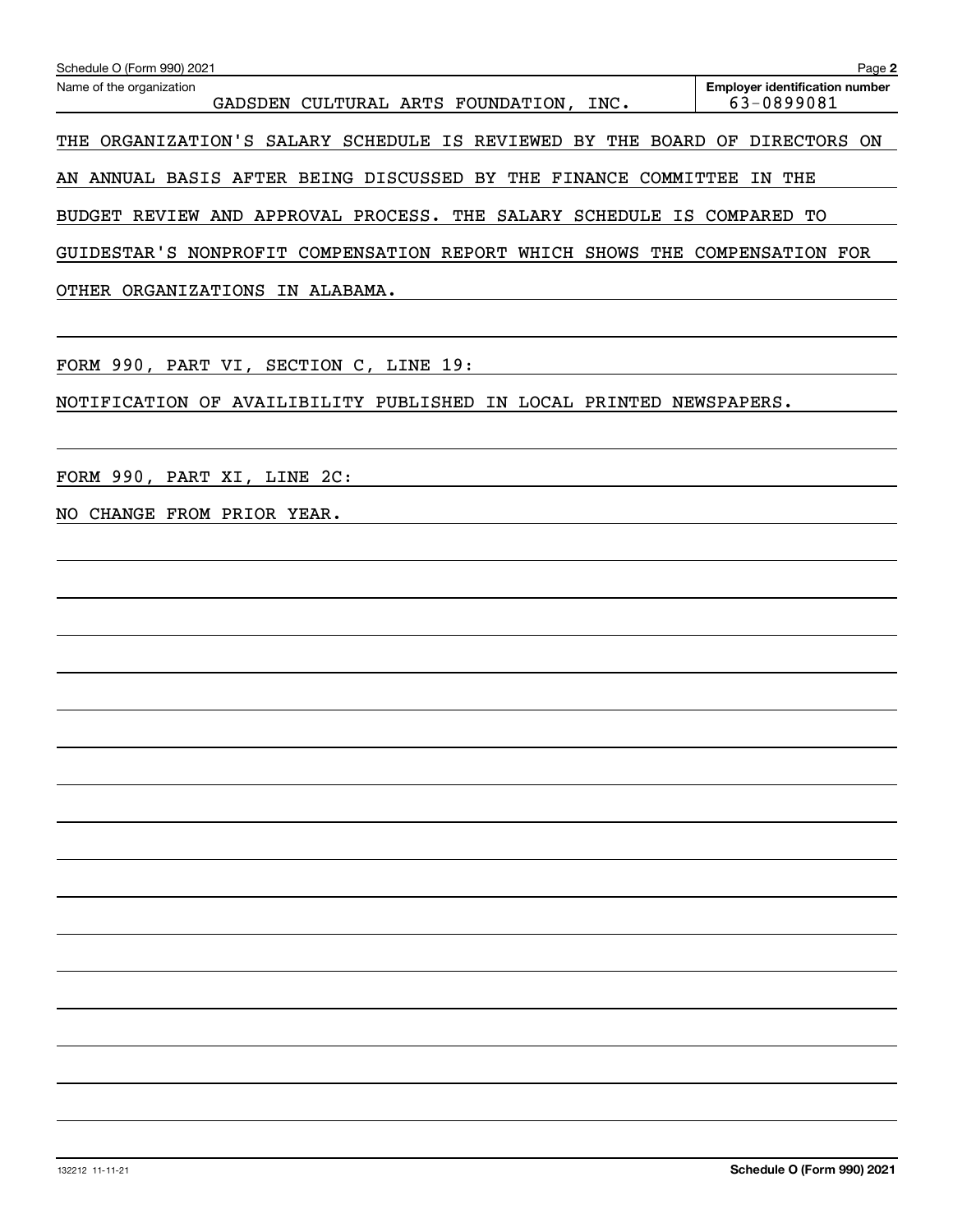# **CARRYOVER DATA TO 2022**

| Name<br>GADSDEN CULTURAL ARTS FOUNDATION, INC.                                                                 | <b>Employer Identification Number</b><br>63-0899081 |
|----------------------------------------------------------------------------------------------------------------|-----------------------------------------------------|
| Based on the information provided with this return, the following are possible carryover amounts to next year. |                                                     |
| FEDERAL AMT NET OPERATING LOSS                                                                                 | 1,000.                                              |
|                                                                                                                |                                                     |
|                                                                                                                |                                                     |
|                                                                                                                |                                                     |
|                                                                                                                |                                                     |
|                                                                                                                |                                                     |
|                                                                                                                |                                                     |
|                                                                                                                |                                                     |
|                                                                                                                |                                                     |
|                                                                                                                |                                                     |
|                                                                                                                |                                                     |
|                                                                                                                |                                                     |
|                                                                                                                |                                                     |
|                                                                                                                |                                                     |
|                                                                                                                |                                                     |
|                                                                                                                |                                                     |
|                                                                                                                |                                                     |
|                                                                                                                |                                                     |
|                                                                                                                |                                                     |
|                                                                                                                |                                                     |
|                                                                                                                |                                                     |
|                                                                                                                |                                                     |
|                                                                                                                |                                                     |
|                                                                                                                |                                                     |
|                                                                                                                |                                                     |
|                                                                                                                |                                                     |
|                                                                                                                |                                                     |
|                                                                                                                |                                                     |
|                                                                                                                |                                                     |
|                                                                                                                |                                                     |
|                                                                                                                |                                                     |
|                                                                                                                |                                                     |
|                                                                                                                |                                                     |
|                                                                                                                |                                                     |
|                                                                                                                |                                                     |
|                                                                                                                |                                                     |
|                                                                                                                |                                                     |
|                                                                                                                |                                                     |